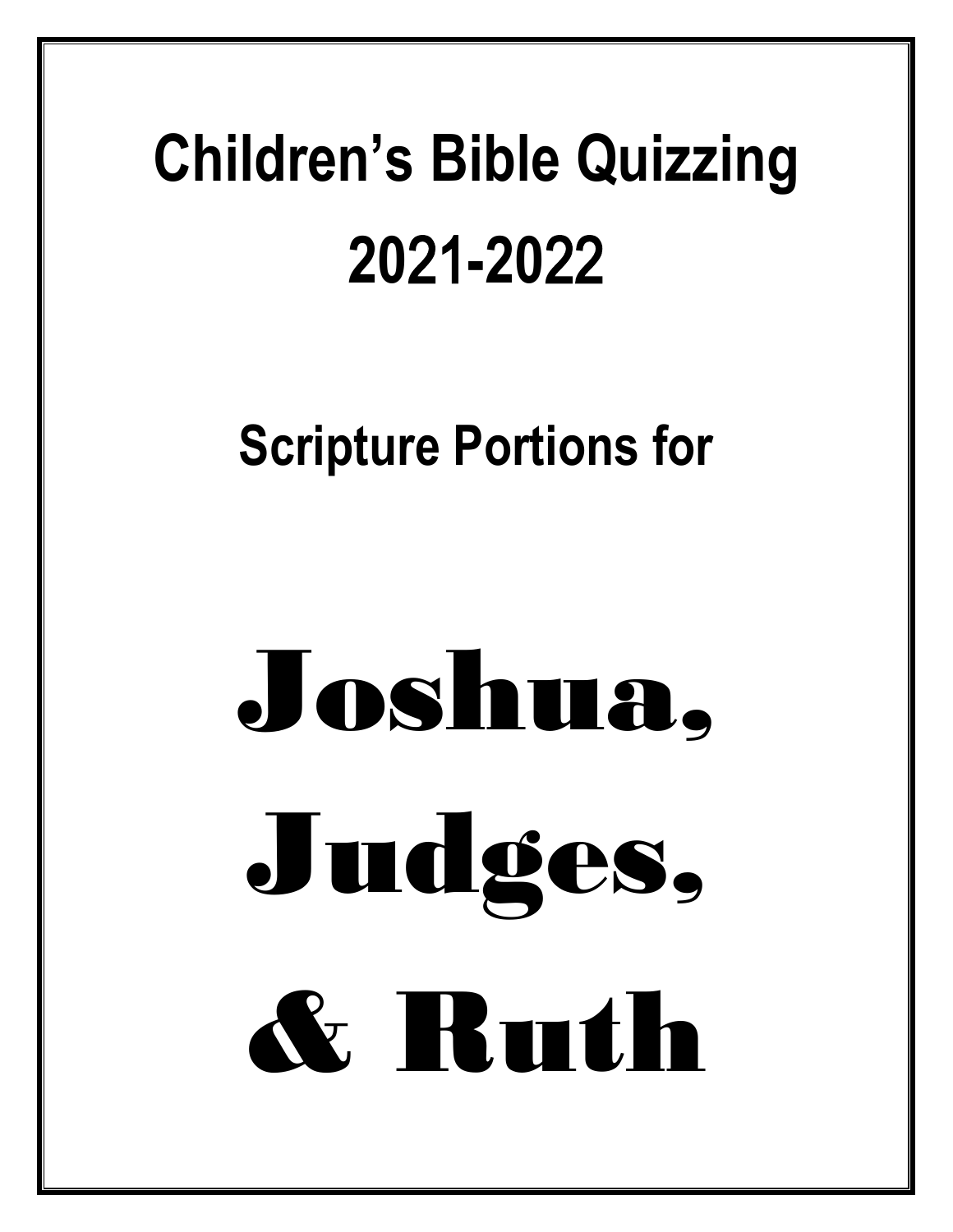Holy Bible, New International Version®, NIV® Copyright © 1973, 1978, 1984, 2011 by Biblica, Inc.® Used by permission. All rights reserved worldwide.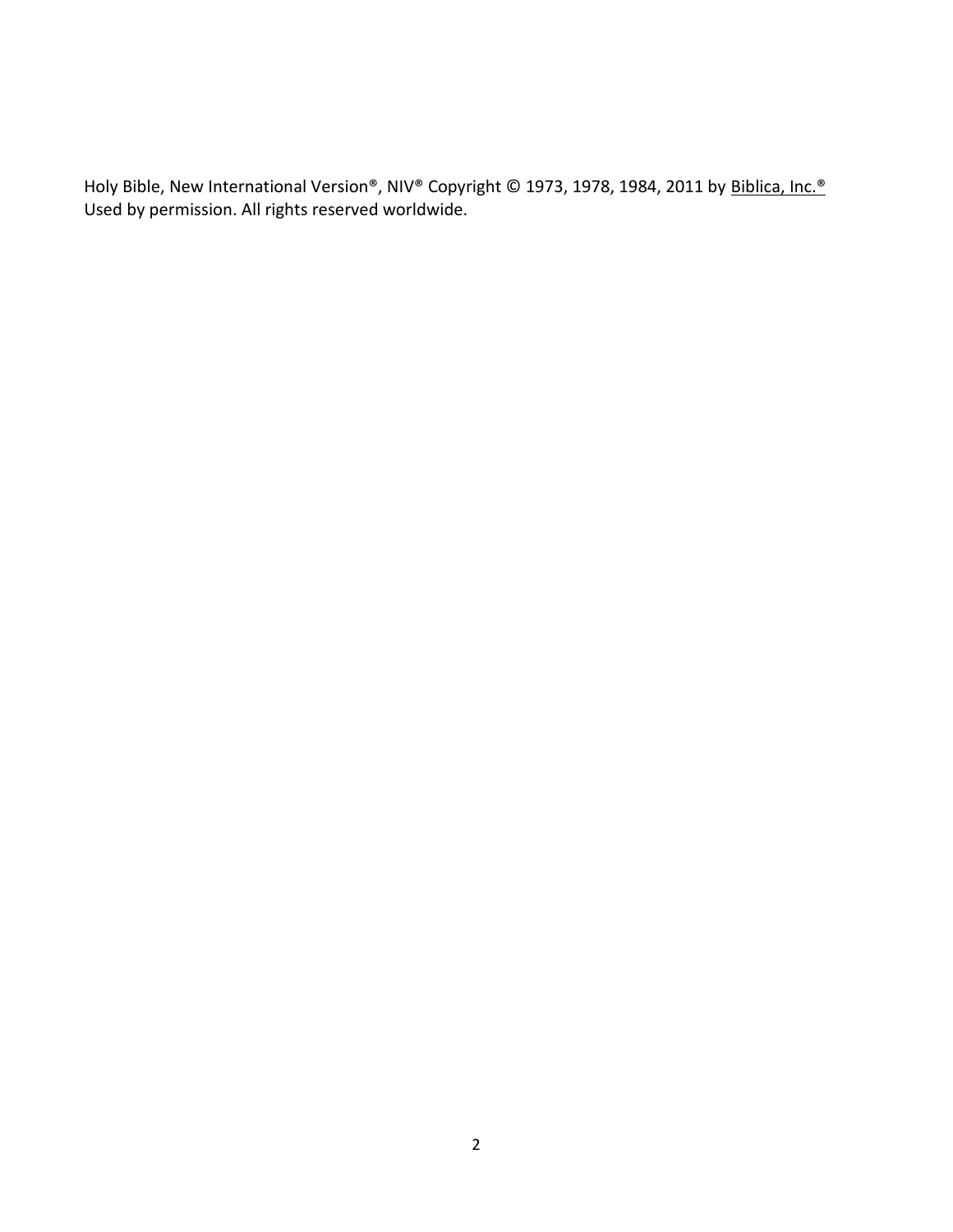#### **Joshua 1:1-18**

#### **Joshua Installed as Leader**

1 After the death of Moses the servant of the LORD, the LORD said to Joshua son of Nun, Moses' aide: <sup>2</sup> "Moses my servant is dead. Now then, you and all these people, get ready to cross the Jordan River into the land I am about to give to them—to the Israelites.  $3$  I will give you every place where you set your foot, as I promised Moses. <sup>4</sup> Your territory will extend from the desert to Lebanon, and from the great river, the Euphrates—all the Hittite country—to the Mediterranean Sea in the west. <sup>5</sup> No one will be able to stand against you all the days of your life. As I was with Moses, so I will be with you; I will never leave you nor forsake you. <sup>6</sup> Be strong and courageous, because you will lead these people to inherit the land I swore to their ancestors to give them.

<sup>7</sup> "Be strong and very courageous. Be careful to obey all the law my servant Moses gave you; do not turn from it to the right or to the left, that you may be successful wherever you go.  $8$  Keep this Book of the Law always on your lips; meditate on it day and night, so that you may be careful to do everything written in it. Then you will be prosperous and successful. <sup>9</sup> Have I not commanded you? Be strong and courageous. Do not be afraid; do not be discouraged, for the LORD your God will be with you wherever you go."

 $10$  So Joshua ordered the officers of the people:  $11$  "Go through the camp and tell the people, 'Get your provisions ready. Three days from now you will cross the Jordan here to go in and take possession of the land the LORD your God is giving you for your own.'"

 $12$  But to the Reubenites, the Gadites and the half-tribe of Manasseh, Joshua said,  $13$  "Remember the command that Moses the servant of the LORD gave you after he said, 'The LORD your God will give you rest by giving you this land.<sup>' 14</sup> Your wives, your children and your livestock may stay in the land that Moses gave you east of the Jordan, but all your fighting men, ready for battle, must cross over ahead of your fellow Israelites. You are to help them <sup>15</sup> until the LORD gives them rest, as he has done for you, and until they too have taken possession of the land the LORD your God is giving them. After that, you may go back and occupy your own land, which Moses the servant of the LORD gave you east of the Jordan toward the sunrise."

<sup>16</sup> Then they answered Joshua, "Whatever you have commanded us we will do, and wherever you send us we will go. <sup>17</sup> Just as we fully obeyed Moses, so we will obey you. Only may the LORD your God be with you as he was with Moses. <sup>18</sup> Whoever rebels against your word and does not obey it, whatever you may command them, will be put to death. Only be strong and courageous!"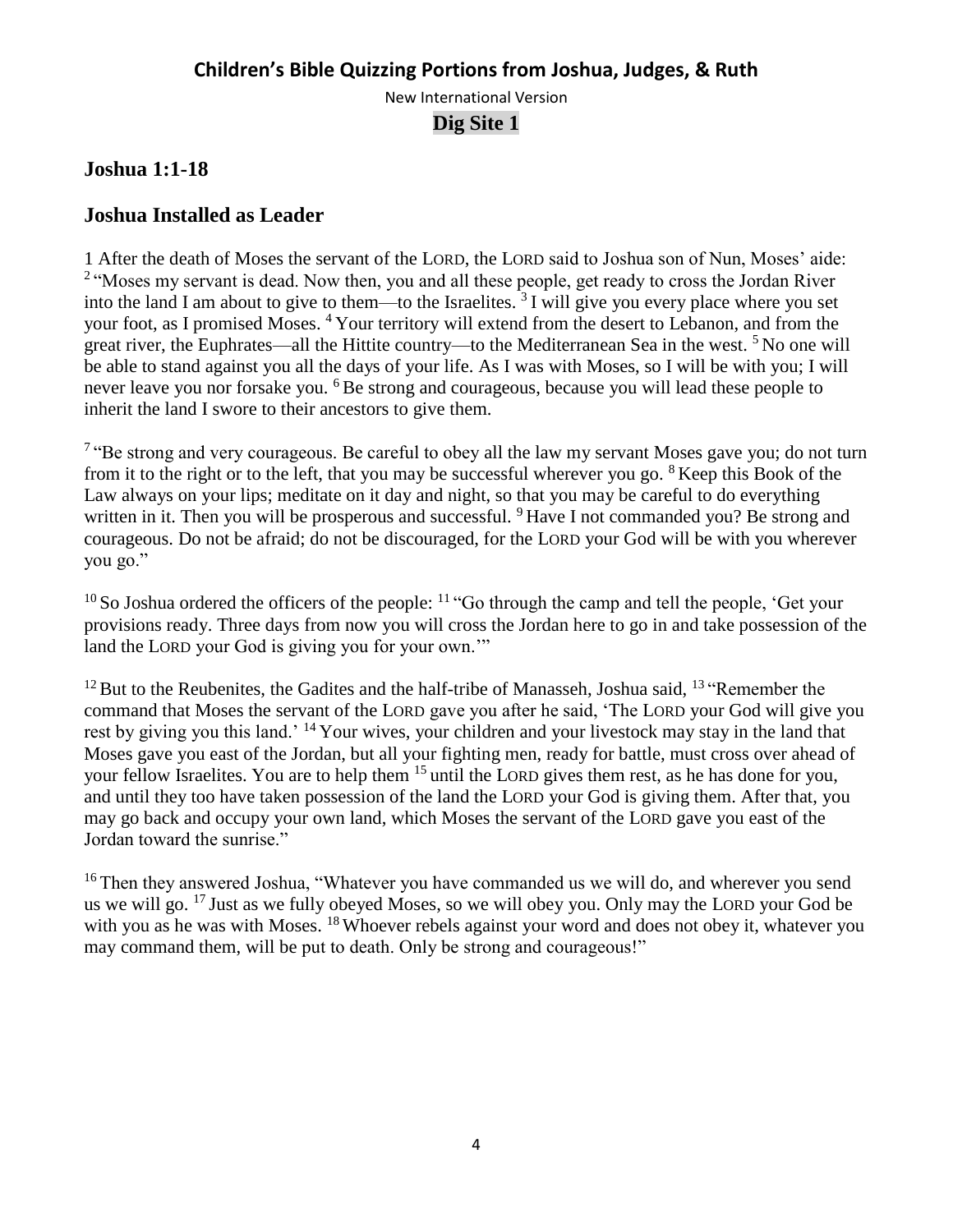#### **Children's Bible Quizzing Portions from Joshua, Judges, & Ruth**

New International Version

#### **Dig Site 2**

#### **Joshua 2:1-24**

#### **Rahab and the Spies**

2 Then Joshua son of Nun secretly sent two spies from Shittim. "Go, look over the land," he said, "especially Jericho." So they went and entered the house of a prostitute named Rahab and stayed there.

<sup>2</sup> The king of Jericho was told, "Look, some of the Israelites have come here tonight to spy out the land." <sup>3</sup> So the king of Jericho sent this message to Rahab: "Bring out the men who came to you and entered your house, because they have come to spy out the whole land."

<sup>4</sup> But the woman had taken the two men and hidden them. She said, "Yes, the men came to me, but I did not know where they had come from. <sup>5</sup> At dusk, when it was time to close the city gate, they left. I don't know which way they went. Go after them quickly. You may catch up with them." <sup>6</sup> (But she had taken them up to the roof and hidden them under the stalks of flax she had laid out on the roof.) <sup>7</sup> So the men set out in pursuit of the spies on the road that leads to the fords of the Jordan, and as soon as the pursuers had gone out, the gate was shut.

 $8$  Before the spies lay down for the night, she went up on the roof  $9$  and said to them, "I know that the LORD has given you this land and that a great fear of you has fallen on us, so that all who live in this country are melting in fear because of you. <sup>10</sup> We have heard how the LORD dried up the water of the Red Sea<sup>[\[a\]](https://www.biblegateway.com/passage/?search=joshua+2%3A1-24&version=NIV#fen-NIV-5880a)</sup> for you when you came out of Egypt, and what you did to Sihon and Og, the two kings of the Amorites east of the Jordan, whom you completely destroyed.<sup>[\[b\]](https://www.biblegateway.com/passage/?search=joshua+2%3A1-24&version=NIV#fen-NIV-5880b) 11</sup> When we heard of it, our hearts melted in fear and everyone's courage failed because of you, for the LORD your God is God in heaven above and on the earth below.

<sup>12</sup> "Now then, please swear to me by the LORD that you will show kindness to my family, because I have shown kindness to you. Give me a sure sign  $^{13}$  that you will spare the lives of my father and mother, my brothers and sisters, and all who belong to them—and that you will save us from death."

<sup>14</sup> "Our lives for your lives!" the men assured her. "If you don't tell what we are doing, we will treat you kindly and faithfully when the LORD gives us the land."

<sup>15</sup> So she let them down by a rope through the window, for the house she lived in was part of the city wall. <sup>16</sup> She said to them, "Go to the hills so the pursuers will not find you. Hide yourselves there three days until they return, and then go on your way."

 $17$  Now the men had said to her, "This oath you made us swear will not be binding on us  $18$  unless, when we enter the land, you have tied this scarlet cord in the window through which you let us down, and unless you have brought your father and mother, your brothers and all your family into your house.  $^{19}$  If any of them go outside your house into the street, their blood will be on their own heads; we will not be responsible. As for those who are in the house with you, their blood will be on our head if a hand is laid on them. <sup>20</sup> But if you tell what we are doing, we will be released from the oath you made us swear."

<sup>21</sup> "Agreed," she replied. "Let it be as you say."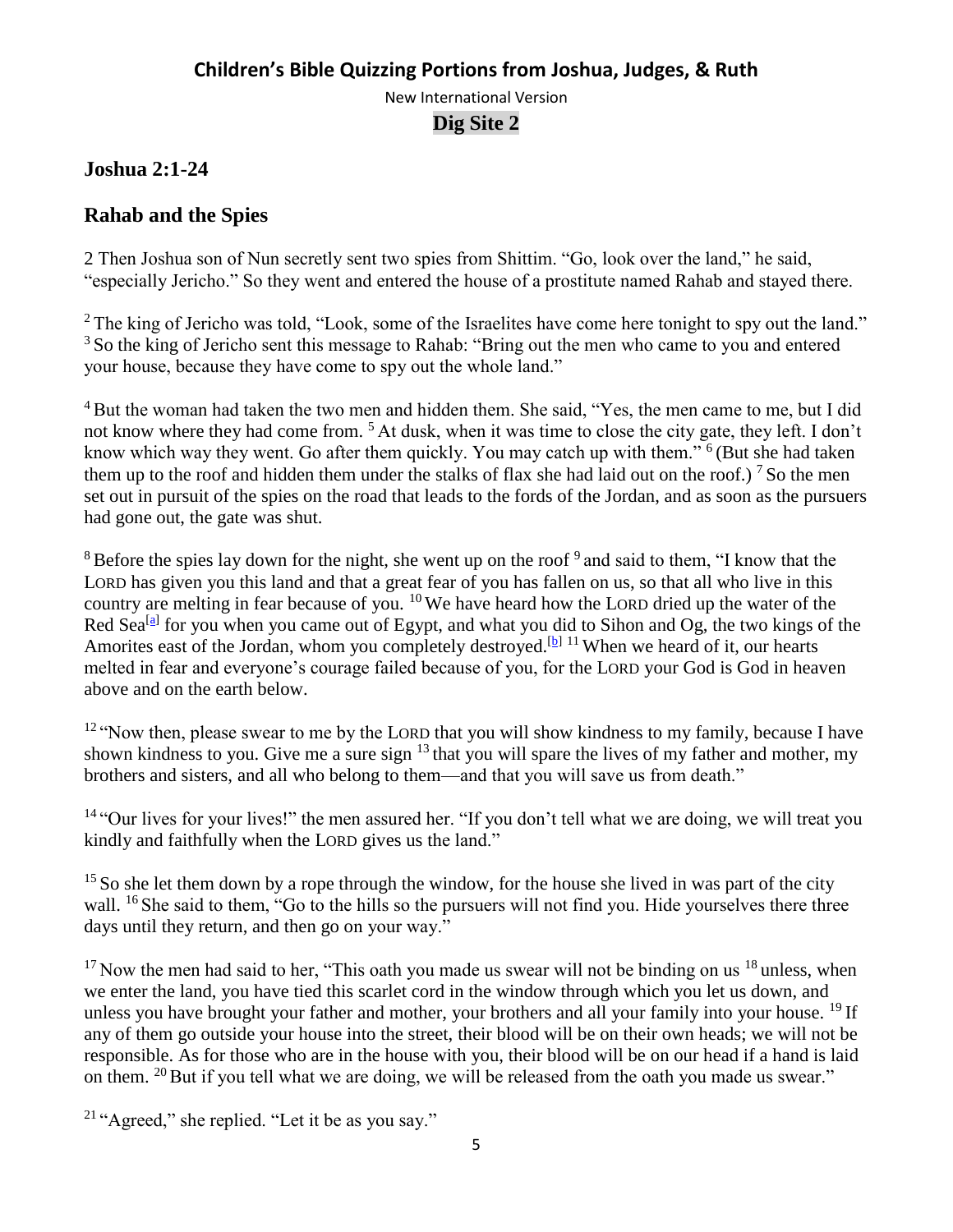So she sent them away, and they departed. And she tied the scarlet cord in the window.

<sup>22</sup> When they left, they went into the hills and stayed there three days, until the pursuers had searched all along the road and returned without finding them. <sup>23</sup> Then the two men started back. They went down out of the hills, forded the river and came to Joshua son of Nun and told him everything that had happened to them. <sup>24</sup> They said to Joshua, "The LORD has surely given the whole land into our hands; all the people are melting in fear because of us."

- a. [Joshua 2:10](https://www.biblegateway.com/passage/?search=joshua+2%3A1-24&version=NIV#en-NIV-5880) Or *the Sea of Reeds*
- b. [Joshua 2:10](https://www.biblegateway.com/passage/?search=joshua+2%3A1-24&version=NIV#en-NIV-5880) The Hebrew term refers to the irrevocable giving over of things or persons to the Lord, often by totally destroying them.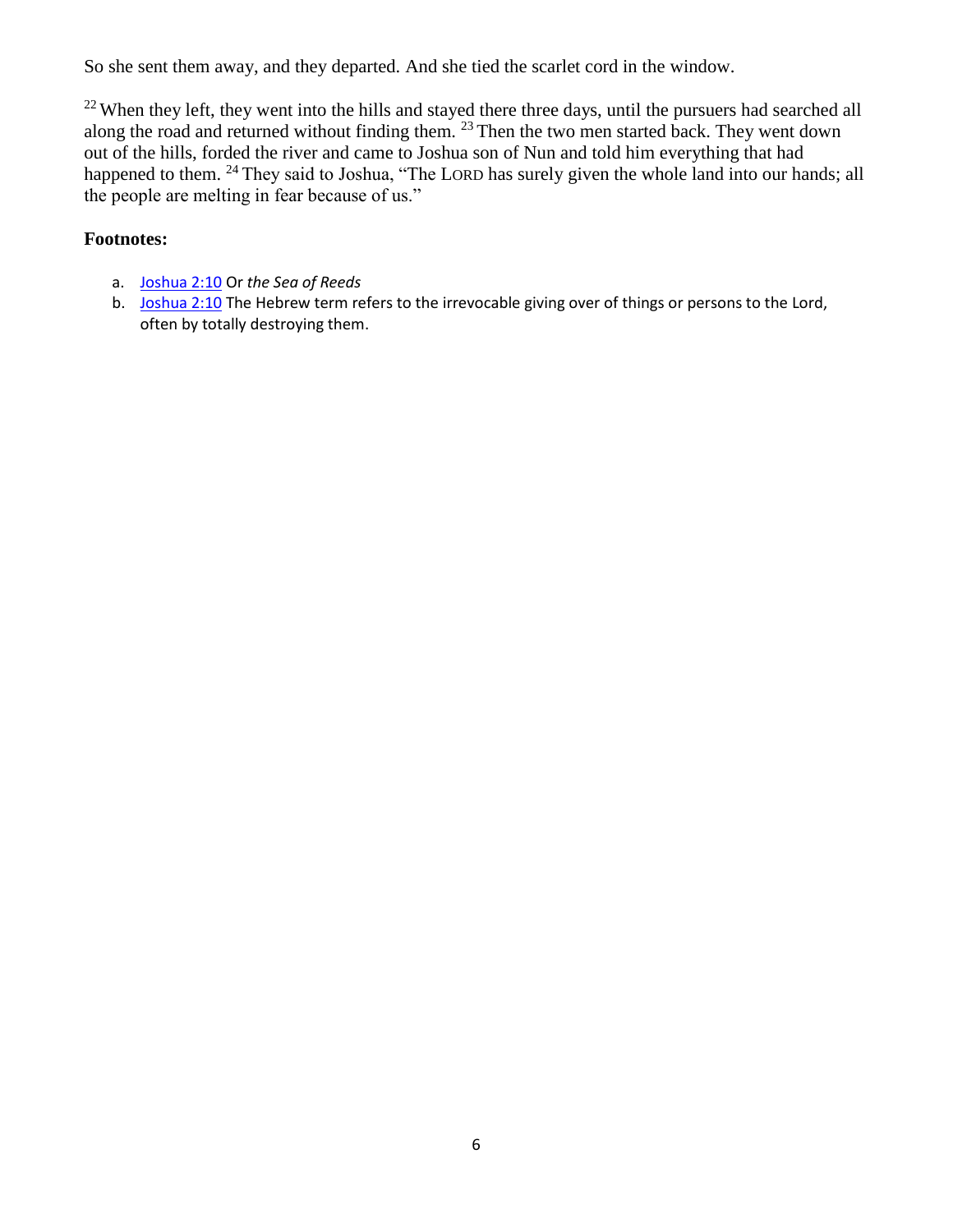#### **Joshua 3:1-17**

#### **Crossing the Jordan**

3 Early in the morning Joshua and all the Israelites set out from Shittim and went to the Jordan, where they camped before crossing over. <sup>2</sup> After three days the officers went throughout the camp,  $3$  giving orders to the people: "When you see the ark of the covenant of the LORD your God, and the Levitical priests carrying it, you are to move out from your positions and follow it. <sup>4</sup> Then you will know which way to go, since you have never been this way before. But keep a distance of about two thousand cubits<sup>[\[a\]](https://www.biblegateway.com/passage/?search=joshua+3%3A1-17&version=NIV#fen-NIV-5898a)</sup> between you and the ark; do not go near it."

<sup>5</sup> Joshua told the people, "Consecrate yourselves, for tomorrow the LORD will do amazing things among you."

<sup>6</sup> Joshua said to the priests, "Take up the ark of the covenant and pass on ahead of the people." So they took it up and went ahead of them.

 $<sup>7</sup>$  And the LORD said to Joshua, "Today I will begin to exalt you in the eyes of all Israel, so they may</sup> know that I am with you as I was with Moses. <sup>8</sup> Tell the priests who carry the ark of the covenant: 'When you reach the edge of the Jordan's waters, go and stand in the river.'"

<sup>9</sup> Joshua said to the Israelites, "Come here and listen to the words of the LORD your God.  $^{10}$  This is how you will know that the living God is among you and that he will certainly drive out before you the Canaanites, Hittites, Hivites, Perizzites, Girgashites, Amorites and Jebusites. <sup>11</sup> See, the ark of the covenant of the Lord of all the earth will go into the Jordan ahead of you. <sup>12</sup> Now then, choose twelve men from the tribes of Israel, one from each tribe. <sup>13</sup> And as soon as the priests who carry the ark of the LORD—the Lord of all the earth—set foot in the Jordan, its waters flowing downstream will be cut off and stand up in a heap."

 $14$  So when the people broke camp to cross the Jordan, the priests carrying the ark of the covenant went ahead of them. <sup>15</sup> Now the Jordan is at flood stage all during harvest. Yet as soon as the priests who carried the ark reached the Jordan and their feet touched the water's edge, <sup>16</sup> the water from upstream stopped flowing. It piled up in a heap a great distance away, at a town called Adam in the vicinity of Zarethan, while the water flowing down to the Sea of the Arabah (that is, the Dead Sea) was completely cut off. So the people crossed over opposite Jericho. <sup>17</sup> The priests who carried the ark of the covenant of the LORD stopped in the middle of the Jordan and stood on dry ground, while all Israel passed by until the whole nation had completed the crossing on dry ground.

#### **Footnotes:**

a. [Joshua 3:4](https://www.biblegateway.com/passage/?search=joshua+3%3A1-17&version=NIV#en-NIV-5898) That is, about 3,000 feet or about 900 meters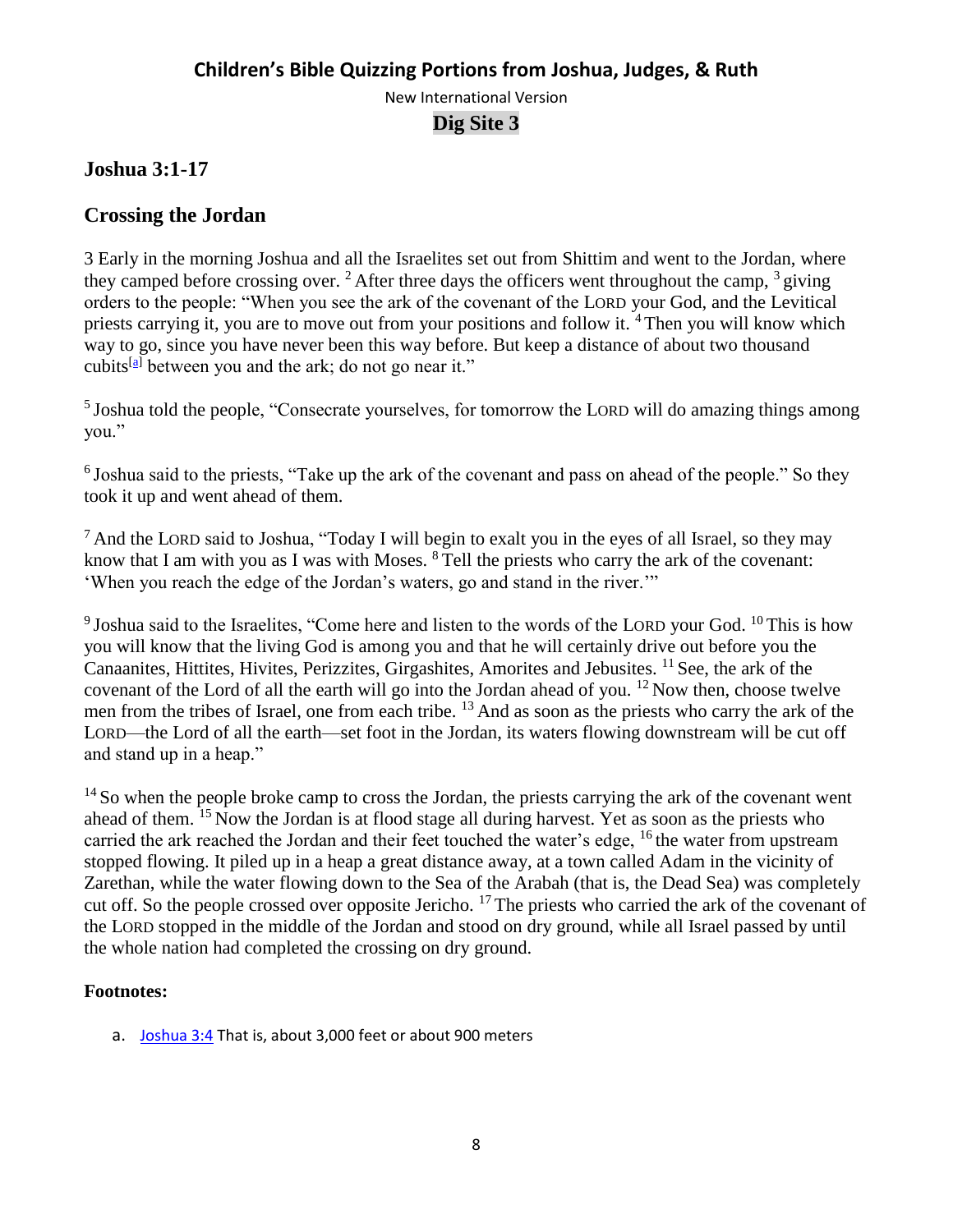#### **Children's Bible Quizzing Portions from Joshua, Judges, & Ruth**

New International Version

#### **Dig Site 4**

#### **Joshua 4:1-24**

4 When the whole nation had finished crossing the Jordan, the LORD said to Joshua, <sup>2</sup> "Choose twelve men from among the people, one from each tribe,  $3$  and tell them to take up twelve stones from the middle of the Jordan, from right where the priests are standing, and carry them over with you and put them down at the place where you stay tonight."

<sup>4</sup> So Joshua called together the twelve men he had appointed from the Israelites, one from each tribe, <sup>5</sup> and said to them, "Go over before the ark of the LORD your God into the middle of the Jordan. Each of you is to take up a stone on his shoulder, according to the number of the tribes of the Israelites, <sup>6</sup> to serve as a sign among you. In the future, when your children ask you, 'What do these stones mean?' <sup>7</sup> tell them that the flow of the Jordan was cut off before the ark of the covenant of the LORD. When it crossed the Jordan, the waters of the Jordan were cut off. These stones are to be a memorial to the people of Israel forever."

<sup>8</sup> So the Israelites did as Joshua commanded them. They took twelve stones from the middle of the Jordan, according to the number of the tribes of the Israelites, as the LORD had told Joshua; and they carried them over with them to their camp, where they put them down. <sup>9</sup> Joshua set up the twelve stones that had been<sup>[\[a\]](https://www.biblegateway.com/passage/?search=joshua+4%3A1-24%3B+5%3A10-12&version=NIV#fen-NIV-5920a)</sup> in the middle of the Jordan at the spot where the priests who carried the ark of the covenant had stood. And they are there to this day.

 $10$  Now the priests who carried the ark remained standing in the middle of the Jordan until everything the LORD had commanded Joshua was done by the people, just as Moses had directed Joshua. The people hurried over,  $^{11}$  and as soon as all of them had crossed, the ark of the LORD and the priests came to the other side while the people watched. <sup>12</sup> The men of Reuben, Gad and the half-tribe of Manasseh crossed over, ready for battle, in front of the Israelites, as Moses had directed them. <sup>13</sup> About forty thousand armed for battle crossed over before the LORD to the plains of Jericho for war.

<sup>14</sup> That day the LORD exalted Joshua in the sight of all Israel; and they stood in awe of him all the days of his life, just as they had stood in awe of Moses.

<sup>15</sup> Then the LORD said to Joshua, <sup>16</sup> "Command the priests carrying the ark of the covenant law to come up out of the Jordan."

<sup>17</sup> So Joshua commanded the priests, "Come up out of the Jordan."

 $18$  And the priests came up out of the river carrying the ark of the covenant of the LORD. No sooner had they set their feet on the dry ground than the waters of the Jordan returned to their place and ran at flood stage as before.

 $19$  On the tenth day of the first month the people went up from the Jordan and camped at Gilgal on the eastern border of Jericho. <sup>20</sup> And Joshua set up at Gilgal the twelve stones they had taken out of the Jordan. <sup>21</sup> He said to the Israelites, "In the future when your descendants ask their parents, 'What do these stones mean?' <sup>22</sup> tell them, 'Israel crossed the Jordan on dry ground.' <sup>23</sup> For the LORD your God dried up the Jordan before you until you had crossed over. The LORD your God did to the Jordan what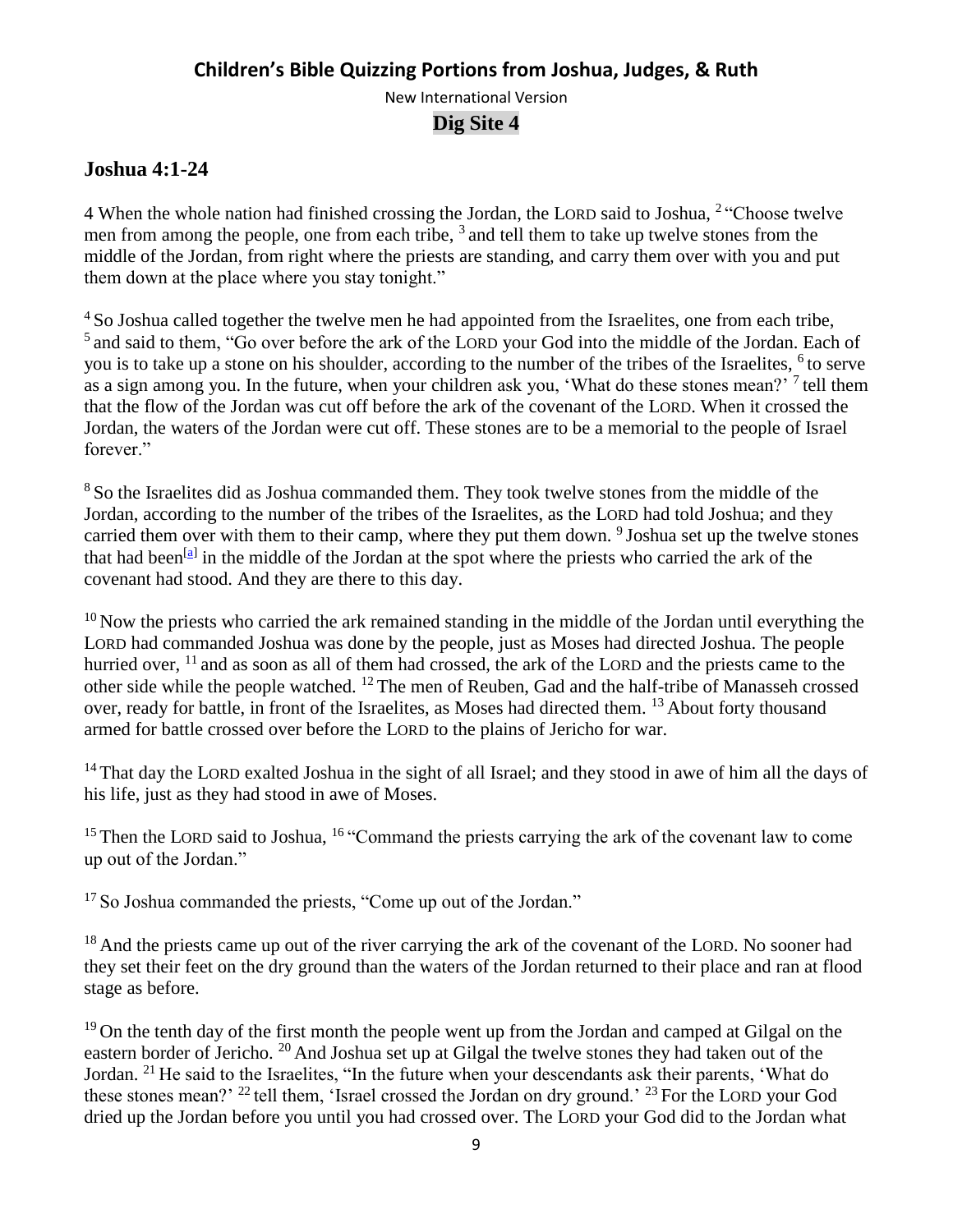he had done to the Red Sea<sup>[\[b\]](https://www.biblegateway.com/passage/?search=joshua+4%3A1-24%3B+5%3A10-12&version=NIV#fen-NIV-5934b)</sup> when he dried it up before us until we had crossed over. <sup>24</sup> He did this so that all the peoples of the earth might know that the hand of the LORD is powerful and so that you might always fear the LORD your God."

#### **Joshua 5:10-12**

 $10$  On the evening of the fourteenth day of the month, while camped at Gilgal on the plains of Jericho, the Israelites celebrated the Passover. <sup>11</sup> The day after the Passover, that very day, they ate some of the produce of the land: unleavened bread and roasted grain. <sup>12</sup> The manna stopped the day after<sup>[\[c\]](https://www.biblegateway.com/passage/?search=joshua+4%3A1-24%3B+5%3A10-12&version=NIV#fen-NIV-5947a)</sup> they ate this food from the land; there was no longer any manna for the Israelites, but that year they ate the produce of Canaan.

- a. [Joshua 4:9](https://www.biblegateway.com/passage/?search=joshua+4%3A1-24%3B+5%3A10-12&version=NIV#en-NIV-5920) Or *Joshua also set up twelve stones*
- b. [Joshua 4:23](https://www.biblegateway.com/passage/?search=joshua+4%3A1-24%3B+5%3A10-12&version=NIV#en-NIV-5934) Or *the Sea of Reeds*
- c. [Joshua 5:12](https://www.biblegateway.com/passage/?search=joshua+4%3A1-24%3B+5%3A10-12&version=NIV#en-NIV-5947) Or *the day*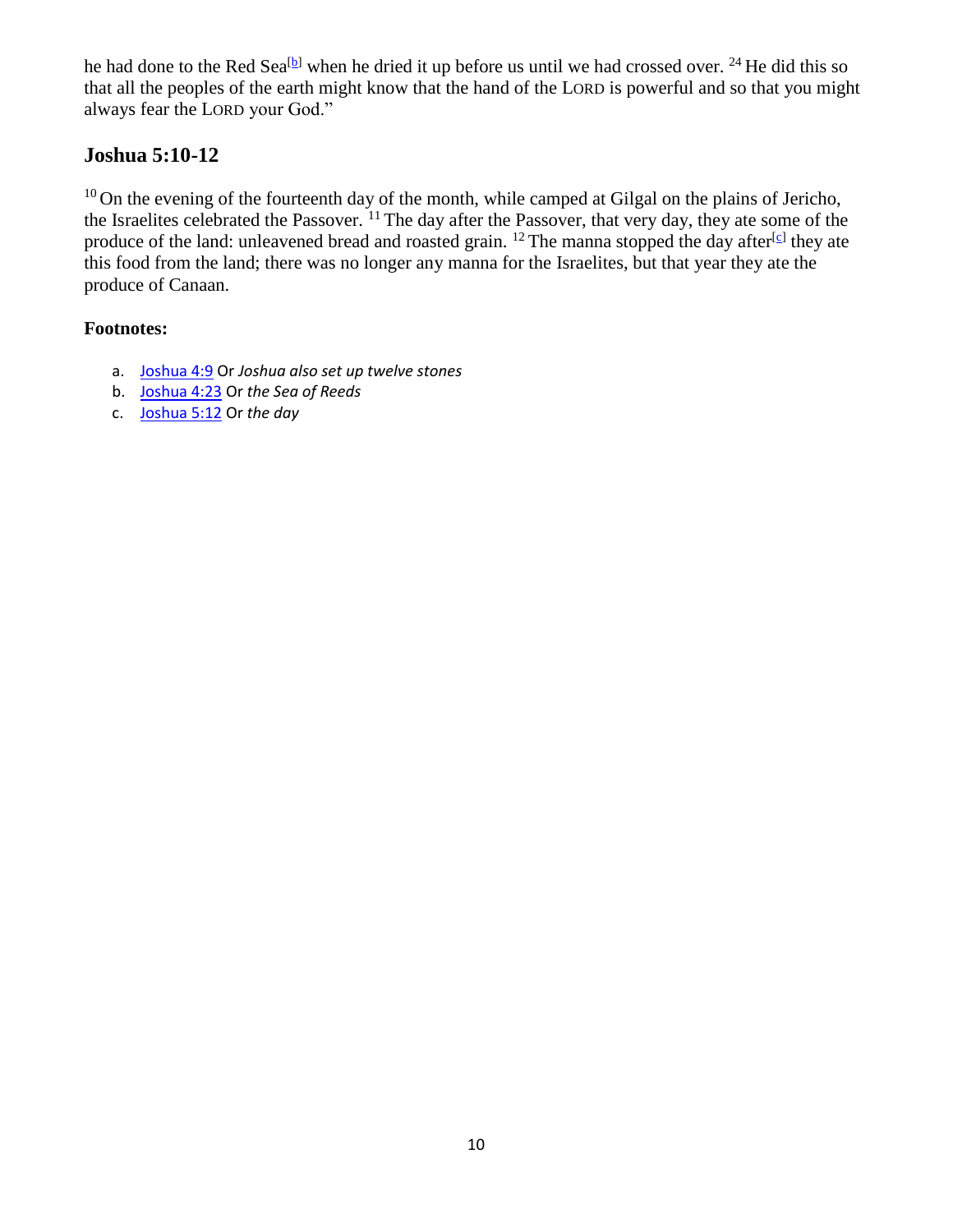#### **Children's Bible Quizzing Portions from Joshua, Judges, & Ruth**

New International Version

#### **Dig Site 5**

#### **Joshua 5:13-15**

#### **The Fall of Jericho**

 $13$  Now when Joshua was near Jericho, he looked up and saw a man standing in front of him with a drawn sword in his hand. Joshua went up to him and asked, "Are you for us or for our enemies?"

<sup>14</sup> "Neither," he replied, "but as commander of the army of the LORD I have now come." Then Joshua fell facedown to the ground in reverence, and asked him, "What message does my Lord<sup>[\[a\]](https://www.biblegateway.com/passage/?search=joshua+5%3A13-6%3A25&version=NIV#fen-NIV-5949a)</sup> have for his servant?"

<sup>15</sup> The commander of the LORD's army replied, "Take off your sandals, for the place where you are standing is holy." And Joshua did so.

#### **Joshua 6:1-25**

6 Now the gates of Jericho were securely barred because of the Israelites. No one went out and no one came in.

<sup>2</sup> Then the LORD said to Joshua, "See, I have delivered Jericho into your hands, along with its king and its fighting men.<sup>3</sup> March around the city once with all the armed men. Do this for six days.<sup>4</sup> Have seven priests carry trumpets of rams' horns in front of the ark. On the seventh day, march around the city seven times, with the priests blowing the trumpets.<sup>5</sup> When you hear them sound a long blast on the trumpets, have the whole army give a loud shout; then the wall of the city will collapse and the army will go up, everyone straight in."

<sup>6</sup> So Joshua son of Nun called the priests and said to them, "Take up the ark of the covenant of the LORD and have seven priests carry trumpets in front of it." <sup>7</sup> And he ordered the army, "Advance! March around the city, with an armed guard going ahead of the ark of the LORD."

<sup>8</sup> When Joshua had spoken to the people, the seven priests carrying the seven trumpets before the LORD went forward, blowing their trumpets, and the ark of the LORD's covenant followed them. <sup>9</sup> The armed guard marched ahead of the priests who blew the trumpets, and the rear guard followed the ark. All this time the trumpets were sounding. <sup>10</sup> But Joshua had commanded the army, "Do not give a war cry, do not raise your voices, do not say a word until the day I tell you to shout. Then shout!" <sup>11</sup> So he had the ark of the LORD carried around the city, circling it once. Then the army returned to camp and spent the night there.

 $12$  Joshua got up early the next morning and the priests took up the ark of the LORD.  $13$  The seven priests carrying the seven trumpets went forward, marching before the ark of the LORD and blowing the trumpets. The armed men went ahead of them and the rear guard followed the ark of the LORD, while the trumpets kept sounding. <sup>14</sup> So on the second day they marched around the city once and returned to the camp. They did this for six days.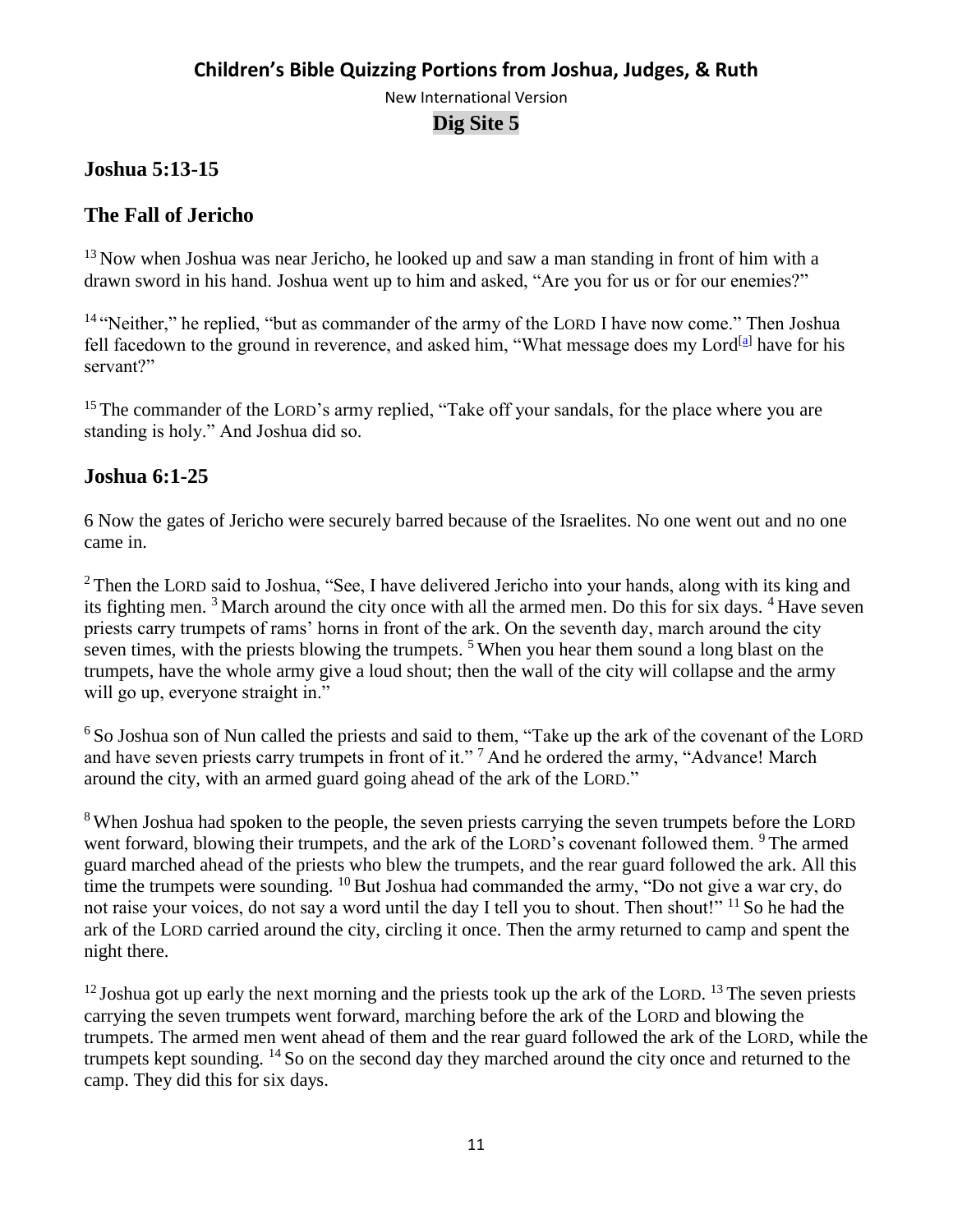<sup>15</sup> On the seventh day, they got up at daybreak and marched around the city seven times in the same manner, except that on that day they circled the city seven times. <sup>16</sup> The seventh time around, when the priests sounded the trumpet blast, Joshua commanded the army, "Shout! For the LORD has given you the city! <sup>17</sup> The city and all that is in it are to be devoted<sup>[\[b\]](https://www.biblegateway.com/passage/?search=joshua+5%3A13-6%3A25&version=NIV#fen-NIV-5967b)</sup> to the LORD. Only Rahab the prostitute and all who are with her in her house shall be spared, because she hid the spies we sent. <sup>18</sup> But keep away from the devoted things, so that you will not bring about your own destruction by taking any of them. Otherwise you will make the camp of Israel liable to destruction and bring trouble on it. <sup>19</sup> All the silver and gold and the articles of bronze and iron are sacred to the LORD and must go into his treasury."

 $20$  When the trumpets sounded, the army shouted, and at the sound of the trumpet, when the men gave a loud shout, the wall collapsed; so everyone charged straight in, and they took the city. <sup>21</sup> They devoted the city to the LORD and destroyed with the sword every living thing in it—men and women, young and old, cattle, sheep and donkeys.

<sup>22</sup> Joshua said to the two men who had spied out the land, "Go into the prostitute's house and bring her out and all who belong to her, in accordance with your oath to her." <sup>23</sup> So the young men who had done the spying went in and brought out Rahab, her father and mother, her brothers and sisters and all who belonged to her. They brought out her entire family and put them in a place outside the camp of Israel.

 $24$  Then they burned the whole city and everything in it, but they put the silver and gold and the articles of bronze and iron into the treasury of the LORD's house. <sup>25</sup> But Joshua spared Rahab the prostitute, with her family and all who belonged to her, because she hid the men Joshua had sent as spies to Jericho and she lives among the Israelites to this day.

- a. [Joshua 5:14](https://www.biblegateway.com/passage/?search=joshua+5%3A13-6%3A25&version=NIV#en-NIV-5949) Or *lord*
- b. [Joshua 6:17](https://www.biblegateway.com/passage/?search=joshua+5%3A13-6%3A25&version=NIV#en-NIV-5967) The Hebrew term refers to the irrevocable giving over of things or persons to the Lord, often by totally destroying them; also in verses 18 and 21.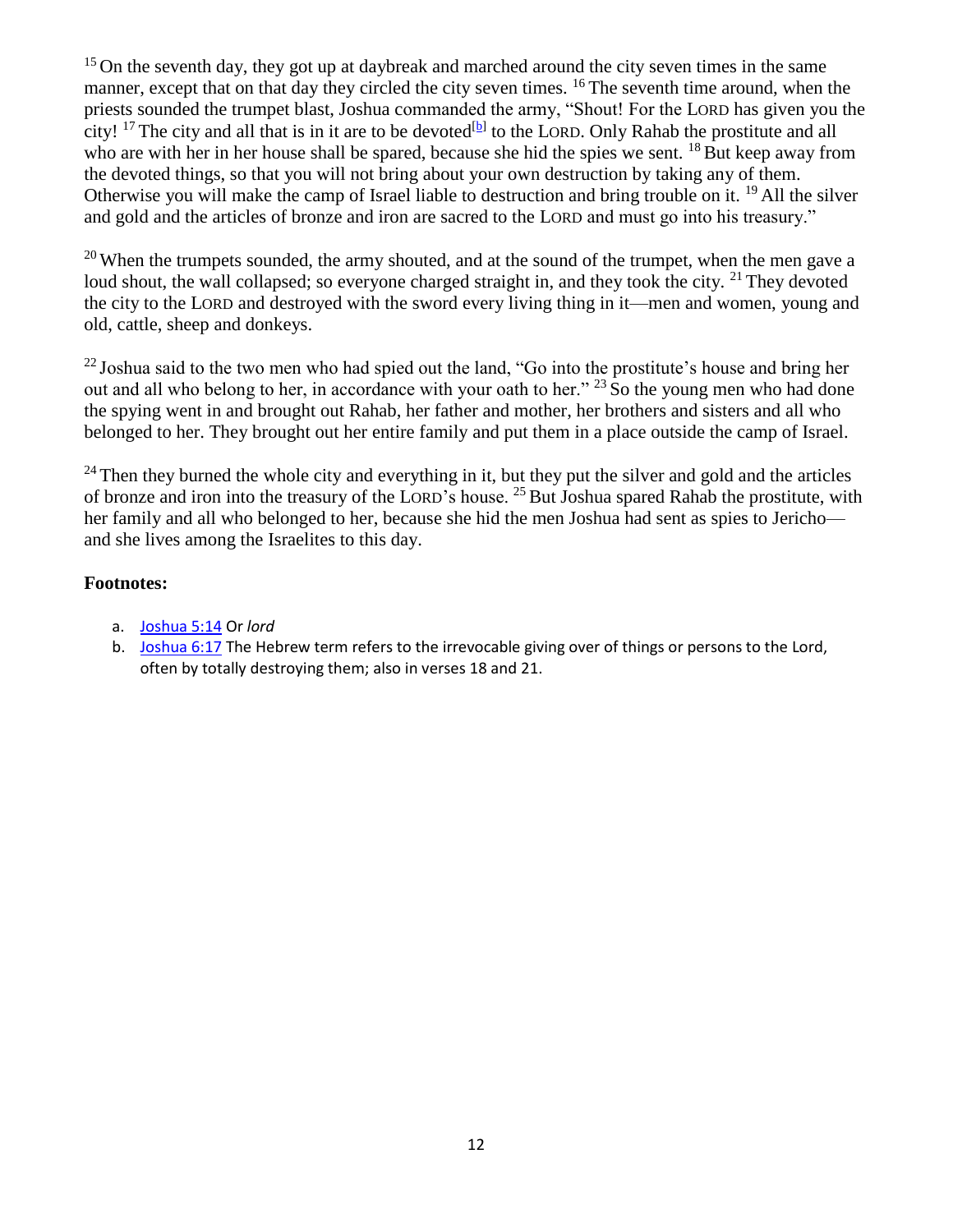#### **Children's Bible Quizzing Portions from Joshua, Judges, & Ruth**

New International Version

#### **Dig Site 6**

#### **Joshua 7:1-26**

#### **Achan's Sin**

7 But the Israelites were unfaithful in regard to the devoted things<sup>[\[a\]](https://www.biblegateway.com/passage/?search=joshua+7%3A1-26&version=NIV#fen-NIV-5978a)</sup>; Achan son of Karmi, the son of Zimri,  $[<sup>b</sup>]$  the son of Zerah, of the tribe of Judah, took some of them. So the LORD's anger burned against Israel.

 $2$  Now Joshua sent men from Jericho to Ai, which is near Beth Aven to the east of Bethel, and told them, "Go up and spy out the region." So the men went up and spied out Ai.

<sup>3</sup> When they returned to Joshua, they said, "Not all the army will have to go up against Ai. Send two or three thousand men to take it and do not weary the whole army, for only a few people live there." <sup>4</sup> So about three thousand went up; but they were routed by the men of Ai,  $5$  who killed about thirty-six of them. They chased the Israelites from the city gate as far as the stone quarries and struck them down on the slopes. At this the hearts of the people melted in fear and became like water.

<sup>6</sup> Then Joshua tore his clothes and fell facedown to the ground before the ark of the LORD, remaining there till evening. The elders of Israel did the same, and sprinkled dust on their heads. <sup>7</sup> And Joshua said, "Alas, Sovereign LORD, why did you ever bring this people across the Jordan to deliver us into the hands of the Amorites to destroy us? If only we had been content to stay on the other side of the Jordan!  $8$  Pardon your servant, Lord. What can I say, now that Israel has been routed by its enemies?  $9$  The Canaanites and the other people of the country will hear about this and they will surround us and wipe out our name from the earth. What then will you do for your own great name?"

<sup>10</sup> The LORD said to Joshua, "Stand up! What are you doing down on your face? <sup>11</sup> Israel has sinned; they have violated my covenant, which I commanded them to keep. They have taken some of the devoted things; they have stolen, they have lied, they have put them with their own possessions. <sup>12</sup> That is why the Israelites cannot stand against their enemies; they turn their backs and run because they have been made liable to destruction. I will not be with you anymore unless you destroy whatever among you is devoted to destruction.

<sup>13</sup> "Go, consecrate the people. Tell them, 'Consecrate yourselves in preparation for tomorrow; for this is what the LORD, the God of Israel, says: There are devoted things among you, Israel. You cannot stand against your enemies until you remove them.

<sup>14</sup> "In the morning, present yourselves tribe by tribe. The tribe the LORD chooses shall come forward clan by clan; the clan the LORD chooses shall come forward family by family; and the family the LORD chooses shall come forward man by man. <sup>15</sup> Whoever is caught with the devoted things shall be destroyed by fire, along with all that belongs to him. He has violated the covenant of the LORD and has done an outrageous thing in Israel!'"

 $^{16}$  Early the next morning Joshua had Israel come forward by tribes, and Judah was chosen. <sup>17</sup> The clans of Judah came forward, and the Zerahites were chosen. He had the clan of the Zerahites come forward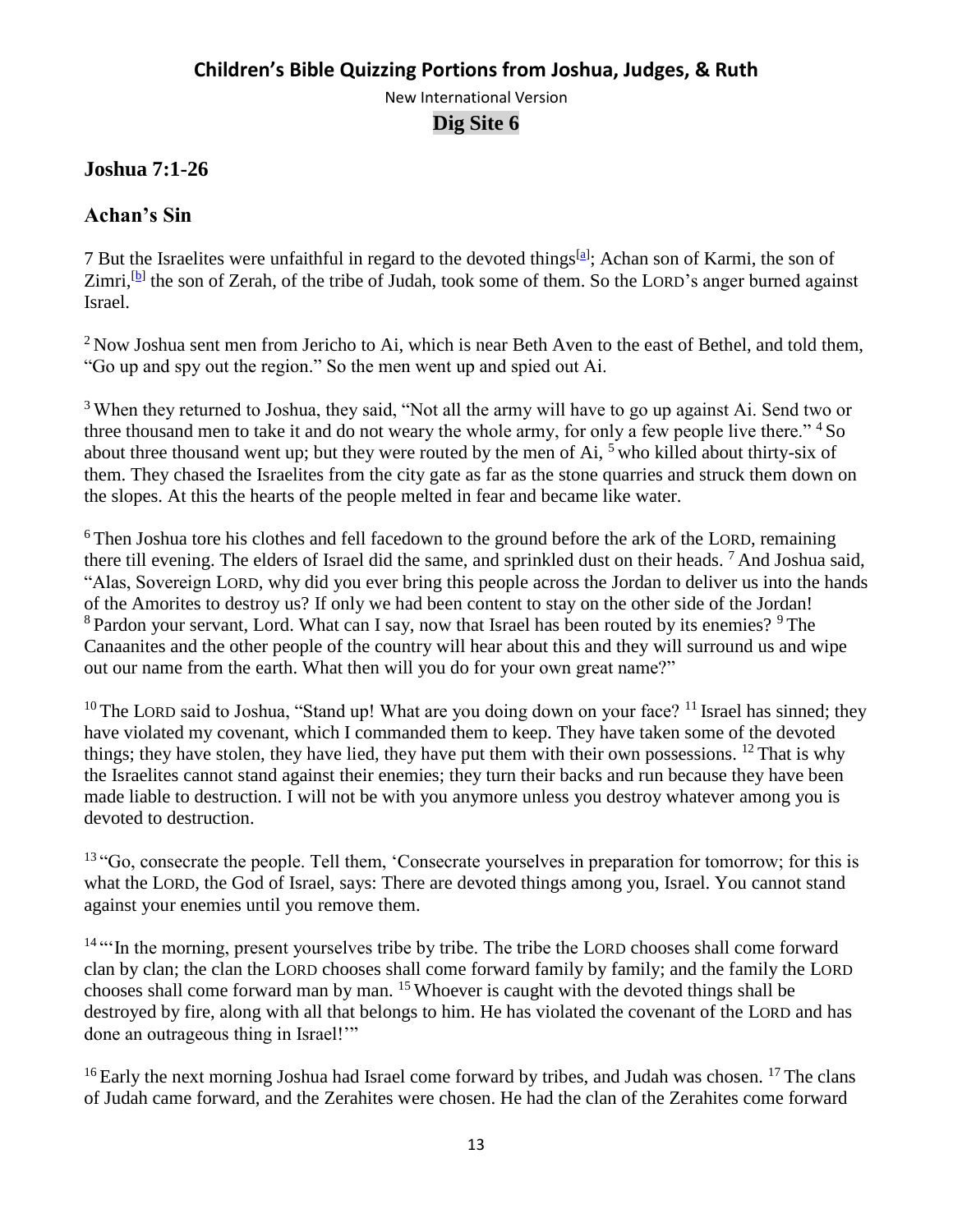by families, and Zimri was chosen. <sup>18</sup> Joshua had his family come forward man by man, and Achan son of Karmi, the son of Zimri, the son of Zerah, of the tribe of Judah, was chosen.

<sup>19</sup> Then Joshua said to Achan, "My son, give glory to the LORD, the God of Israel, and honor him. Tell me what you have done; do not hide it from me."

 $^{20}$  Achan replied, "It is true! I have sinned against the LORD, the God of Israel. This is what I have done: <sup>21</sup> When I saw in the plunder a beautiful robe from Babylonia, <sup>[\[c\]](https://www.biblegateway.com/passage/?search=joshua+7%3A1-26&version=NIV#fen-NIV-5998c)</sup> two hundred shekels<sup>[\[d\]](https://www.biblegateway.com/passage/?search=joshua+7%3A1-26&version=NIV#fen-NIV-5998d)</sup> of silver and a bar of gold weighing fifty shekels, <sup>[\[e\]](https://www.biblegateway.com/passage/?search=joshua+7%3A1-26&version=NIV#fen-NIV-5998e)</sup> I coveted them and took them. They are hidden in the ground inside my tent, with the silver underneath."

 $22$  So Joshua sent messengers, and they ran to the tent, and there it was, hidden in his tent, with the silver underneath. <sup>23</sup> They took the things from the tent, brought them to Joshua and all the Israelites and spread them out before the LORD.

 $24$  Then Joshua, together with all Israel, took Achan son of Zerah, the silver, the robe, the gold bar, his sons and daughters, his cattle, donkeys and sheep, his tent and all that he had, to the Valley of Achor. <sup>25</sup> Joshua said, "Why have you brought this trouble on us? The LORD will bring trouble on you today."

Then all Israel stoned him, and after they had stoned the rest, they burned them. <sup>26</sup> Over Achan they heaped up a large pile of rocks, which remains to this day. Then the LORD turned from his fierce anger. Therefore that place has been called the Valley of Achor $[<sup>f</sup>]$  ever since.

- a. [Joshua 7:1](https://www.biblegateway.com/passage/?search=joshua+7%3A1-26&version=NIV#en-NIV-5978) The Hebrew term refers to the irrevocable giving over of things or persons to the Lord, often by totally destroying them; also in verses 11, 12, 13 and 15.
- b. [Joshua 7:1](https://www.biblegateway.com/passage/?search=joshua+7%3A1-26&version=NIV#en-NIV-5978) See Septuagint and 1 Chron. 2:6; Hebrew *Zabdi*; also in verses 17 and 18.
- c. [Joshua 7:21](https://www.biblegateway.com/passage/?search=joshua+7%3A1-26&version=NIV#en-NIV-5998) Hebrew *Shinar*
- d. [Joshua 7:21](https://www.biblegateway.com/passage/?search=joshua+7%3A1-26&version=NIV#en-NIV-5998) That is, about 5 pounds or about 2.3 kilograms
- e. [Joshua 7:21](https://www.biblegateway.com/passage/?search=joshua+7%3A1-26&version=NIV#en-NIV-5998) That is, about 1 1/4 pounds or about 575 grams
- f. [Joshua 7:26](https://www.biblegateway.com/passage/?search=joshua+7%3A1-26&version=NIV#en-NIV-6003) *Achor* means *trouble.*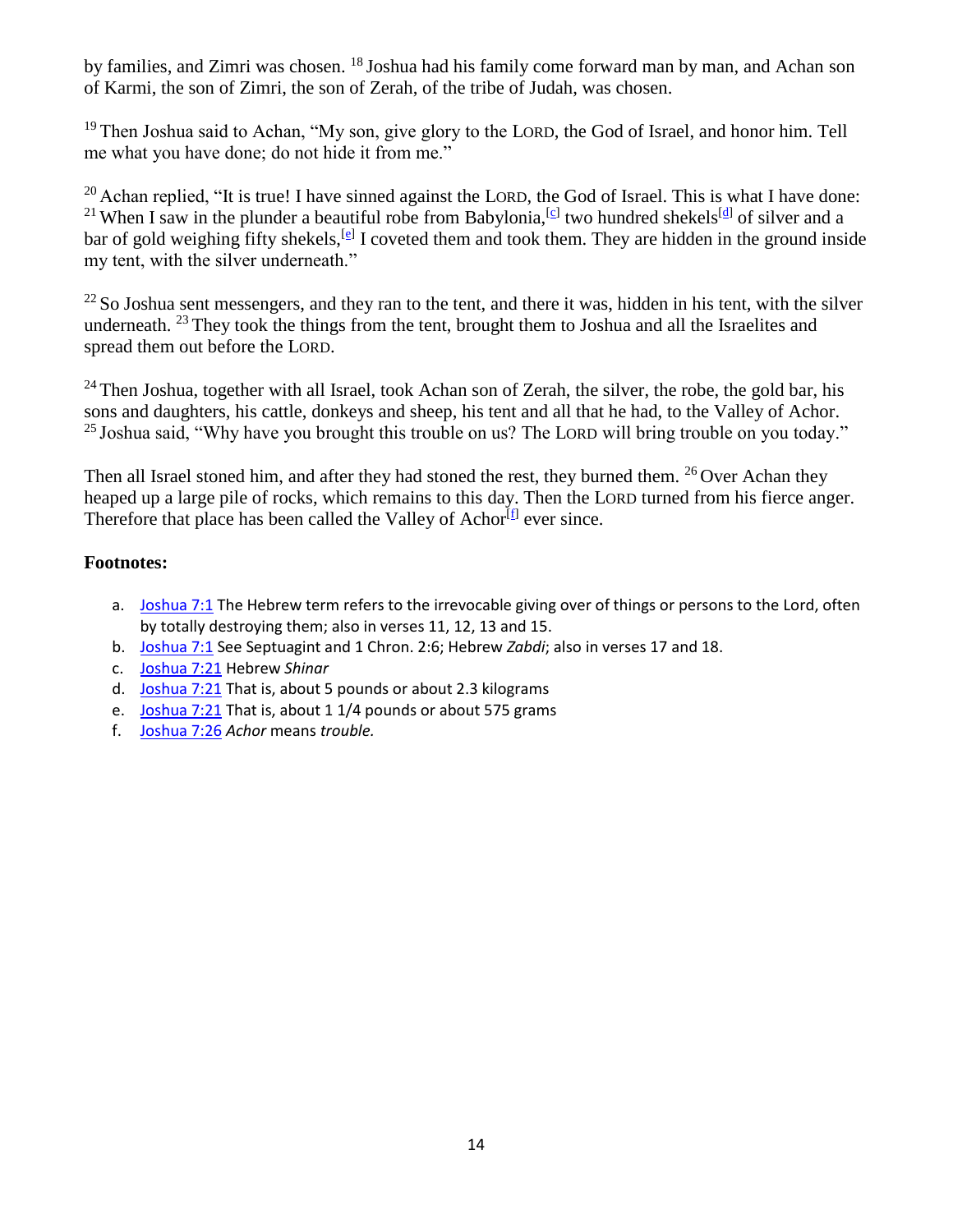#### **Joshua 8:1-35**

#### **Ai Destroyed**

8 Then the LORD said to Joshua, "Do not be afraid; do not be discouraged. Take the whole army with you, and go up and attack Ai. For I have delivered into your hands the king of Ai, his people, his city and his land. <sup>2</sup> You shall do to Ai and its king as you did to Jericho and its king, except that you may carry off their plunder and livestock for yourselves. Set an ambush behind the city."

<sup>3</sup> So Joshua and the whole army moved out to attack Ai. He chose thirty thousand of his best fighting men and sent them out at night <sup>4</sup> with these orders: "Listen carefully. You are to set an ambush behind the city. Don't go very far from it. All of you be on the alert. <sup>5</sup> I and all those with me will advance on the city, and when the men come out against us, as they did before, we will flee from them. <sup>6</sup> They will pursue us until we have lured them away from the city, for they will say, 'They are running away from us as they did before.' So when we flee from them,  $\frac{7}{2}$  you are to rise up from ambush and take the city. The LORD your God will give it into your hand. <sup>8</sup> When you have taken the city, set it on fire. Do what the LORD has commanded. See to it; you have my orders."

<sup>9</sup> Then Joshua sent them off, and they went to the place of ambush and lay in wait between Bethel and Ai, to the west of Ai—but Joshua spent that night with the people.

 $10$  Early the next morning Joshua mustered his army, and he and the leaders of Israel marched before them to Ai.  $^{11}$  The entire force that was with him marched up and approached the city and arrived in front of it. They set up camp north of Ai, with the valley between them and the city. <sup>12</sup> Joshua had taken about five thousand men and set them in ambush between Bethel and Ai, to the west of the city. <sup>13</sup> So the soldiers took up their positions—with the main camp to the north of the city and the ambush to the west of it. That night Joshua went into the valley.

<sup>14</sup> When the king of Ai saw this, he and all the men of the city hurried out early in the morning to meet Israel in battle at a certain place overlooking the Arabah. But he did not know that an ambush had been set against him behind the city. <sup>15</sup> Joshua and all Israel let themselves be driven back before them, and they fled toward the wilderness. <sup>16</sup> All the men of Ai were called to pursue them, and they pursued Joshua and were lured away from the city. <sup>17</sup> Not a man remained in Ai or Bethel who did not go after Israel. They left the city open and went in pursuit of Israel.

<sup>18</sup> Then the LORD said to Joshua, "Hold out toward Ai the javelin that is in your hand, for into your hand I will deliver the city." So Joshua held out toward the city the javelin that was in his hand. <sup>19</sup> As soon as he did this, the men in the ambush rose quickly from their position and rushed forward. They entered the city and captured it and quickly set it on fire.

 $20$  The men of Ai looked back and saw the smoke of the city rising up into the sky, but they had no chance to escape in any direction; the Israelites who had been fleeing toward the wilderness had turned back against their pursuers. <sup>21</sup> For when Joshua and all Israel saw that the ambush had taken the city and that smoke was going up from it, they turned around and attacked the men of Ai. <sup>22</sup> Those in the ambush also came out of the city against them, so that they were caught in the middle, with Israelites on both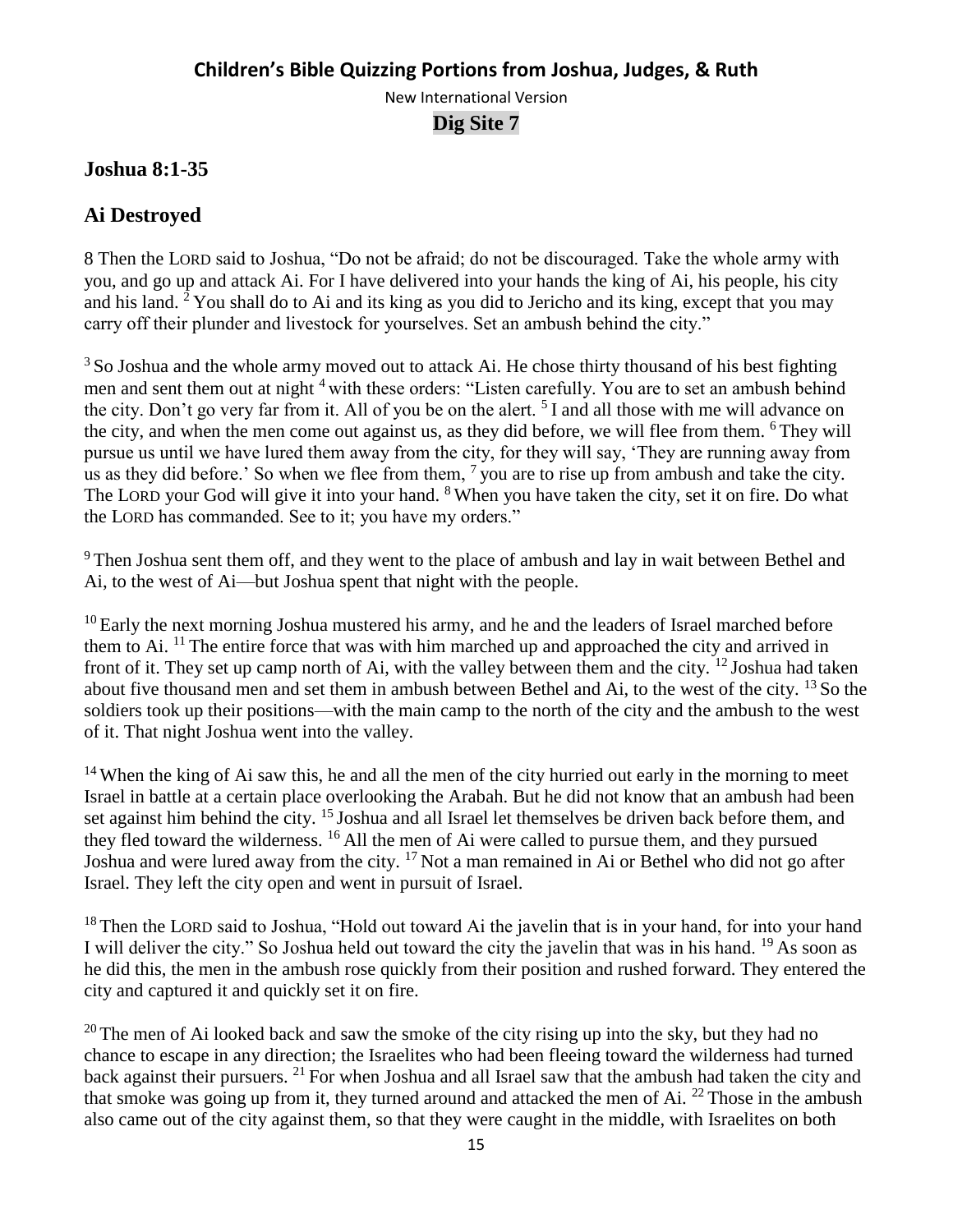sides. Israel cut them down, leaving them neither survivors nor fugitives.  $^{23}$  But they took the king of Ai alive and brought him to Joshua.

 $24$  When Israel had finished killing all the men of Ai in the fields and in the wilderness where they had chased them, and when every one of them had been put to the sword, all the Israelites returned to Ai and killed those who were in it.  $^{25}$  Twelve thousand men and women fell that day—all the people of Ai. <sup>26</sup> For Joshua did not draw back the hand that held out his javelin until he had destroyed<sup>[\[a\]](https://www.biblegateway.com/passage/?search=joshua+8%3A1-35&version=NIV#fen-NIV-6029a)</sup> all who lived in Ai. <sup>27</sup> But Israel did carry off for themselves the livestock and plunder of this city, as the LORD had instructed Joshua.

<sup>28</sup> So Joshua burned Ai<sup>[\[b\]](https://www.biblegateway.com/passage/?search=joshua+8%3A1-35&version=NIV#fen-NIV-6031b)</sup> and made it a permanent heap of ruins, a desolate place to this day. <sup>29</sup> He impaled the body of the king of Ai on a pole and left it there until evening. At sunset, Joshua ordered them to take the body from the pole and throw it down at the entrance of the city gate. And they raised a large pile of rocks over it, which remains to this day.

#### **The Covenant Renewed at Mount Ebal**

<sup>30</sup> Then Joshua built on Mount Ebal an altar to the LORD, the God of Israel, <sup>31</sup> as Moses the servant of the LORD had commanded the Israelites. He built it according to what is written in the Book of the Law of Moses—an altar of uncut stones, on which no iron tool had been used. On it they offered to the LORD burnt offerings and sacrificed fellowship offerings. <sup>32</sup> There, in the presence of the Israelites, Joshua wrote on stones a copy of the law of Moses.<sup>33</sup> All the Israelites, with their elders, officials and judges, were standing on both sides of the ark of the covenant of the LORD, facing the Levitical priests who carried it. Both the foreigners living among them and the native-born were there. Half of the people stood in front of Mount Gerizim and half of them in front of Mount Ebal, as Moses the servant of the LORD had formerly commanded when he gave instructions to bless the people of Israel.

 $34$  Afterward, Joshua read all the words of the law—the blessings and the curses—just as it is written in the Book of the Law. <sup>35</sup> There was not a word of all that Moses had commanded that Joshua did not read to the whole assembly of Israel, including the women and children, and the foreigners who lived among them.

- a. [Joshua 8:26](https://www.biblegateway.com/passage/?search=joshua+8%3A1-35&version=NIV#en-NIV-6029) The Hebrew term refers to the irrevocable giving over of things or persons to the Lord, often by totally destroying them.
- b. [Joshua 8:28](https://www.biblegateway.com/passage/?search=joshua+8%3A1-35&version=NIV#en-NIV-6031) *Ai* means *the ruin*.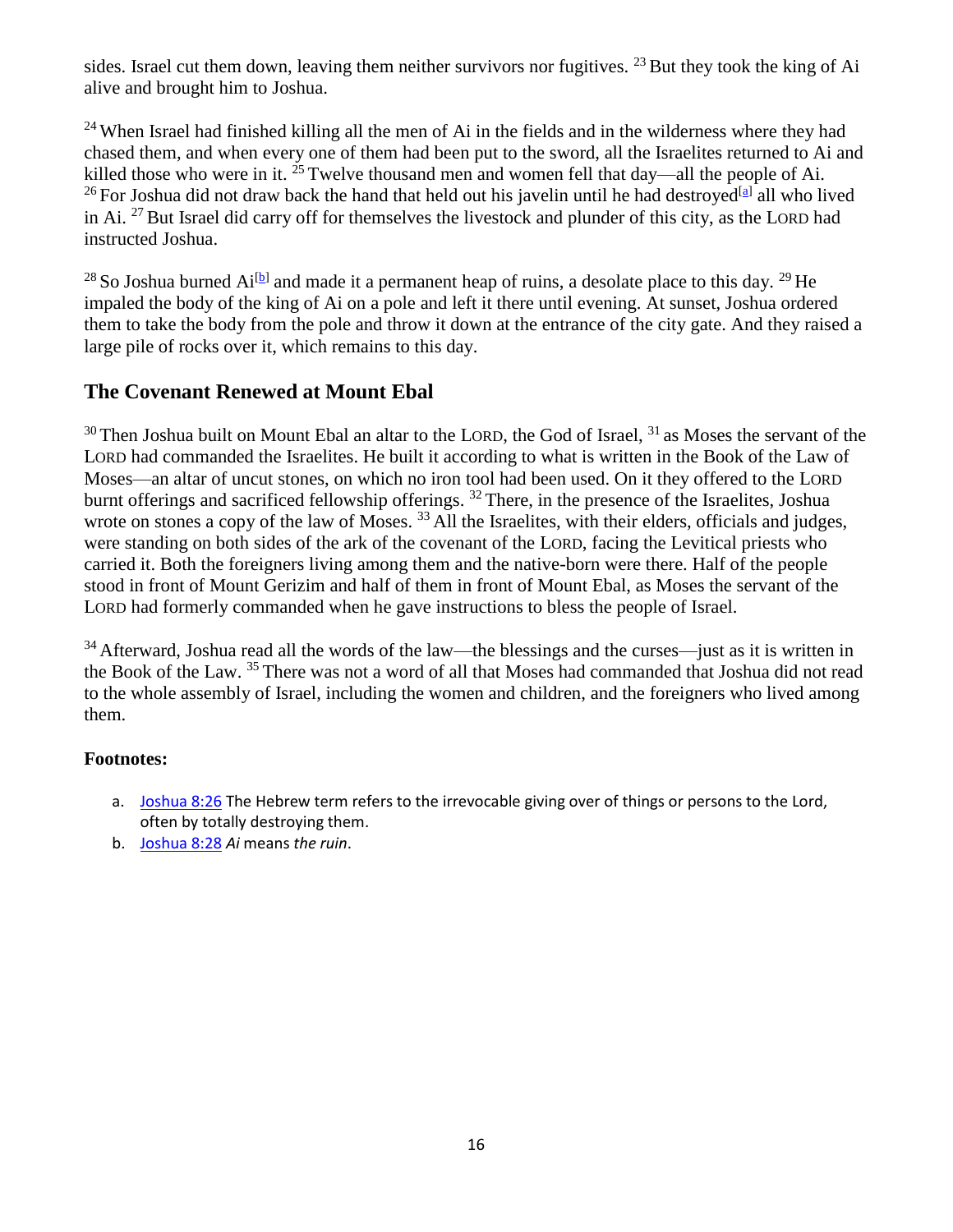#### **Dig Site 8**

#### **Joshua 9:1-27**

#### **The Gibeonite Deception**

9 Now when all the kings west of the Jordan heard about these things—the kings in the hill country, in the western foothills, and along the entire coast of the Mediterranean Sea as far as Lebanon (the kings of the Hittites, Amorites, Canaanites, Perizzites, Hivites and Jebusites)— $^2$  they came together to wage war against Joshua and Israel.

 $3$  However, when the people of Gibeon heard what Joshua had done to Jericho and Ai,  $4$  they resorted to a ruse: They went as a delegation whose donkeys were loaded $^{[a]}$  $^{[a]}$  $^{[a]}$  with worn-out sacks and old wineskins, cracked and mended. <sup>5</sup> They put worn and patched sandals on their feet and wore old clothes. All the bread of their food supply was dry and moldy. <sup>6</sup> Then they went to Joshua in the camp at Gilgal and said to him and the Israelites, "We have come from a distant country; make a treaty with us."

 $<sup>7</sup>$  The Israelites said to the Hivites, "But perhaps you live near us, so how can we make a treaty with</sup> you?"

<sup>8</sup> "We are your servants," they said to Joshua.

But Joshua asked, "Who are you and where do you come from?"

<sup>9</sup> They answered: "Your servants have come from a very distant country because of the fame of the LORD your God. For we have heard reports of him: all that he did in Egypt,  $10$  and all that he did to the two kings of the Amorites east of the Jordan—Sihon king of Heshbon, and Og king of Bashan, who reigned in Ashtaroth. <sup>11</sup> And our elders and all those living in our country said to us, 'Take provisions for your journey; go and meet them and say to them, "We are your servants; make a treaty with us."<sup>12</sup> This bread of ours was warm when we packed it at home on the day we left to come to you. But now see how dry and moldy it is. <sup>13</sup> And these wineskins that we filled were new, but see how cracked they are. And our clothes and sandals are worn out by the very long journey."

 $14$  The Israelites sampled their provisions but did not inquire of the LORD.  $15$  Then Joshua made a treaty of peace with them to let them live, and the leaders of the assembly ratified it by oath.

<sup>16</sup> Three days after they made the treaty with the Gibeonites, the Israelites heard that they were neighbors, living near them. <sup>17</sup> So the Israelites set out and on the third day came to their cities: Gibeon, Kephirah, Beeroth and Kiriath Jearim. <sup>18</sup> But the Israelites did not attack them, because the leaders of the assembly had sworn an oath to them by the LORD, the God of Israel.

The whole assembly grumbled against the leaders, <sup>19</sup> but all the leaders answered, "We have given them our oath by the LORD, the God of Israel, and we cannot touch them now. <sup>20</sup> This is what we will do to them: We will let them live, so that God's wrath will not fall on us for breaking the oath we swore to them." <sup>21</sup> They continued, "Let them live, but let them be woodcutters and water carriers in the service of the whole assembly." So the leaders' promise to them was kept.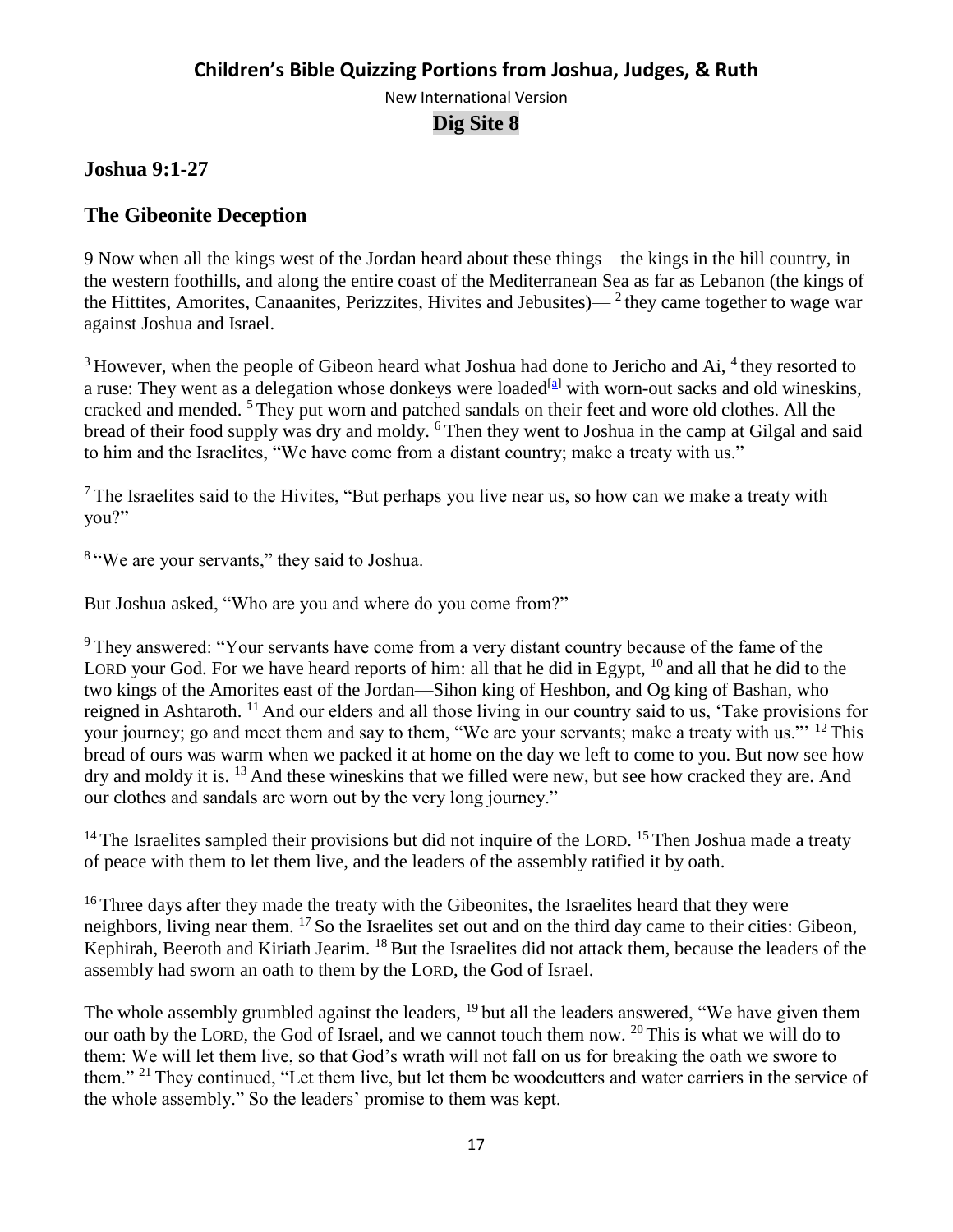$22$  Then Joshua summoned the Gibeonites and said, "Why did you deceive us by saying, 'We live a long way from you,' while actually you live near us?  $2<sup>3</sup>$  You are now under a curse: You will never be released from service as woodcutters and water carriers for the house of my God."

 $24$  They answered Joshua, "Your servants were clearly told how the LORD your God had commanded his servant Moses to give you the whole land and to wipe out all its inhabitants from before you. So we feared for our lives because of you, and that is why we did this.  $25$  We are now in your hands. Do to us whatever seems good and right to you."

<sup>26</sup> So Joshua saved them from the Israelites, and they did not kill them. <sup>27</sup> That day he made the Gibeonites woodcutters and water carriers for the assembly, to provide for the needs of the altar of the LORD at the place the LORD would choose. And that is what they are to this day.

#### **Joshua 10:1-15**

#### **The Sun Stands Still**

10 Now Adoni-Zedek king of Jerusalem heard that Joshua had taken Ai and totally destroyed<sup>[\[b\]](https://www.biblegateway.com/passage/?search=joshua+9%3A1-10%3A15&version=NIV#fen-NIV-6066b)</sup> it, doing to Ai and its king as he had done to Jericho and its king, and that the people of Gibeon had made a treaty of peace with Israel and had become their allies.  ${}^{2}$  He and his people were very much alarmed at this, because Gibeon was an important city, like one of the royal cities; it was larger than Ai, and all its men were good fighters. <sup>3</sup> So Adoni-Zedek king of Jerusalem appealed to Hoham king of Hebron, Piram king of Jarmuth, Japhia king of Lachish and Debir king of Eglon. <sup>4</sup> "Come up and help me attack Gibeon," he said, "because it has made peace with Joshua and the Israelites."

 $5$  Then the five kings of the Amorites—the kings of Jerusalem, Hebron, Jarmuth, Lachish and Eglon joined forces. They moved up with all their troops and took up positions against Gibeon and attacked it.

<sup>6</sup> The Gibeonites then sent word to Joshua in the camp at Gilgal: "Do not abandon your servants. Come up to us quickly and save us! Help us, because all the Amorite kings from the hill country have joined forces against us."

<sup>7</sup> So Joshua marched up from Gilgal with his entire army, including all the best fighting men. <sup>8</sup> The LORD said to Joshua, "Do not be afraid of them; I have given them into your hand. Not one of them will be able to withstand you."

 $9$  After an all-night march from Gilgal, Joshua took them by surprise. <sup>10</sup> The LORD threw them into confusion before Israel, so Joshua and the Israelites defeated them completely at Gibeon. Israel pursued them along the road going up to Beth Horon and cut them down all the way to Azekah and Makkedah.  $11$  As they fled before Israel on the road down from Beth Horon to Azekah, the LORD hurled large hailstones down on them, and more of them died from the hail than were killed by the swords of the Israelites.

 $12$  On the day the LORD gave the Amorites over to Israel, Joshua said to the LORD in the presence of Israel:

"Sun, stand still over Gibeon,

and you, moon, over the Valley of Aijalon."

 $13$  So the sun stood still.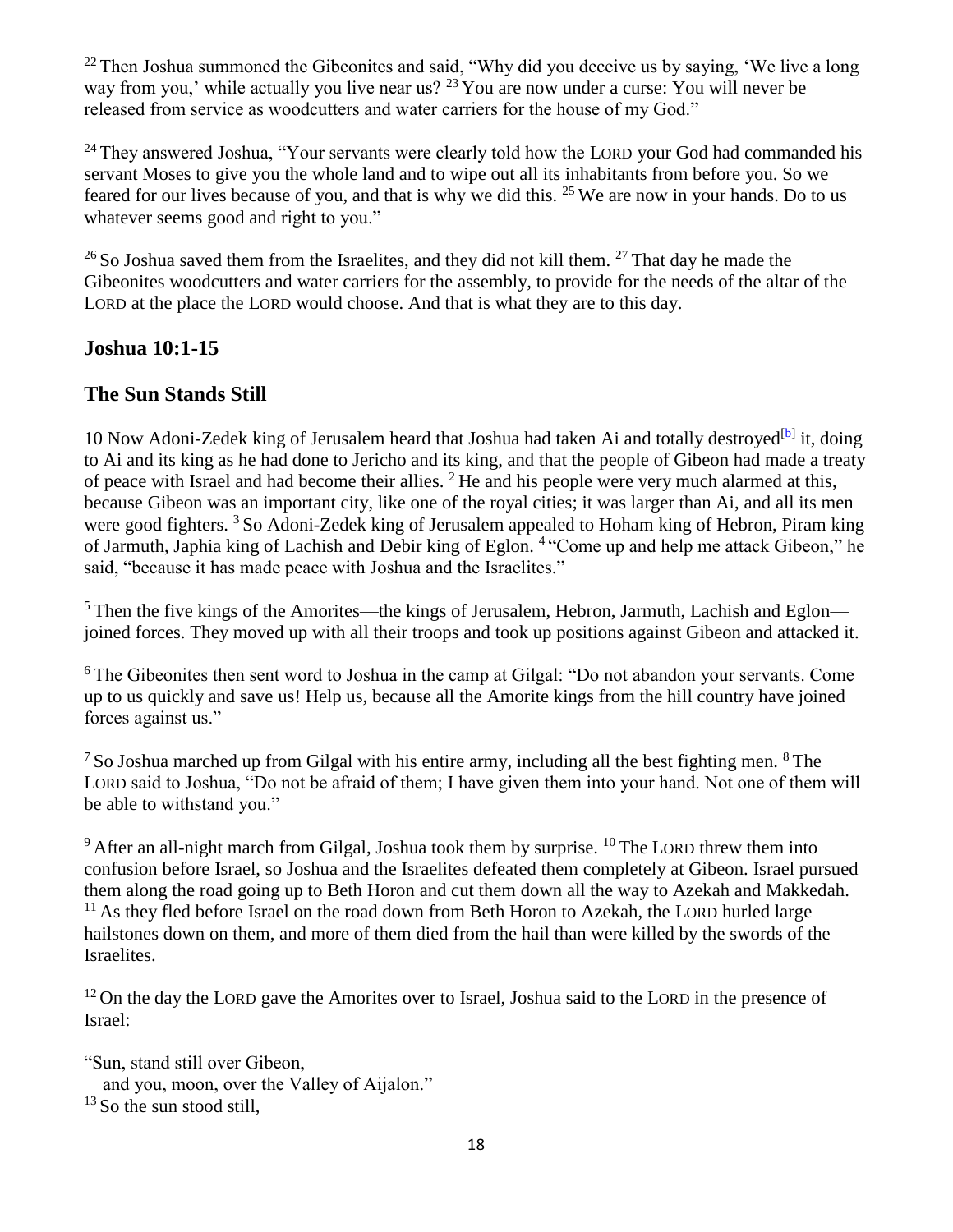and the moon stopped, till the nation avenged itself on  $\left[\infty\right]$  its enemies,

as it is written in the Book of Jashar.

The sun stopped in the middle of the sky and delayed going down about a full day. <sup>14</sup> There has never been a day like it before or since, a day when the LORD listened to a human being. Surely the LORD was fighting for Israel!

<sup>15</sup> Then Joshua returned with all Israel to the camp at Gilgal.

- a. [Joshua 9:4](https://www.biblegateway.com/passage/?search=joshua+9%3A1-10%3A15&version=NIV#en-NIV-6042) Most Hebrew manuscripts; some Hebrew manuscripts, Vulgate and Syriac (see also Septuagint) *They prepared provisions and loaded their donkeys*
- b. [Joshua 10:1](https://www.biblegateway.com/passage/?search=joshua+9%3A1-10%3A15&version=NIV#en-NIV-6066) The Hebrew term refers to the irrevocable giving over of things or persons to the Lord, often by totally destroying them; also in verses 28, 35, 37, 39 and 40.
- c. [Joshua 10:13](https://www.biblegateway.com/passage/?search=joshua+9%3A1-10%3A15&version=NIV#en-NIV-6078) Or *nation triumphed over*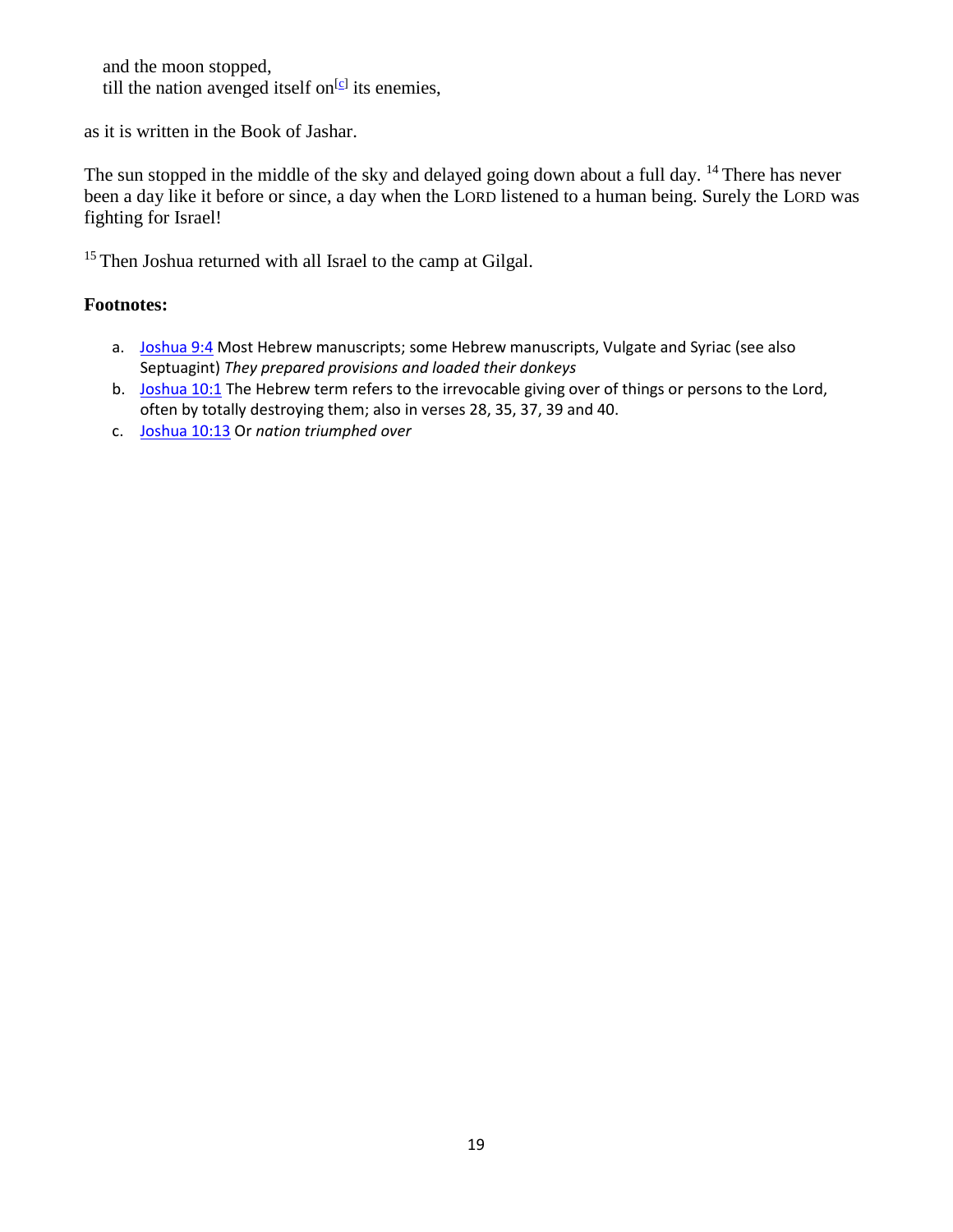#### **Children's Bible Quizzing Portions from Joshua, Judges, & Ruth**

New International Version

#### **Dig Site 9**

#### **Joshua 13:1-7**

#### **Land Still to Be Taken**

13 When Joshua had grown old, the LORD said to him, "You are now very old, and there are still very large areas of land to be taken over.

<sup>2</sup> "This is the land that remains: all the regions of the Philistines and Geshurites,  $3$  from the Shihor River on the east of Egypt to the territory of Ekron on the north, all of it counted as Canaanite though held by the five Philistine rulers in Gaza, Ashdod, Ashkelon, Gath and Ekron; the territory of the Avvites <sup>4</sup> on the south; all the land of the Canaanites, from Arah of the Sidonians as far as Aphek and the border of the Amorites; <sup>5</sup> the area of Byblos; and all Lebanon to the east, from Baal Gad below Mount Hermon to Lebo Hamath.

<sup>6</sup> "As for all the inhabitants of the mountain regions from Lebanon to Misrephoth Maim, that is, all the Sidonians, I myself will drive them out before the Israelites. Be sure to allocate this land to Israel for an inheritance, as I have instructed you,  $7$  and divide it as an inheritance among the nine tribes and half of the tribe of Manasseh"

#### **Joshua 14:1-15**

#### **Division of the Land West of the Jordan**

14 Now these are the areas the Israelites received as an inheritance in the land of Canaan, which Eleazar the priest, Joshua son of Nun and the heads of the tribal clans of Israel allotted to them. <sup>2</sup> Their inheritances were assigned by lot to the nine and a half tribes, as the LORD had commanded through Moses. <sup>3</sup> Moses had granted the two and a half tribes their inheritance east of the Jordan but had not granted the Levites an inheritance among the rest,  $4$  for Joseph's descendants had become two tribes— Manasseh and Ephraim. The Levites received no share of the land but only towns to live in, with pasturelands for their flocks and herds. <sup>5</sup> So the Israelites divided the land, just as the LORD had commanded Moses.

#### **Allotment for Caleb**

<sup>6</sup> Now the people of Judah approached Joshua at Gilgal, and Caleb son of Jephunneh the Kenizzite said to him, "You know what the LORD said to Moses the man of God at Kadesh Barnea about you and me.  $7$  I was forty years old when Moses the servant of the LORD sent me from Kadesh Barnea to explore the land. And I brought him back a report according to my convictions, <sup>8</sup> but my fellow Israelites who went up with me made the hearts of the people melt in fear. I, however, followed the LORD my God wholeheartedly. <sup>9</sup> So on that day Moses swore to me, 'The land on which your feet have walked will be your inheritance and that of your children forever, because you have followed the LORD my God wholeheartedly. $^{\prime}$ [\[a\]](https://www.biblegateway.com/passage/?search=joshua+13%3A1-7%3B+14%3A1-15&version=NIV#fen-NIV-6197a)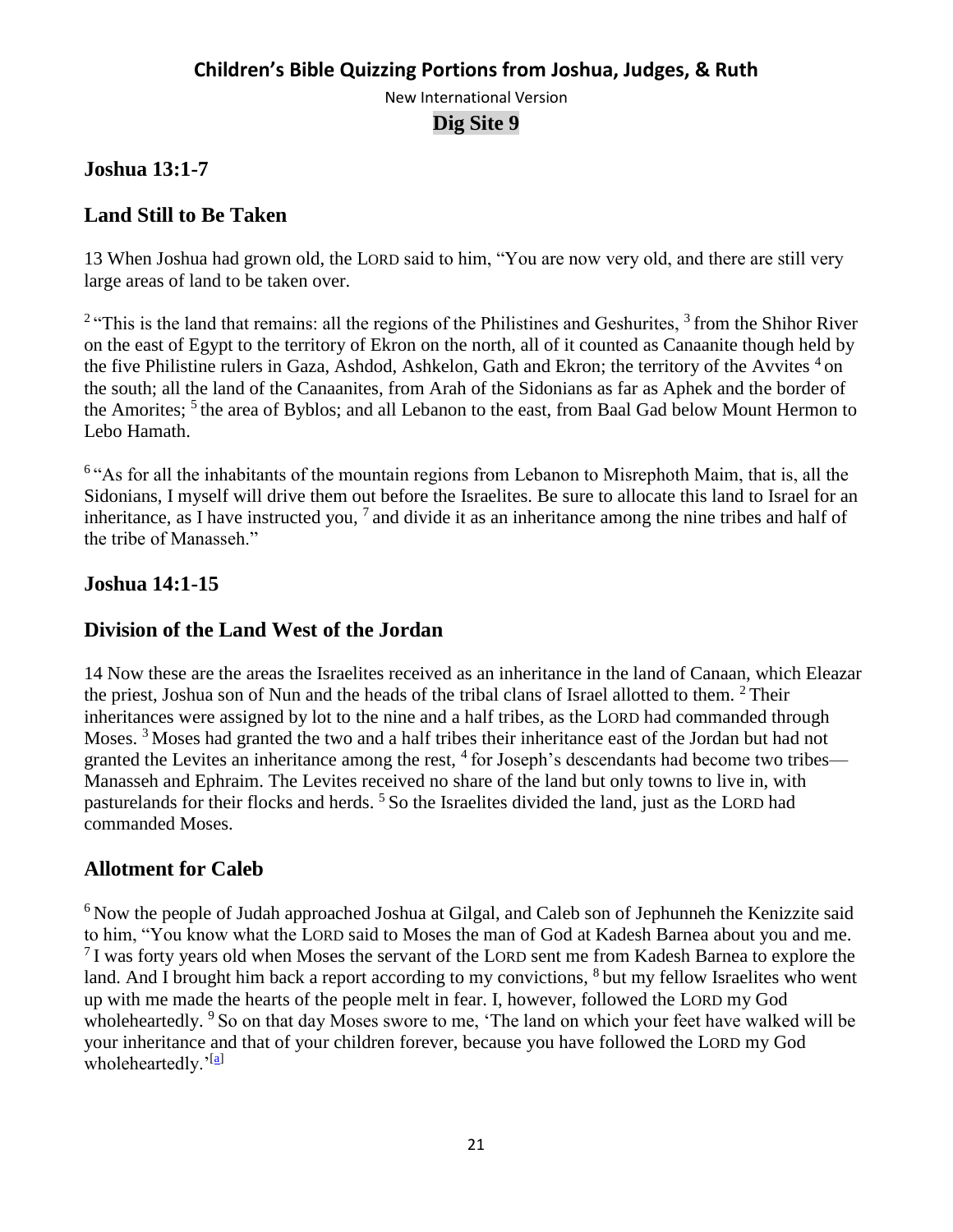<sup>10</sup> "Now then, just as the LORD promised, he has kept me alive for forty-five years since the time he said this to Moses, while Israel moved about in the wilderness. So here I am today, eighty-five years old!  $^{11}$  I am still as strong today as the day Moses sent me out; I'm just as vigorous to go out to battle now as I was then. <sup>12</sup> Now give me this hill country that the LORD promised me that day. You yourself heard then that the Anakites were there and their cities were large and fortified, but, the LORD helping me, I will drive them out just as he said."

<sup>13</sup> Then Joshua blessed Caleb son of Jephunneh and gave him Hebron as his inheritance. <sup>14</sup> So Hebron has belonged to Caleb son of Jephunneh the Kenizzite ever since, because he followed the LORD, the God of Israel, wholeheartedly. <sup>15</sup> (Hebron used to be called Kiriath Arba after Arba, who was the greatest man among the Anakites.)

Then the land had rest from war.

#### **Footnotes:**

a. [Joshua 14:9](https://www.biblegateway.com/passage/?search=joshua+13%3A1-7%3B+14%3A1-15&version=NIV#en-NIV-6197) Deut. 1:36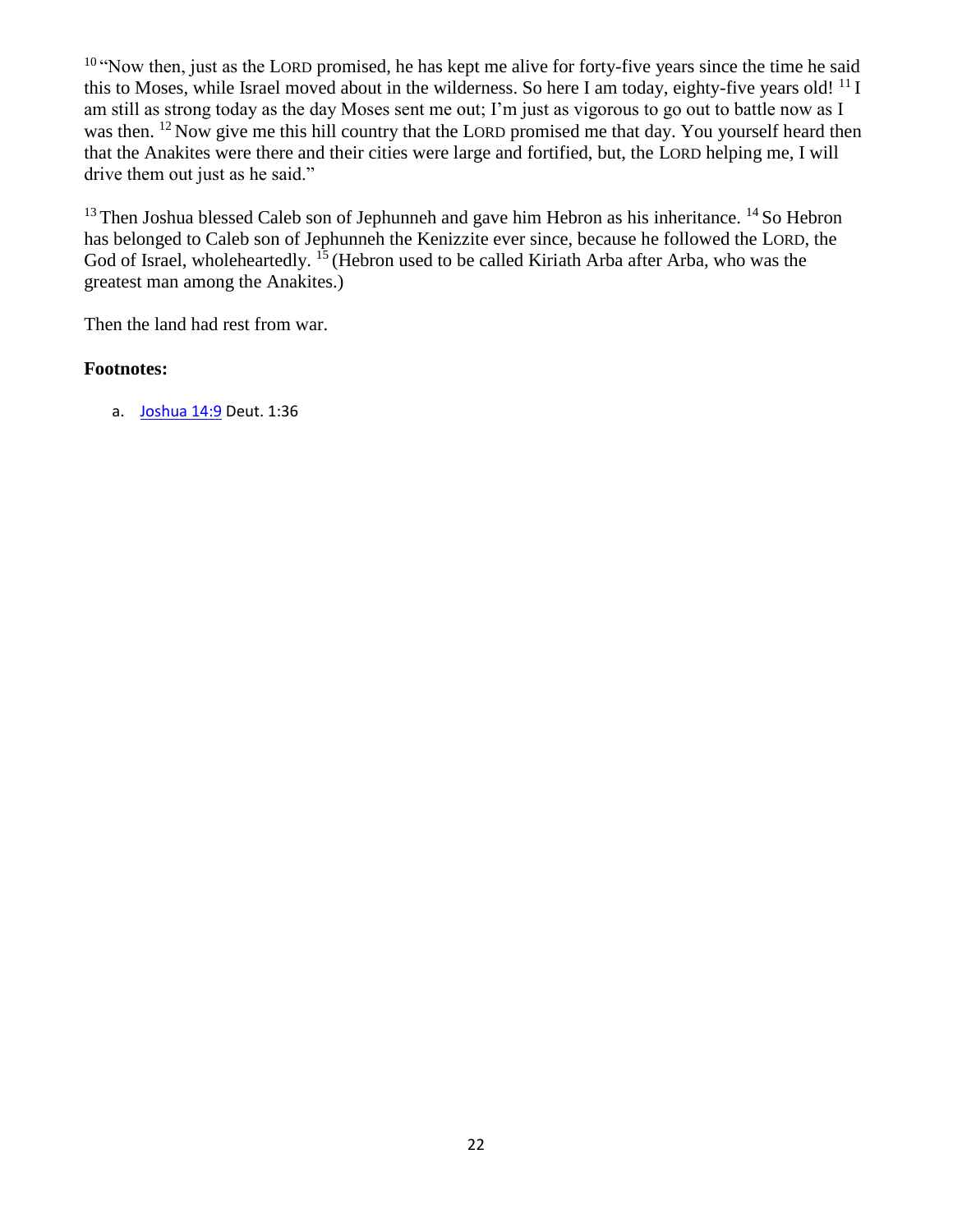#### **Joshua 20:1-9**

#### **Cities of Refuge**

20 Then the LORD said to Joshua: <sup>2</sup> "Tell the Israelites to designate the cities of refuge, as I instructed you through Moses, <sup>3</sup> so that anyone who kills a person accidentally and unintentionally may flee there and find protection from the avenger of blood. <sup>4</sup> When they flee to one of these cities, they are to stand in the entrance of the city gate and state their case before the elders of that city. Then the elders are to admit the fugitive into their city and provide a place to live among them. <sup>5</sup> If the avenger of blood comes in pursuit, the elders must not surrender the fugitive, because the fugitive killed their neighbor unintentionally and without malice aforethought. <sup>6</sup> They are to stay in that city until they have stood trial before the assembly and until the death of the high priest who is serving at that time. Then they may go back to their own home in the town from which they fled."

<sup>7</sup> So they set apart Kedesh in Galilee in the hill country of Naphtali, Shechem in the hill country of Ephraim, and Kiriath Arba (that is, Hebron) in the hill country of Judah. <sup>8</sup> East of the Jordan (on the other side from Jericho) they designated Bezer in the wilderness on the plateau in the tribe of Reuben, Ramoth in Gilead in the tribe of Gad, and Golan in Bashan in the tribe of Manasseh. <sup>9</sup> Any of the Israelites or any foreigner residing among them who killed someone accidentally could flee to these designated cities and not be killed by the avenger of blood prior to standing trial before the assembly.

#### **Joshua 21:1-8**

#### **Towns for the Levites**

21 Now the family heads of the Levites approached Eleazar the priest, Joshua son of Nun, and the heads of the other tribal families of Israel <sup>2</sup> at Shiloh in Canaan and said to them, "The LORD commanded through Moses that you give us towns to live in, with pasturelands for our livestock."  $3$  So, as the LORD had commanded, the Israelites gave the Levites the following towns and pasturelands out of their own inheritance:

<sup>4</sup> The first lot came out for the Kohathites, according to their clans. The Levites who were descendants of Aaron the priest were allotted thirteen towns from the tribes of Judah, Simeon and Benjamin. <sup>5</sup> The rest of Kohath's descendants were allotted ten towns from the clans of the tribes of Ephraim, Dan and half of Manasseh.

<sup>6</sup> The descendants of Gershon were allotted thirteen towns from the clans of the tribes of Issachar, Asher, Naphtali and the half-tribe of Manasseh in Bashan.

 $<sup>7</sup>$ The descendants of Merari, according to their clans, received twelve towns from the tribes of Reuben,</sup> Gad and Zebulun.

<sup>8</sup> So the Israelites allotted to the Levites these towns and their pasturelands, as the LORD had commanded through Moses.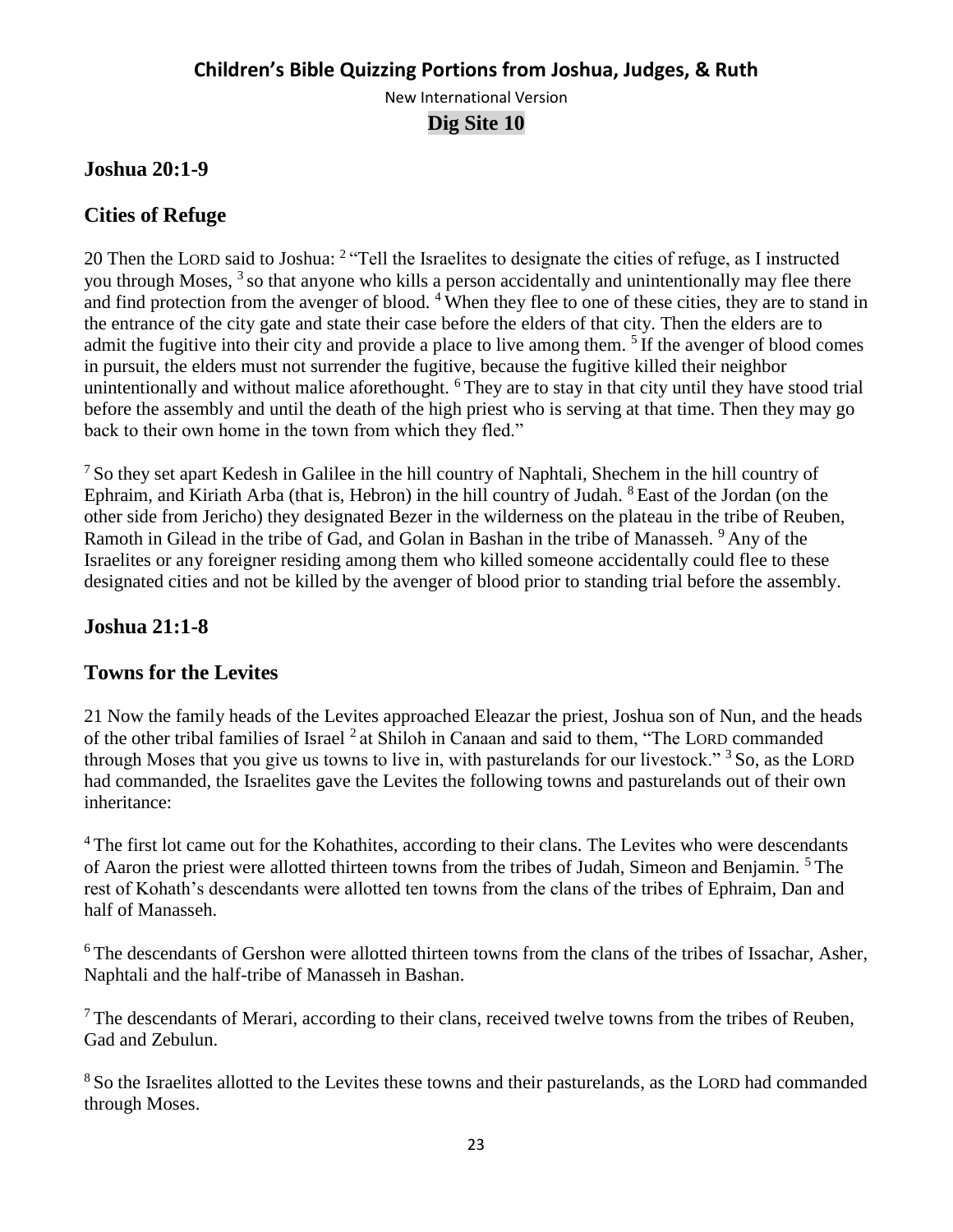#### **Joshua 21:43-45**

<sup>43</sup> So the LORD gave Israel all the land he had sworn to give their ancestors, and they took possession of it and settled there. <sup>44</sup> The LORD gave them rest on every side, just as he had sworn to their ancestors. Not one of their enemies withstood them; the LORD gave all their enemies into their hands. <sup>45</sup> Not one of all the LORD's good promises to Israel failed; every one was fulfilled.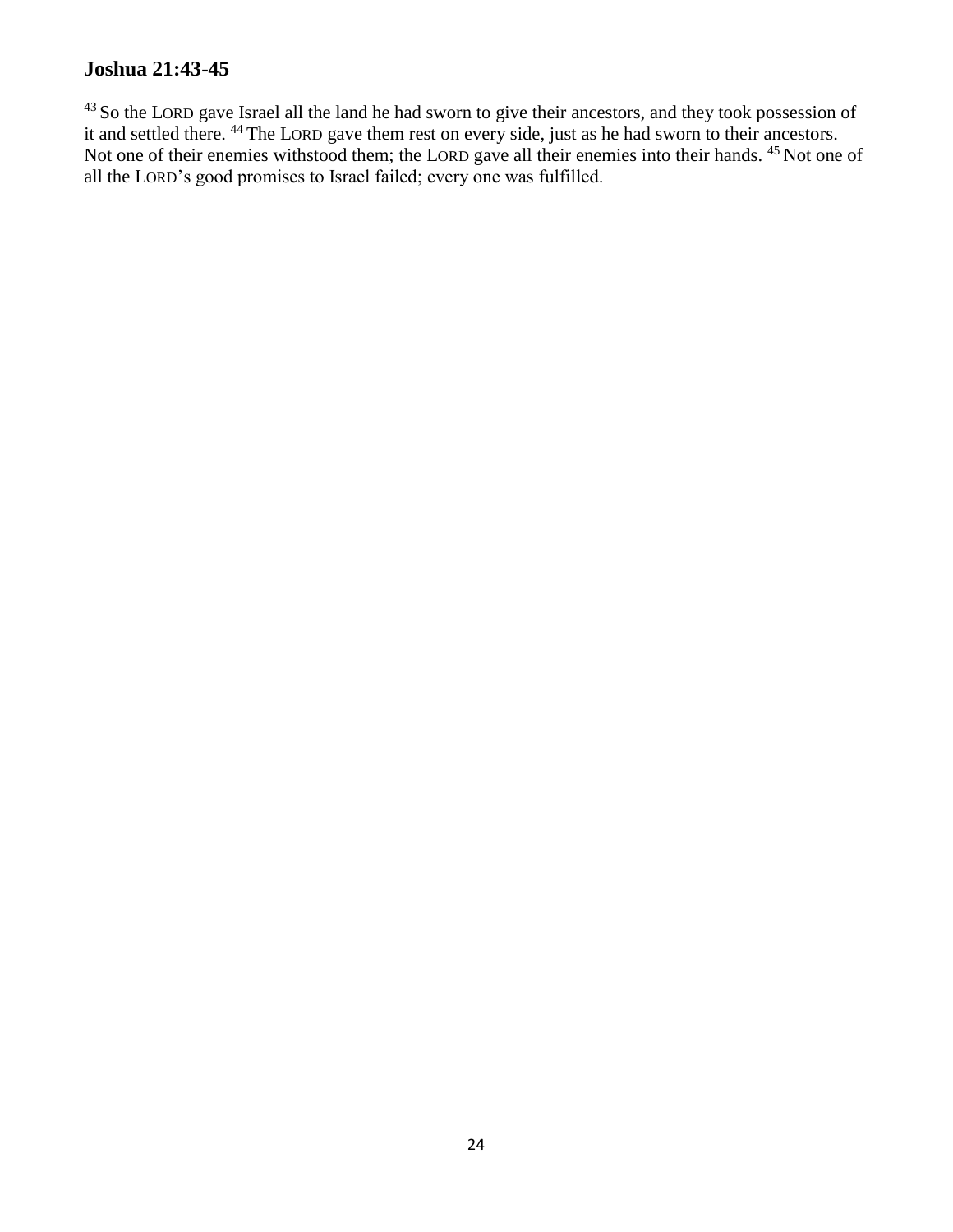#### **Joshua 23:1-16**

#### **Joshua's Farewell to the Leaders**

23 After a long time had passed and the LORD had given Israel rest from all their enemies around them, Joshua, by then a very old man, <sup>2</sup> summoned all Israel—their elders, leaders, judges and officials—and said to them: "I am very old. <sup>3</sup> You yourselves have seen everything the LORD your God has done to all these nations for your sake; it was the LORD your God who fought for you. <sup>4</sup> Remember how I have allotted as an inheritance for your tribes all the land of the nations that remain—the nations I conquered—between the Jordan and the Mediterranean Sea in the west. <sup>5</sup> The LORD your God himself will push them out for your sake. He will drive them out before you, and you will take possession of their land, as the LORD your God promised you.

<sup>6</sup> "Be very strong; be careful to obey all that is written in the Book of the Law of Moses, without turning aside to the right or to the left. <sup>7</sup> Do not associate with these nations that remain among you; do not invoke the names of their gods or swear by them. You must not serve them or bow down to them. <sup>8</sup> But you are to hold fast to the LORD your God, as you have until now.

<sup>9</sup> "The LORD has driven out before you great and powerful nations; to this day no one has been able to withstand you.  $10$  One of you routs a thousand, because the LORD your God fights for you, just as he promised. <sup>11</sup> So be very careful to love the LORD your God.

 $12$  "But if you turn away and ally yourselves with the survivors of these nations that remain among you and if you intermarry with them and associate with them,  $^{13}$  then you may be sure that the LORD your God will no longer drive out these nations before you. Instead, they will become snares and traps for you, whips on your backs and thorns in your eyes, until you perish from this good land, which the LORD your God has given you.

<sup>14</sup> "Now I am about to go the way of all the earth. You know with all your heart and soul that not one of all the good promises the LORD your God gave you has failed. Every promise has been fulfilled; not one has failed. <sup>15</sup> But just as all the good things the LORD your God has promised you have come to you, so he will bring on you all the evil things he has threatened, until the LORD your God has destroyed you from this good land he has given you. <sup>16</sup> If you violate the covenant of the LORD your God, which he commanded you, and go and serve other gods and bow down to them, the LORD's anger will burn against you, and you will quickly perish from the good land he has given you."

#### **Joshua 24:14-32**

 $14$  "Now fear the LORD and serve him with all faithfulness. Throw away the gods your ancestors worshiped beyond the Euphrates River and in Egypt, and serve the LORD. <sup>15</sup> But if serving the LORD seems undesirable to you, then choose for yourselves this day whom you will serve, whether the gods your ancestors served beyond the Euphrates, or the gods of the Amorites, in whose land you are living. But as for me and my household, we will serve the LORD."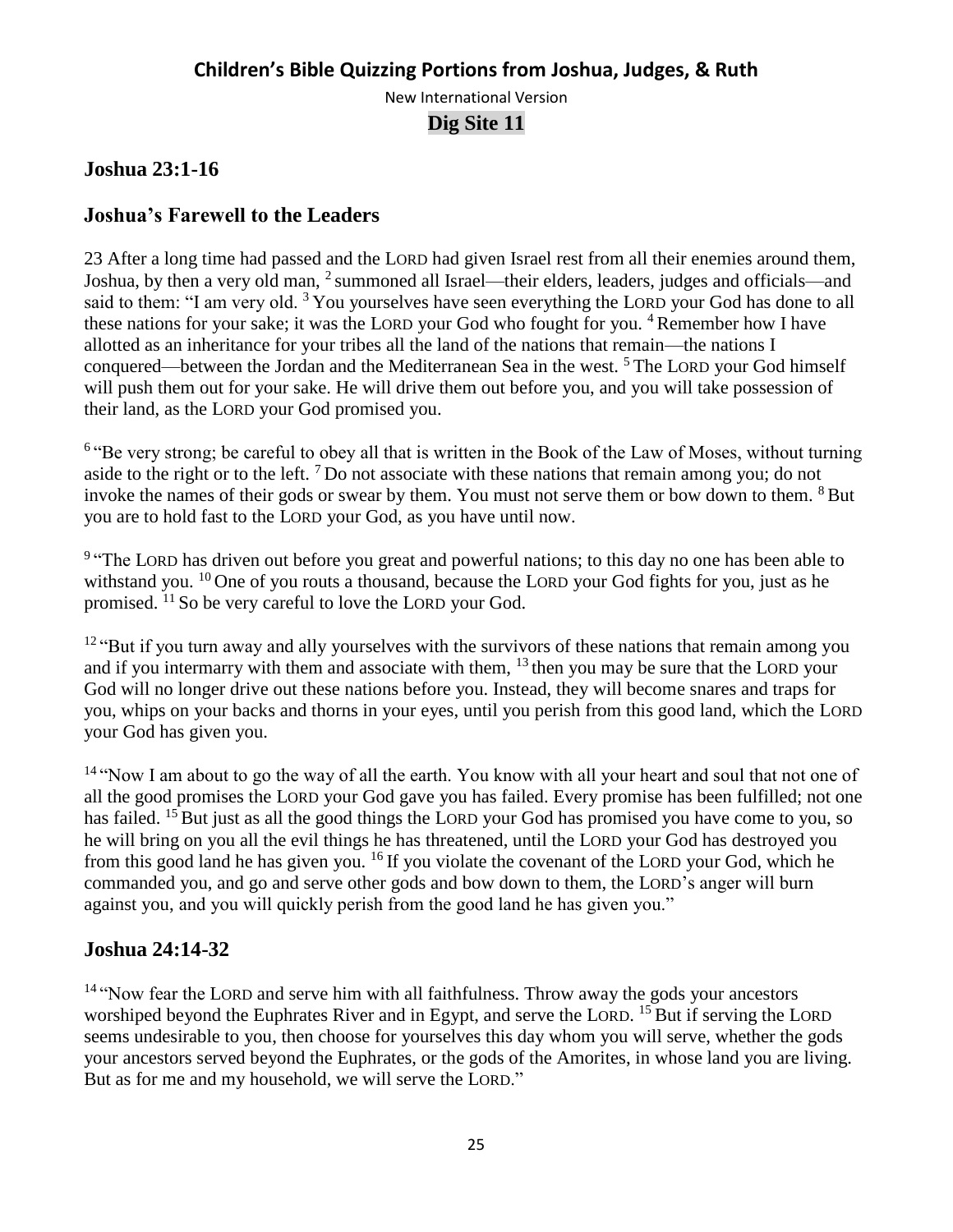<sup>16</sup> Then the people answered, "Far be it from us to forsake the LORD to serve other gods! <sup>17</sup> It was the LORD our God himself who brought us and our parents up out of Egypt, from that land of slavery, and performed those great signs before our eyes. He protected us on our entire journey and among all the nations through which we traveled. <sup>18</sup> And the LORD drove out before us all the nations, including the Amorites, who lived in the land. We too will serve the LORD, because he is our God."

<sup>19</sup> Joshua said to the people, "You are not able to serve the LORD. He is a holy God; he is a jealous God. He will not forgive your rebellion and your sins. <sup>20</sup> If you forsake the LORD and serve foreign gods, he will turn and bring disaster on you and make an end of you, after he has been good to you."

 $21$  But the people said to Joshua, "No! We will serve the LORD."

 $22$  Then Joshua said, "You are witnesses against yourselves that you have chosen to serve the LORD."

"Yes, we are witnesses," they replied.

<sup>23</sup> "Now then," said Joshua, "throw away the foreign gods that are among you and yield your hearts to the LORD, the God of Israel."

<sup>24</sup> And the people said to Joshua, "We will serve the LORD our God and obey him."

 $25$  On that day Joshua made a covenant for the people, and there at Shechem he reaffirmed for them decrees and laws. <sup>26</sup> And Joshua recorded these things in the Book of the Law of God. Then he took a large stone and set it up there under the oak near the holy place of the LORD.

<sup>27</sup> "See!" he said to all the people. "This stone will be a witness against us. It has heard all the words the LORD has said to us. It will be a witness against you if you are untrue to your God."

<sup>28</sup> Then Joshua dismissed the people, each to their own inheritance.

#### **Buried in the Promised Land**

<sup>29</sup> After these things, Joshua son of Nun, the servant of the LORD, died at the age of a hundred and ten.  $30$  And they buried him in the land of his inheritance, at Timnath Serah $^{[a]}$  $^{[a]}$  $^{[a]}$  in the hill country of Ephraim, north of Mount Gaash.

 $31$  Israel served the LORD throughout the lifetime of Joshua and of the elders who outlived him and who had experienced everything the LORD had done for Israel.

<sup>32</sup> And Joseph's bones, which the Israelites had brought up from Egypt, were buried at Shechem in the tract of land that Jacob bought for a hundred pieces of silver<sup>[\[b\]](https://www.biblegateway.com/passage/?search=joshua+23%3A1-16%3B+24%3A14-32&version=NIV#fen-NIV-6509b)</sup> from the sons of Hamor, the father of Shechem. This became the inheritance of Joseph's descendants.

- a. [Joshua 24:30](https://www.biblegateway.com/passage/?search=joshua+23%3A1-16%3B+24%3A14-32&version=NIV#en-NIV-6507) Also known as *Timnath Heres* (see Judges 2:9)
- b. [Joshua 24:32](https://www.biblegateway.com/passage/?search=joshua+23%3A1-16%3B+24%3A14-32&version=NIV#en-NIV-6509) Hebrew *hundred kesitahs*; a kesitah was a unit of money of unknown weight and value.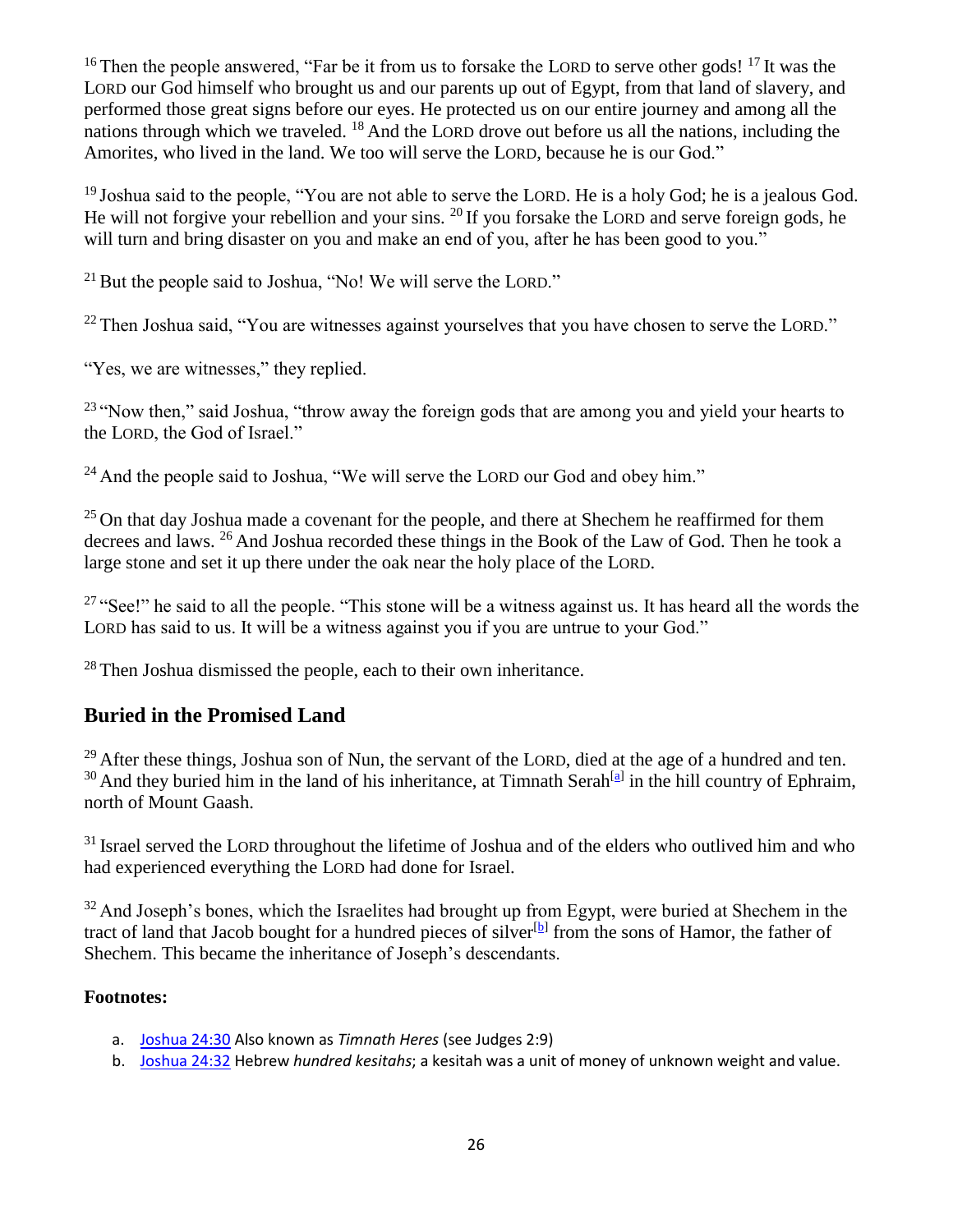#### **Judges 2:1-23**

#### **The Angel of the LORD at Bokim**

2 The angel of the LORD went up from Gilgal to Bokim and said, "I brought you up out of Egypt and led you into the land I swore to give to your ancestors. I said, 'I will never break my covenant with you,  $2^{2}$  and you shall not make a covenant with the people of this land, but you shall break down their altars.' Yet you have disobeyed me. Why have you done this? <sup>3</sup> And I have also said, 'I will not drive them out before you; they will become traps for you, and their gods will become snares to you.'"

 $4$  When the angel of the LORD had spoken these things to all the Israelites, the people wept aloud,  $5$  and they called that place Bokim.<sup>[\[a\]](https://www.biblegateway.com/passage/?search=judges+2%3A1-23&version=NIV#fen-NIV-6551a)</sup> There they offered sacrifices to the LORD.

#### **Disobedience and Defeat**

<sup>6</sup> After Joshua had dismissed the Israelites, they went to take possession of the land, each to their own inheritance. <sup>7</sup> The people served the LORD throughout the lifetime of Joshua and of the elders who outlived him and who had seen all the great things the LORD had done for Israel.

<sup>8</sup> Joshua son of Nun, the servant of the LORD, died at the age of a hundred and ten. <sup>9</sup> And they buried him in the land of his inheritance, at Timnath Heres<sup>[\[b\]](https://www.biblegateway.com/passage/?search=judges+2%3A1-23&version=NIV#fen-NIV-6555b)</sup> in the hill country of Ephraim, north of Mount Gaash.

<sup>10</sup> After that whole generation had been gathered to their ancestors, another generation grew up who knew neither the LORD nor what he had done for Israel. <sup>11</sup> Then the Israelites did evil in the eyes of the LORD and served the Baals. <sup>12</sup> They forsook the LORD, the God of their ancestors, who had brought them out of Egypt. They followed and worshiped various gods of the peoples around them. They aroused the LORD's anger  $^{13}$  because they forsook him and served Baal and the Ashtoreths.  $^{14}$  In his anger against Israel the LORD gave them into the hands of raiders who plundered them. He sold them into the hands of their enemies all around, whom they were no longer able to resist. <sup>15</sup> Whenever Israel went out to fight, the hand of the LORD was against them to defeat them, just as he had sworn to them. They were in great distress.

<sup>16</sup> Then the LORD raised up judges, <sup>[\[c\]](https://www.biblegateway.com/passage/?search=judges+2%3A1-23&version=NIV#fen-NIV-6562c)</sup> who saved them out of the hands of these raiders. <sup>17</sup> Yet they would not listen to their judges but prostituted themselves to other gods and worshiped them. They quickly turned from the ways of their ancestors, who had been obedient to the LORD's commands. <sup>18</sup> Whenever the LORD raised up a judge for them, he was with the judge and saved them out of the hands of their enemies as long as the judge lived; for the LORD relented because of their groaning under those who oppressed and afflicted them. <sup>19</sup> But when the judge died, the people returned to ways even more corrupt than those of their ancestors, following other gods and serving and worshiping them. They refused to give up their evil practices and stubborn ways.

<sup>20</sup> Therefore the LORD was very angry with Israel and said, "Because this nation has violated the covenant I ordained for their ancestors and has not listened to me,  $^{21}$  I will no longer drive out before them any of the nations Joshua left when he died.  $^{22}$  I will use them to test Israel and see whether they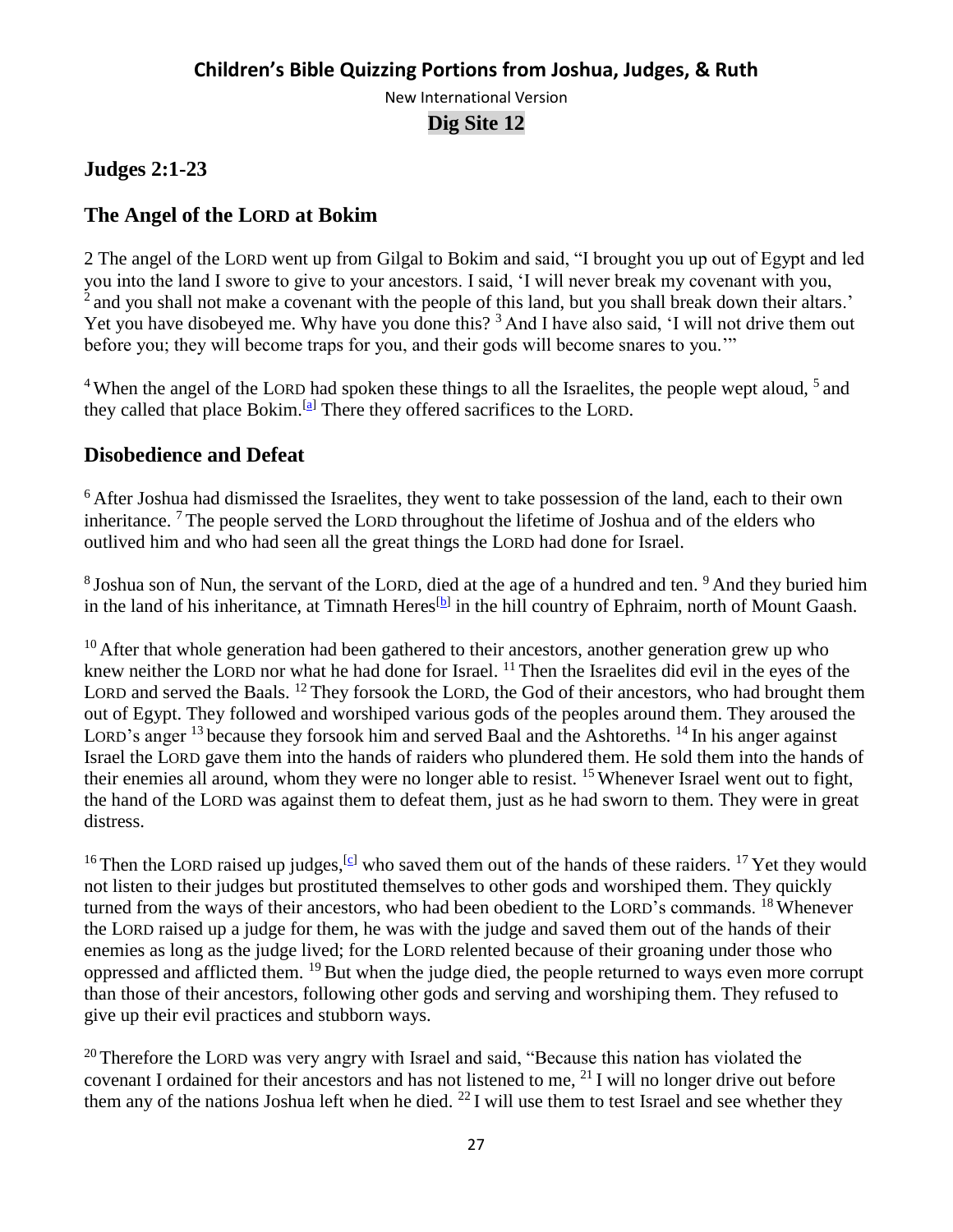will keep the way of the LORD and walk in it as their ancestors did." <sup>23</sup> The LORD had allowed those nations to remain; he did not drive them out at once by giving them into the hands of Joshua.

- a. [Judges 2:5](https://www.biblegateway.com/passage/?search=judges+2%3A1-23&version=NIV#en-NIV-6551) *Bokim* means *weepers.*
- b. [Judges 2:9](https://www.biblegateway.com/passage/?search=judges+2%3A1-23&version=NIV#en-NIV-6555) Also known as *Timnath Serah* (see Joshua 19:50 and 24:30)
- c. [Judges 2:16](https://www.biblegateway.com/passage/?search=judges+2%3A1-23&version=NIV#en-NIV-6562) Or *leaders*; similarly in verses 17-19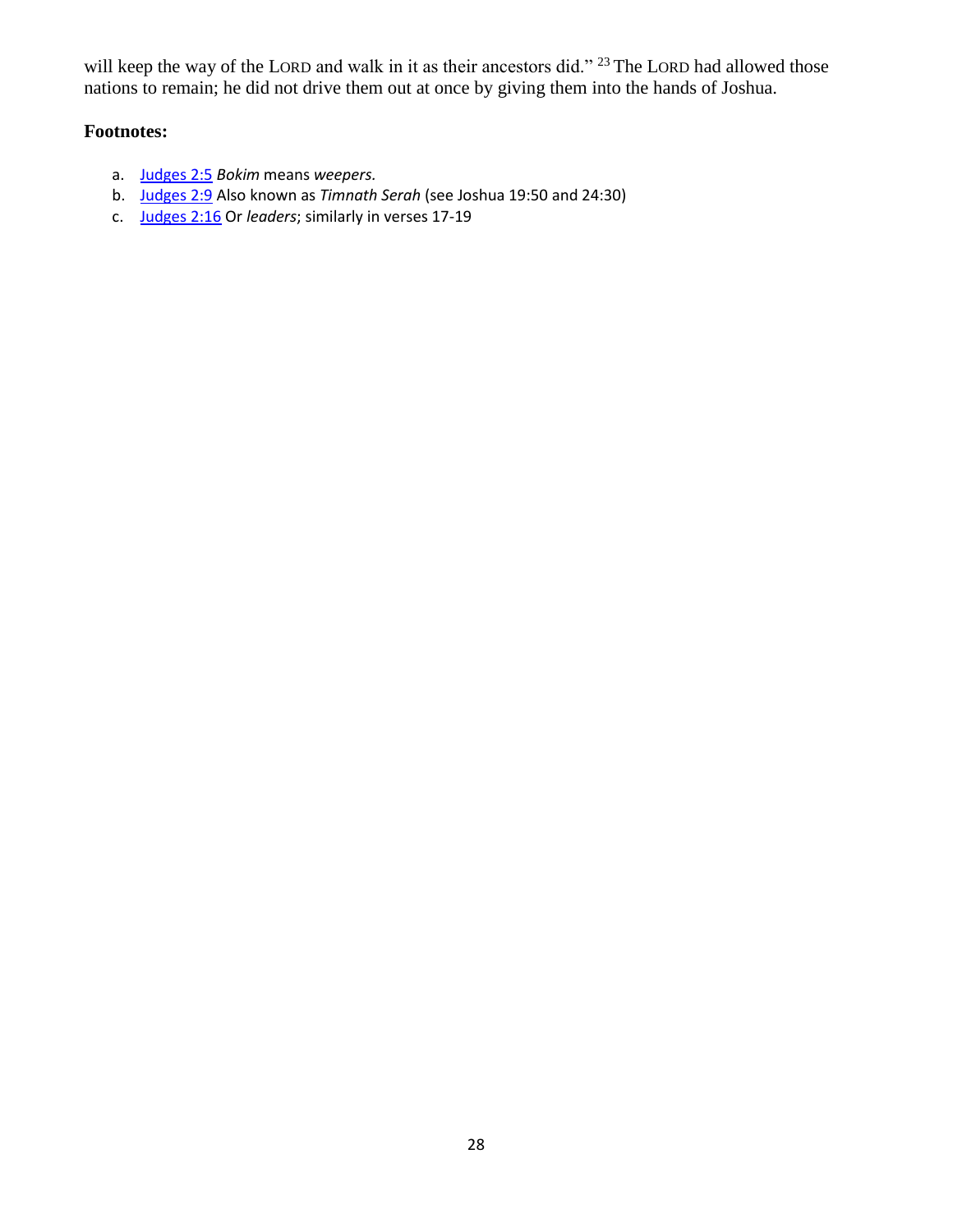#### **Judges 4:1-24**

#### **Deborah**

4 Again the Israelites did evil in the eyes of the LORD, now that Ehud was dead. <sup>2</sup> So the LORD sold them into the hands of Jabin king of Canaan, who reigned in Hazor. Sisera, the commander of his army, was based in Harosheth Haggoyim. <sup>3</sup> Because he had nine hundred chariots fitted with iron and had cruelly oppressed the Israelites for twenty years, they cried to the LORD for help.

<sup>4</sup> Now Deborah, a prophet, the wife of Lappidoth, was leading<sup>[\[a\]](https://www.biblegateway.com/passage/?search=judges+4%3A1-24&version=NIV#fen-NIV-6604a)</sup> Israel at that time. <sup>5</sup> She held court under the Palm of Deborah between Ramah and Bethel in the hill country of Ephraim, and the Israelites went up to her to have their disputes decided. <sup>6</sup> She sent for Barak son of Abinoam from Kedesh in Naphtali and said to him, "The LORD, the God of Israel, commands you: 'Go, take with you ten thousand men of Naphtali and Zebulun and lead them up to Mount Tabor. <sup>7</sup> I will lead Sisera, the commander of Jabin's army, with his chariots and his troops to the Kishon River and give him into your hands."

<sup>8</sup> Barak said to her, "If you go with me, I will go; but if you don't go with me, I won't go."

<sup>9 "</sup>Certainly I will go with you," said Deborah. "But because of the course you are taking, the honor will not be yours, for the LORD will deliver Sisera into the hands of a woman." So Deborah went with Barak to Kedesh. <sup>10</sup> There Barak summoned Zebulun and Naphtali, and ten thousand men went up under his command. Deborah also went up with him.

 $11$  Now Heber the Kenite had left the other Kenites, the descendants of Hobab, Moses' brother-in-law, [\[b\]](https://www.biblegateway.com/passage/?search=judges+4%3A1-24&version=NIV#fen-NIV-6611b) and pitched his tent by the great tree in Zaanannim near Kedesh.

 $12$  When they told Sisera that Barak son of Abinoam had gone up to Mount Tabor,  $13$  Sisera summoned from Harosheth Haggoyim to the Kishon River all his men and his nine hundred chariots fitted with iron.

<sup>14</sup> Then Deborah said to Barak, "Go! This is the day the LORD has given Sisera into your hands. Has not the LORD gone ahead of you?" So Barak went down Mount Tabor, with ten thousand men following him. <sup>15</sup> At Barak's advance, the LORD routed Sisera and all his chariots and army by the sword, and Sisera got down from his chariot and fled on foot.

<sup>16</sup> Barak pursued the chariots and army as far as Harosheth Haggoyim, and all Sisera's troops fell by the sword; not a man was left. <sup>17</sup> Sisera, meanwhile, fled on foot to the tent of Jael, the wife of Heber the Kenite, because there was an alliance between Jabin king of Hazor and the family of Heber the Kenite.

<sup>18</sup> Jael went out to meet Sisera and said to him, "Come, my lord, come right in. Don't be afraid." So he entered her tent, and she covered him with a blanket.

 $19$  "I'm thirsty," he said. "Please give me some water." She opened a skin of milk, gave him a drink, and covered him up.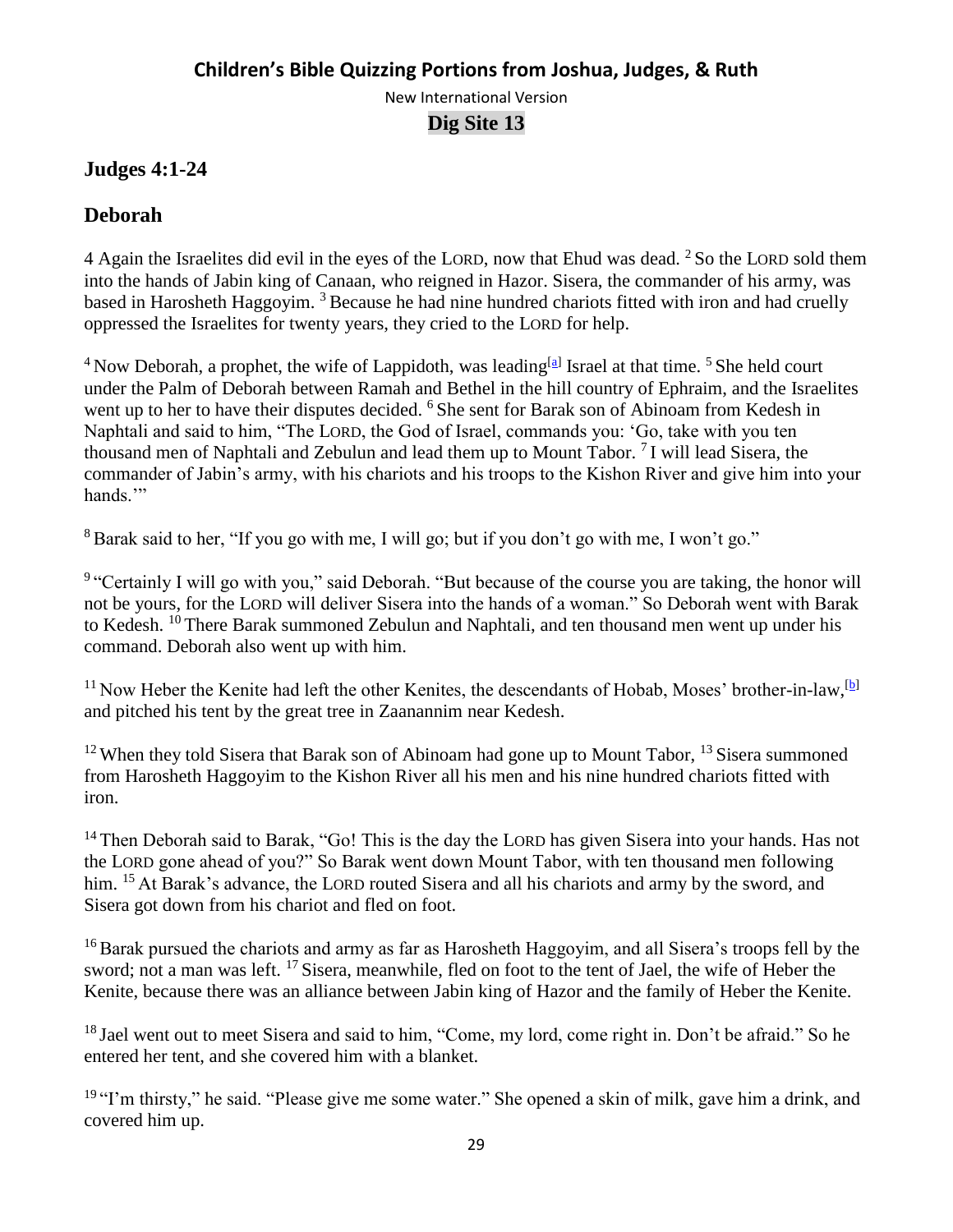<sup>20</sup> "Stand in the doorway of the tent," he told her. "If someone comes by and asks you, 'Is anyone in there?' say 'No.'"

 $21$  But Jael, Heber's wife, picked up a tent peg and a hammer and went quietly to him while he lay fast asleep, exhausted. She drove the peg through his temple into the ground, and he died.

<sup>22</sup> Just then Barak came by in pursuit of Sisera, and Jael went out to meet him. "Come," she said, "I will show you the man you're looking for." So he went in with her, and there lay Sisera with the tent peg through his temple—dead.

<sup>23</sup> On that day God subdued Jabin king of Canaan before the Israelites.<sup>24</sup> And the hand of the Israelites pressed harder and harder against Jabin king of Canaan until they destroyed him.

- a. [Judges 4:4](https://www.biblegateway.com/passage/?search=judges+4%3A1-24&version=NIV#en-NIV-6604) Traditionally *judging*
- b. [Judges 4:11](https://www.biblegateway.com/passage/?search=judges+4%3A1-24&version=NIV#en-NIV-6611) Or *father-in-law*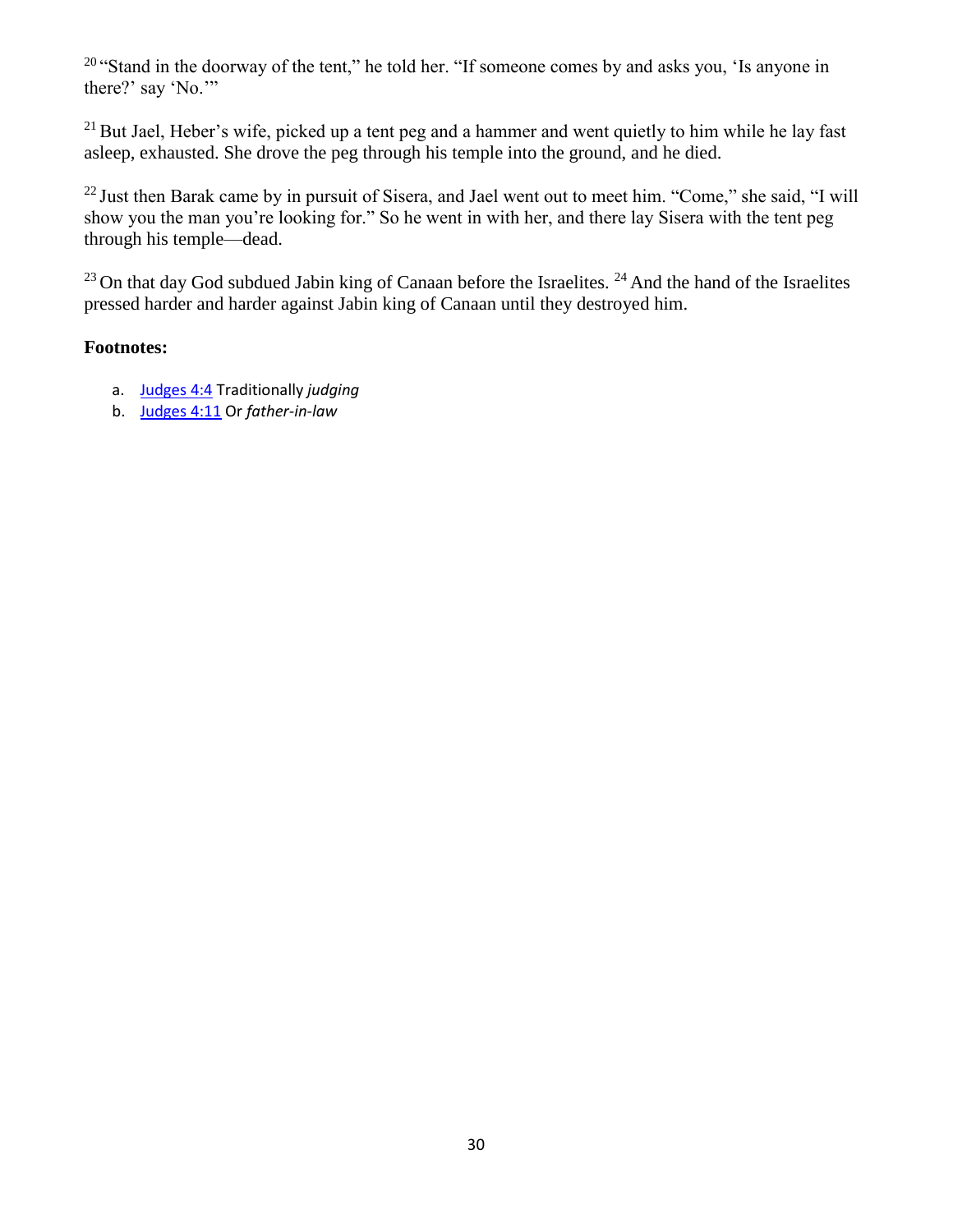#### **Judges 6:1-40**

#### **Gideon**

6 The Israelites did evil in the eyes of the LORD, and for seven years he gave them into the hands of the Midianites. <sup>2</sup> Because the power of Midian was so oppressive, the Israelites prepared shelters for themselves in mountain clefts, caves and strongholds.  $3$  Whenever the Israelites planted their crops, the Midianites, Amalekites and other eastern peoples invaded the country. <sup>4</sup> They camped on the land and ruined the crops all the way to Gaza and did not spare a living thing for Israel, neither sheep nor cattle nor donkeys.<sup>5</sup> They came up with their livestock and their tents like swarms of locusts. It was impossible to count them or their camels; they invaded the land to ravage it. <sup>6</sup> Midian so impoverished the Israelites that they cried out to the LORD for help.

<sup>7</sup> When the Israelites cried out to the LORD because of Midian,  $8$  he sent them a prophet, who said, "This is what the LORD, the God of Israel, says: I brought you up out of Egypt, out of the land of slavery.  $9I$ rescued you from the hand of the Egyptians. And I delivered you from the hand of all your oppressors; I drove them out before you and gave you their land. <sup>10</sup> I said to you, 'I am the LORD your God; do not worship the gods of the Amorites, in whose land you live.' But you have not listened to me."

 $11$  The angel of the LORD came and sat down under the oak in Ophrah that belonged to Joash the Abiezrite, where his son Gideon was threshing wheat in a winepress to keep it from the Midianites.  $12$  When the angel of the LORD appeared to Gideon, he said, "The LORD is with you, mighty warrior."

<sup>13</sup> "Pardon me, my lord," Gideon replied, "but if the LORD is with us, why has all this happened to us? Where are all his wonders that our ancestors told us about when they said, 'Did not the LORD bring us up out of Egypt?' But now the LORD has abandoned us and given us into the hand of Midian."

<sup>14</sup> The LORD turned to him and said, "Go in the strength you have and save Israel out of Midian's hand. Am I not sending you?"

<sup>15</sup> "Pardon me, my lord," Gideon replied, "but how can I save Israel? My clan is the weakest in Manasseh, and I am the least in my family."

<sup>16</sup> The LORD answered, "I will be with you, and you will strike down all the Midianites, leaving none alive."

<sup>17</sup> Gideon replied, "If now I have found favor in your eyes, give me a sign that it is really you talking to me. <sup>18</sup> Please do not go away until I come back and bring my offering and set it before you."

And the LORD said, "I will wait until you return."

<sup>19</sup> Gideon went inside, prepared a young goat, and from an ephah $[a]$  of flour he made bread without yeast. Putting the meat in a basket and its broth in a pot, he brought them out and offered them to him under the oak.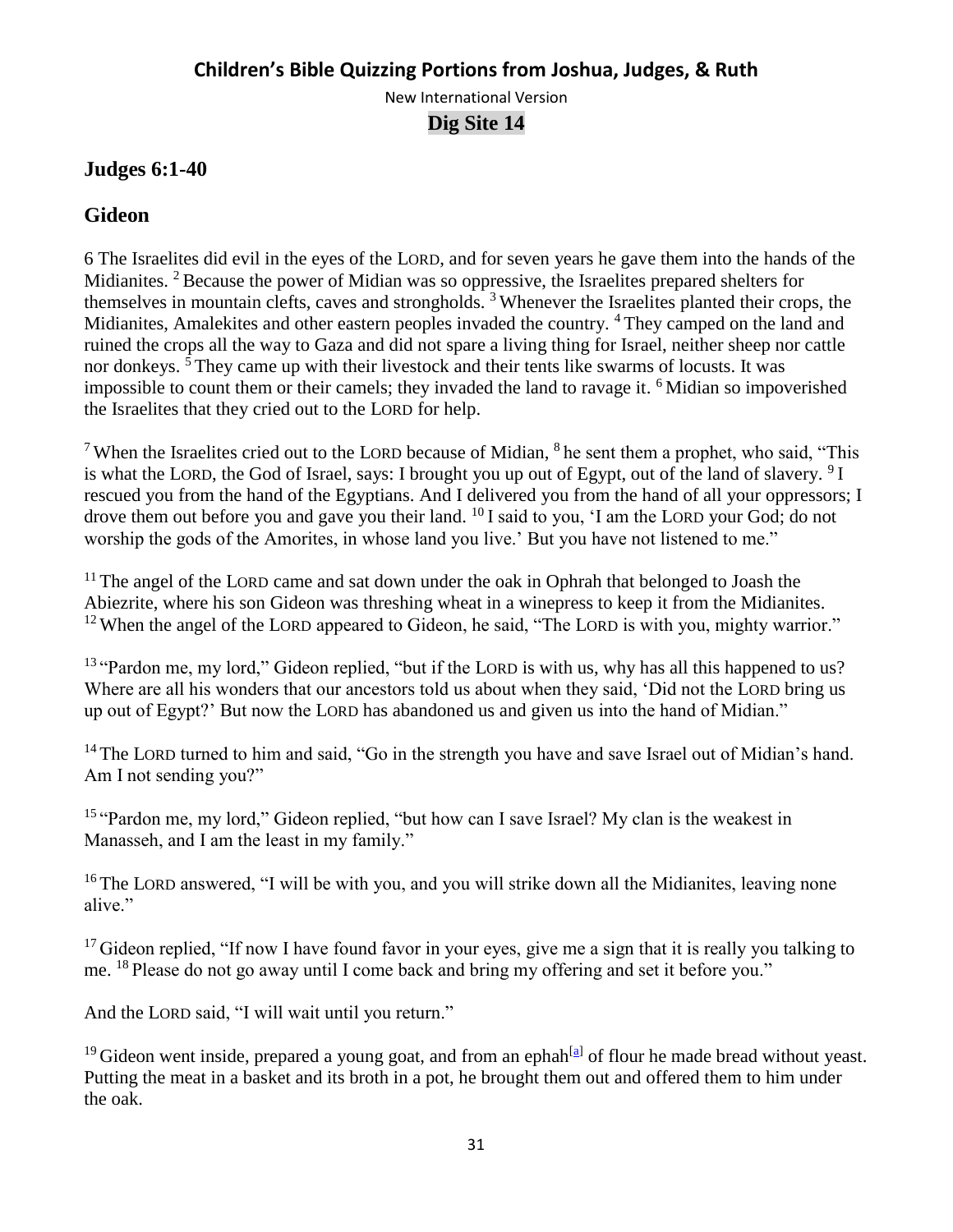$20$  The angel of God said to him, "Take the meat and the unleavened bread, place them on this rock, and pour out the broth." And Gideon did so.  $2<sup>1</sup>$  Then the angel of the LORD touched the meat and the unleavened bread with the tip of the staff that was in his hand. Fire flared from the rock, consuming the meat and the bread. And the angel of the LORD disappeared. <sup>22</sup> When Gideon realized that it was the angel of the LORD, he exclaimed, "Alas, Sovereign LORD! I have seen the angel of the LORD face to face!"

 $23$  But the LORD said to him, "Peace! Do not be afraid. You are not going to die."

 $24$  So Gideon built an altar to the LORD there and called it The LORD Is Peace. To this day it stands in Ophrah of the Abiezrites.

<sup>25</sup> That same night the LORD said to him, "Take the second bull from your father's herd, the one seven years old.<sup>[\[b\]](https://www.biblegateway.com/passage/?search=judges+6%3A1-40&version=NIV#fen-NIV-6680b)</sup> Tear down your father's altar to Baal and cut down the Asherah pole<sup>[\[c\]](https://www.biblegateway.com/passage/?search=judges+6%3A1-40&version=NIV#fen-NIV-6680c)</sup> beside it. <sup>26</sup> Then build a proper kind of<sup>[\[d\]](https://www.biblegateway.com/passage/?search=judges+6%3A1-40&version=NIV#fen-NIV-6681d)</sup> altar to the LORD your God on the top of this height. Using the wood of the Asherah pole that you cut down, offer the second  $[<sup>e</sup>]$  bull as a burnt offering."

 $27$  So Gideon took ten of his servants and did as the LORD told him. But because he was afraid of his family and the townspeople, he did it at night rather than in the daytime.

 $^{28}$  In the morning when the people of the town got up, there was Baal's altar, demolished, with the Asherah pole beside it cut down and the second bull sacrificed on the newly built altar!

 $29$  They asked each other, "Who did this?"

When they carefully investigated, they were told, "Gideon son of Joash did it."

<sup>30</sup> The people of the town demanded of Joash, "Bring out your son. He must die, because he has broken down Baal's altar and cut down the Asherah pole beside it."

<sup>31</sup> But Joash replied to the hostile crowd around him, "Are you going to plead Baal's cause? Are you trying to save him? Whoever fights for him shall be put to death by morning! If Baal really is a god, he can defend himself when someone breaks down his altar." <sup>32</sup> So because Gideon broke down Baal's altar, they gave him the name Jerub-Baal<sup>[\[f\]](https://www.biblegateway.com/passage/?search=judges+6%3A1-40&version=NIV#fen-NIV-6687f)</sup> that day, saying, "Let Baal contend with him."

<sup>33</sup> Now all the Midianites, Amalekites and other eastern peoples joined forces and crossed over the Jordan and camped in the Valley of Jezreel.<sup>34</sup> Then the Spirit of the LORD came on Gideon, and he blew a trumpet, summoning the Abiezrites to follow him. <sup>35</sup> He sent messengers throughout Manasseh, calling them to arms, and also into Asher, Zebulun and Naphtali, so that they too went up to meet them.

 $36$  Gideon said to God, "If you will save Israel by my hand as you have promised— $37$  look, I will place a wool fleece on the threshing floor. If there is dew only on the fleece and all the ground is dry, then I will know that you will save Israel by my hand, as you said." <sup>38</sup> And that is what happened. Gideon rose early the next day; he squeezed the fleece and wrung out the dew—a bowlful of water.

<sup>39</sup> Then Gideon said to God, "Do not be angry with me. Let me make just one more request. Allow me one more test with the fleece, but this time make the fleece dry and let the ground be covered with dew."  $40$  That night God did so. Only the fleece was dry; all the ground was covered with dew.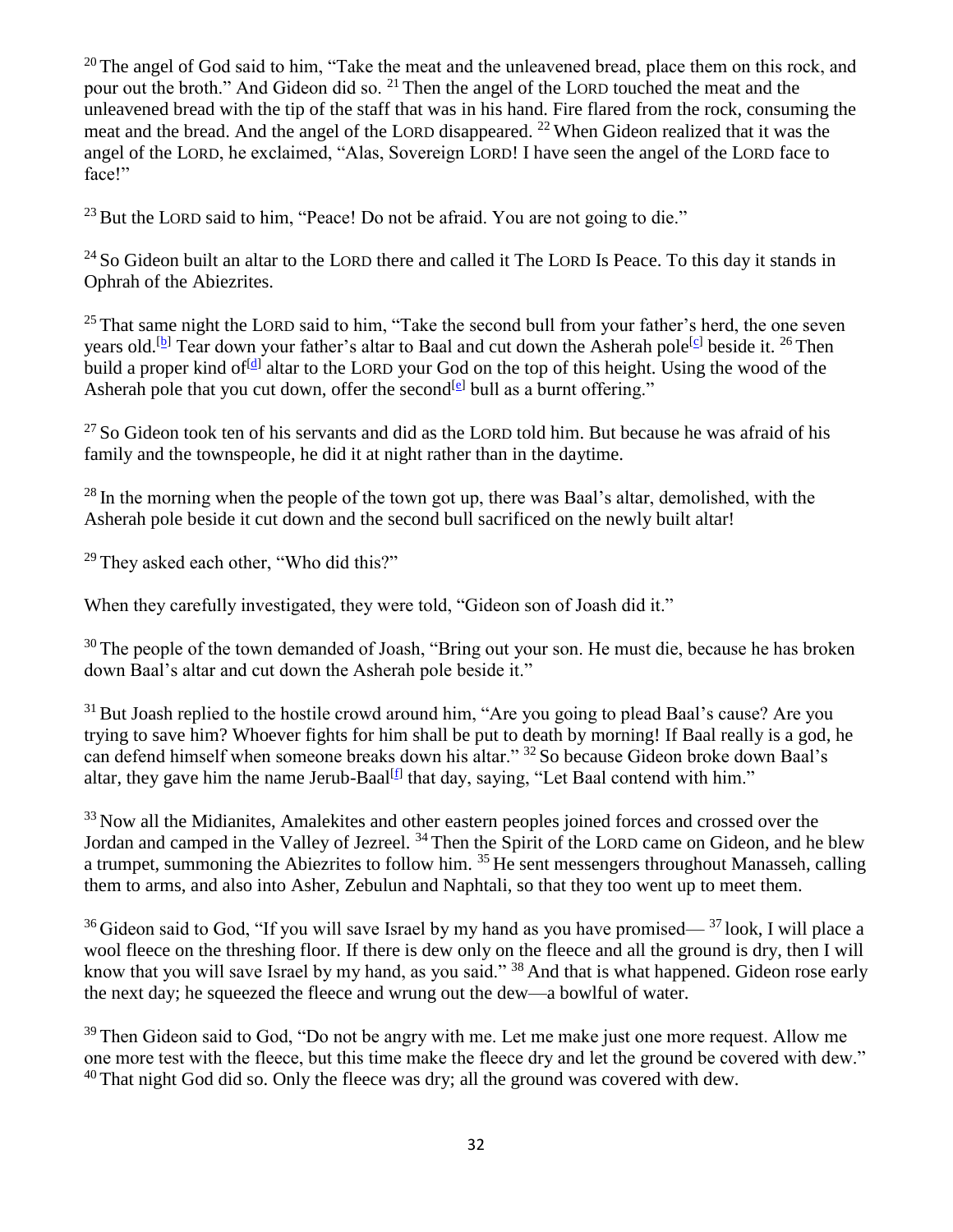- a. [Judges 6:19](https://www.biblegateway.com/passage/?search=judges+6%3A1-40&version=NIV#en-NIV-6674) That is, probably about 36 pounds or about 16 kilograms
- b. [Judges 6:25](https://www.biblegateway.com/passage/?search=judges+6%3A1-40&version=NIV#en-NIV-6680) Or *Take a full-grown, mature bull from your father's herd*
- c. [Judges 6:25](https://www.biblegateway.com/passage/?search=judges+6%3A1-40&version=NIV#en-NIV-6680) That is, a wooden symbol of the goddess Asherah; also in verses 26, 28 and 30
- d. [Judges 6:26](https://www.biblegateway.com/passage/?search=judges+6%3A1-40&version=NIV#en-NIV-6681) Or *build with layers of stone an*
- e. [Judges 6:26](https://www.biblegateway.com/passage/?search=judges+6%3A1-40&version=NIV#en-NIV-6681) Or *full-grown*; also in verse 28
- f. [Judges 6:32](https://www.biblegateway.com/passage/?search=judges+6%3A1-40&version=NIV#en-NIV-6687) *Jerub-Baal* probably means *let Baal contend.*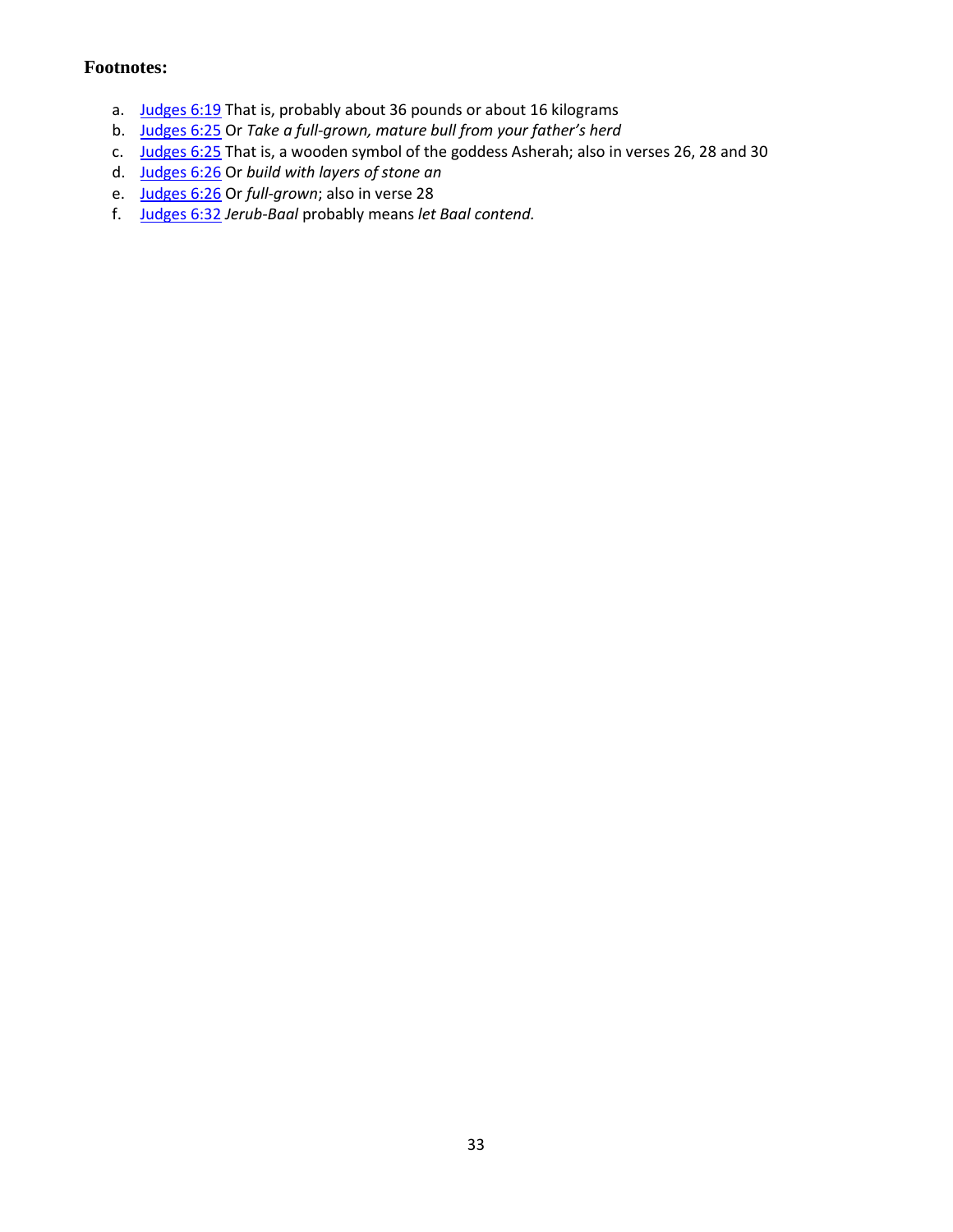#### **Judges 7:1-25**

#### **Gideon Defeats the Midianites**

7 Early in the morning, Jerub-Baal (that is, Gideon) and all his men camped at the spring of Harod. The camp of Midian was north of them in the valley near the hill of Moreh. <sup>2</sup> The LORD said to Gideon, "You have too many men. I cannot deliver Midian into their hands, or Israel would boast against me, 'My own strength has saved me.'<sup>3</sup> Now announce to the army, 'Anyone who trembles with fear may turn back and leave Mount Gilead.'" So twenty-two thousand men left, while ten thousand remained.

<sup>4</sup> But the LORD said to Gideon, "There are still too many men. Take them down to the water, and I will thin them out for you there. If I say, 'This one shall go with you,' he shall go; but if I say, 'This one shall not go with you,' he shall not go."

<sup>5</sup> So Gideon took the men down to the water. There the LORD told him, "Separate those who lap the water with their tongues as a dog laps from those who kneel down to drink." <sup>6</sup> Three hundred of them drank from cupped hands, lapping like dogs. All the rest got down on their knees to drink.

<sup>7</sup> The LORD said to Gideon, "With the three hundred men that lapped I will save you and give the Midianites into your hands. Let all the others go home." <sup>8</sup> So Gideon sent the rest of the Israelites home but kept the three hundred, who took over the provisions and trumpets of the others.

Now the camp of Midian lay below him in the valley. <sup>9</sup> During that night the LORD said to Gideon, "Get up, go down against the camp, because I am going to give it into your hands. <sup>10</sup> If you are afraid to attack, go down to the camp with your servant Purah <sup>11</sup> and listen to what they are saying. Afterward, you will be encouraged to attack the camp." So he and Purah his servant went down to the outposts of the camp. <sup>12</sup> The Midianites, the Amalekites and all the other eastern peoples had settled in the valley, thick as locusts. Their camels could no more be counted than the sand on the seashore.

<sup>13</sup> Gideon arrived just as a man was telling a friend his dream. "I had a dream," he was saying. "A round loaf of barley bread came tumbling into the Midianite camp. It struck the tent with such force that the tent overturned and collapsed."

<sup>14</sup> His friend responded, "This can be nothing other than the sword of Gideon son of Joash, the Israelite. God has given the Midianites and the whole camp into his hands."

<sup>15</sup> When Gideon heard the dream and its interpretation, he bowed down and worshiped. He returned to the camp of Israel and called out, "Get up! The LORD has given the Midianite camp into your hands."  $16$  Dividing the three hundred men into three companies, he placed trumpets and empty jars in the hands of all of them, with torches inside.

<sup>17</sup> "Watch me," he told them. "Follow my lead. When I get to the edge of the camp, do exactly as I do.  $18$  When I and all who are with me blow our trumpets, then from all around the camp blow yours and shout, 'For the LORD and for Gideon.'"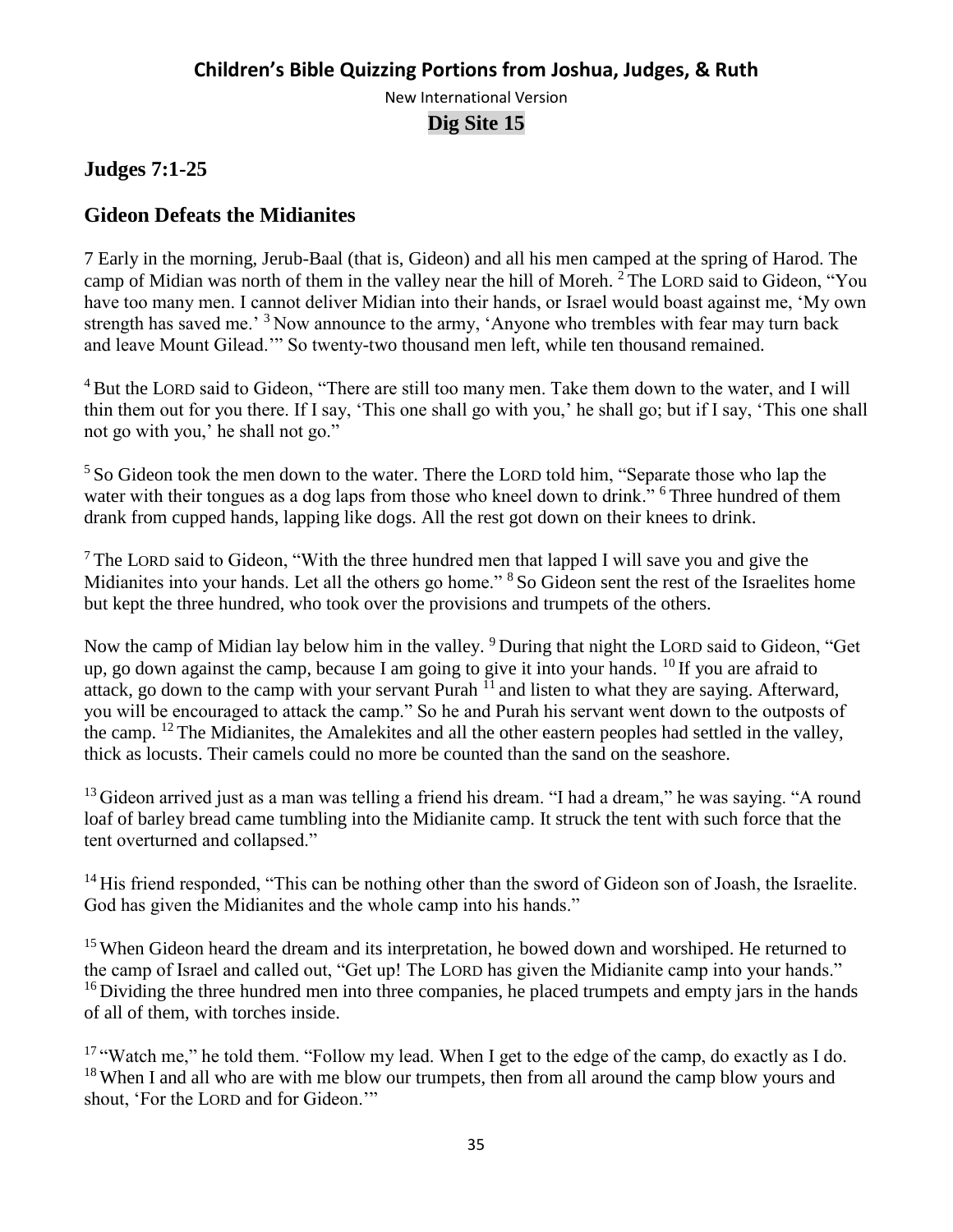$19$  Gideon and the hundred men with him reached the edge of the camp at the beginning of the middle watch, just after they had changed the guard. They blew their trumpets and broke the jars that were in their hands. <sup>20</sup> The three companies blew the trumpets and smashed the jars. Grasping the torches in their left hands and holding in their right hands the trumpets they were to blow, they shouted, "A sword for the LORD and for Gideon!" <sup>21</sup> While each man held his position around the camp, all the Midianites ran, crying out as they fled.

 $22$  When the three hundred trumpets sounded, the LORD caused the men throughout the camp to turn on each other with their swords. The army fled to Beth Shittah toward Zererah as far as the border of Abel Meholah near Tabbath. <sup>23</sup> Israelites from Naphtali, Asher and all Manasseh were called out, and they pursued the Midianites. <sup>24</sup> Gideon sent messengers throughout the hill country of Ephraim, saying, "Come down against the Midianites and seize the waters of the Jordan ahead of them as far as Beth Barah."

So all the men of Ephraim were called out and they seized the waters of the Jordan as far as Beth Barah. <sup>25</sup> They also captured two of the Midianite leaders, Oreb and Zeeb. They killed Oreb at the rock of Oreb, and Zeeb at the winepress of Zeeb. They pursued the Midianites and brought the heads of Oreb and Zeeb to Gideon, who was by the Jordan.

#### **Judges 8:28**

#### **Gideon's Death**

 $^{28}$  Thus Midian was subdued before the Israelites and did not raise its head again. During Gideon's lifetime, the land had peace forty years.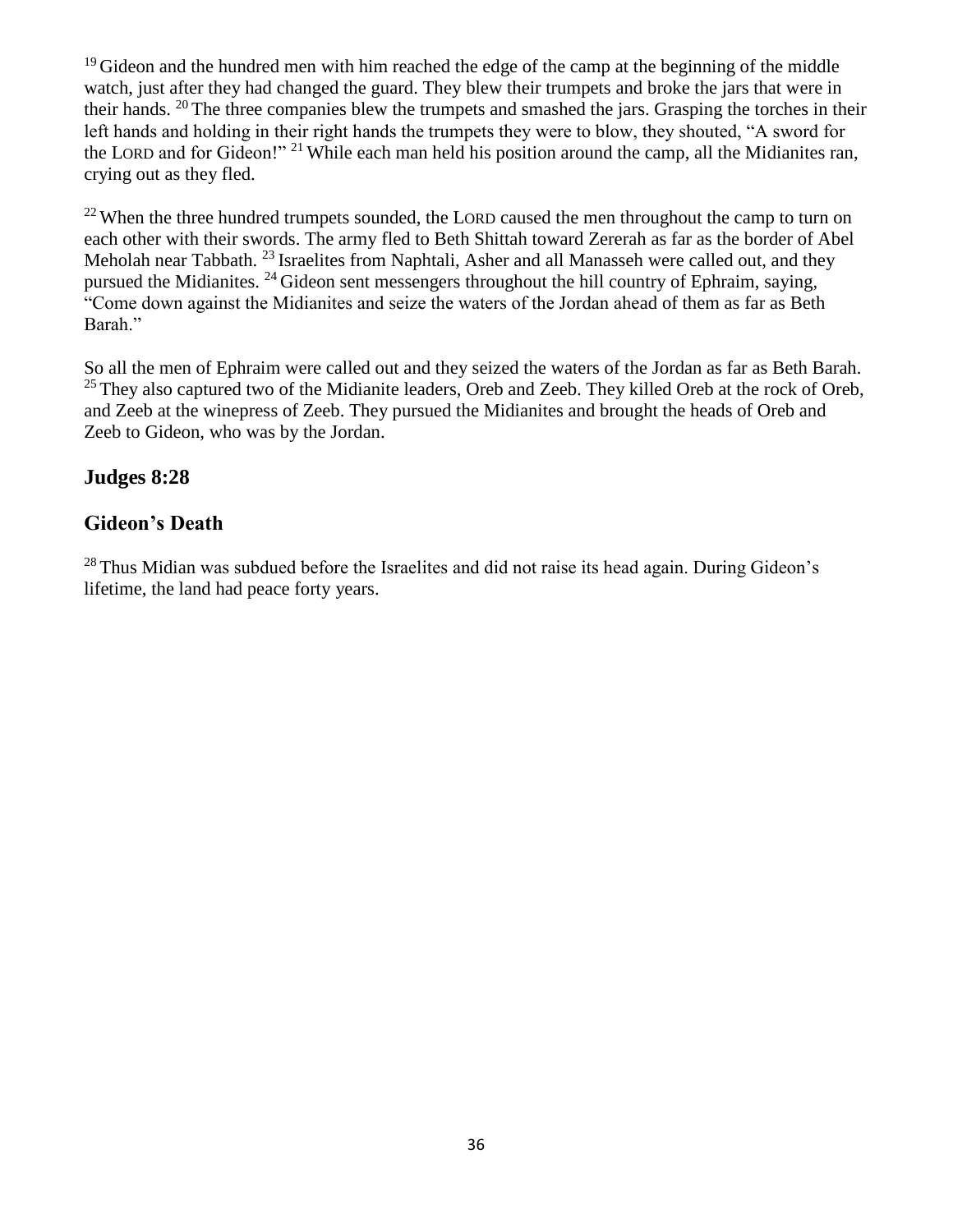#### **Children's Bible Quizzing Portions from Joshua, Judges, & Ruth**

New International Version

#### **Dig Site 16**

#### **Judges 13:1-25**

#### **The Birth of Samson**

13 Again the Israelites did evil in the eyes of the LORD, so the LORD delivered them into the hands of the Philistines for forty years.

 $2A$  certain man of Zorah, named Manoah, from the clan of the Danites, had a wife who was childless, unable to give birth. <sup>3</sup> The angel of the LORD appeared to her and said, "You are barren and childless, but you are going to become pregnant and give birth to a son. <sup>4</sup> Now see to it that you drink no wine or other fermented drink and that you do not eat anything unclean.<sup>5</sup> You will become pregnant and have a son whose head is never to be touched by a razor because the boy is to be a Nazirite, dedicated to God from the womb. He will take the lead in delivering Israel from the hands of the Philistines."

<sup>6</sup> Then the woman went to her husband and told him, "A man of God came to me. He looked like an angel of God, very awesome. I didn't ask him where he came from, and he didn't tell me his name. <sup>7</sup> But he said to me, 'You will become pregnant and have a son. Now then, drink no wine or other fermented drink and do not eat anything unclean, because the boy will be a Nazirite of God from the womb until the day of his death.'"

<sup>8</sup> Then Manoah prayed to the LORD: "Pardon your servant, Lord. I beg you to let the man of God you sent to us come again to teach us how to bring up the boy who is to be born."

<sup>9</sup> God heard Manoah, and the angel of God came again to the woman while she was out in the field; but her husband Manoah was not with her. <sup>10</sup> The woman hurried to tell her husband, "He's here! The man who appeared to me the other day!"

 $11$  Manoah got up and followed his wife. When he came to the man, he said, "Are you the man who talked to my wife?"

"I am," he said.

 $12$  So Manoah asked him, "When your words are fulfilled, what is to be the rule that governs the boy's life and work?"

<sup>13</sup> The angel of the LORD answered, "Your wife must do all that I have told her. <sup>14</sup> She must not eat anything that comes from the grapevine, nor drink any wine or other fermented drink nor eat anything unclean. She must do everything I have commanded her."

<sup>15</sup> Manoah said to the angel of the LORD, "We would like you to stay until we prepare a young goat for you."

<sup>16</sup> The angel of the LORD replied, "Even though you detain me, I will not eat any of your food. But if you prepare a burnt offering, offer it to the LORD." (Manoah did not realize that it was the angel of the LORD.)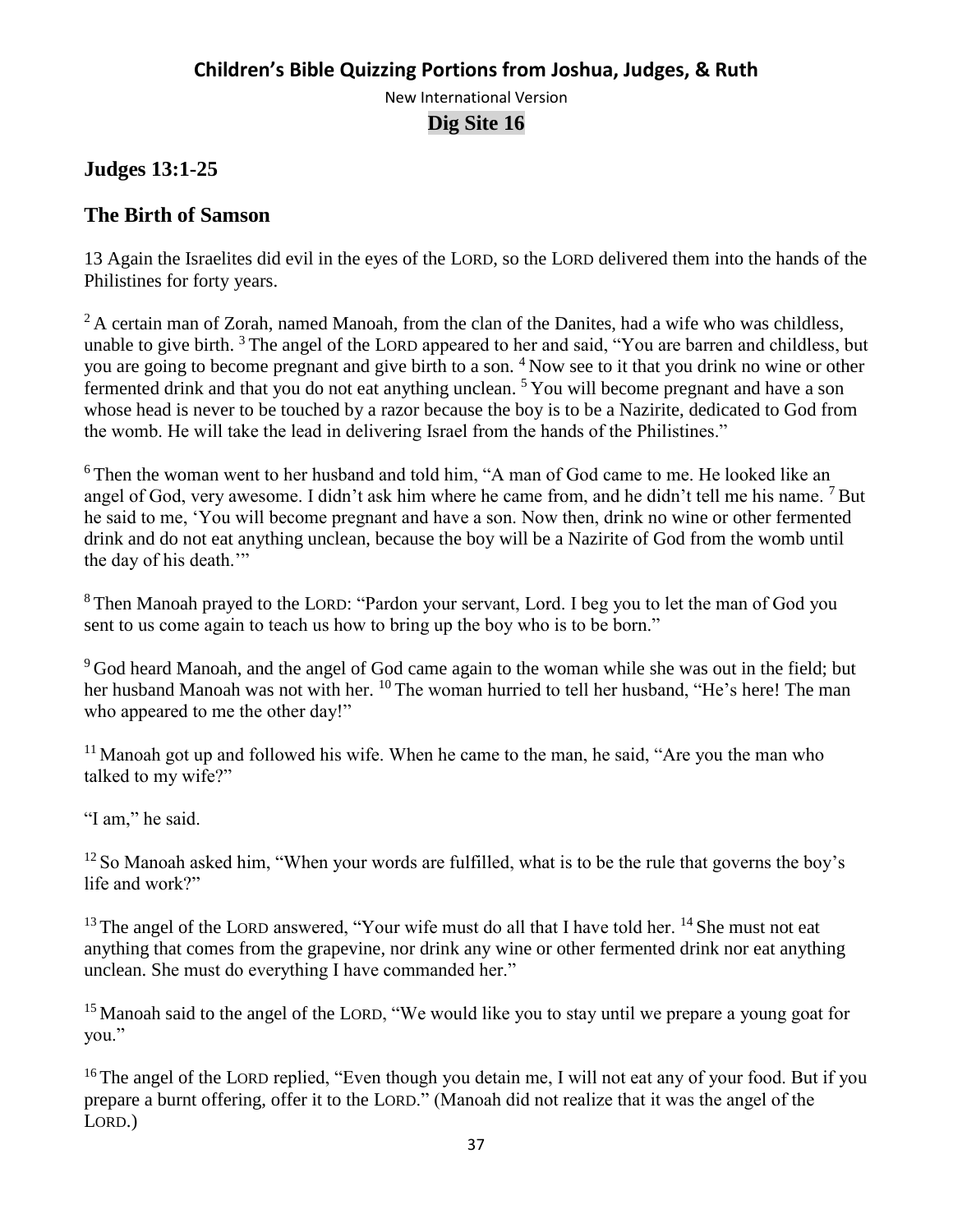$17$  Then Manoah inquired of the angel of the LORD, "What is your name, so that we may honor you when your word comes true?"

<sup>18</sup> He replied, "Why do you ask my name? It is beyond understanding.  $[4]^{(1)}$  Then Manoah took a young goat, together with the grain offering, and sacrificed it on a rock to the LORD. And the LORD did an amazing thing while Manoah and his wife watched:  $^{20}$  As the flame blazed up from the altar toward heaven, the angel of the LORD ascended in the flame. Seeing this, Manoah and his wife fell with their faces to the ground. <sup>21</sup> When the angel of the LORD did not show himself again to Manoah and his wife, Manoah realized that it was the angel of the LORD.

 $22$  "We are doomed to die!" he said to his wife. "We have seen God!"

 $^{23}$  But his wife answered, "If the LORD had meant to kill us, he would not have accepted a burnt offering and grain offering from our hands, nor shown us all these things or now told us this."

<sup>24</sup> The woman gave birth to a boy and named him Samson. He grew and the LORD blessed him,  $^{25}$  and the Spirit of the LORD began to stir him while he was in Mahaneh Dan, between Zorah and Eshtaol.

#### **Footnotes:**

a. [Judges 13:18](https://www.biblegateway.com/passage/?search=judges+13%3A1-25&version=NIV#en-NIV-6903) Or *is wonderful*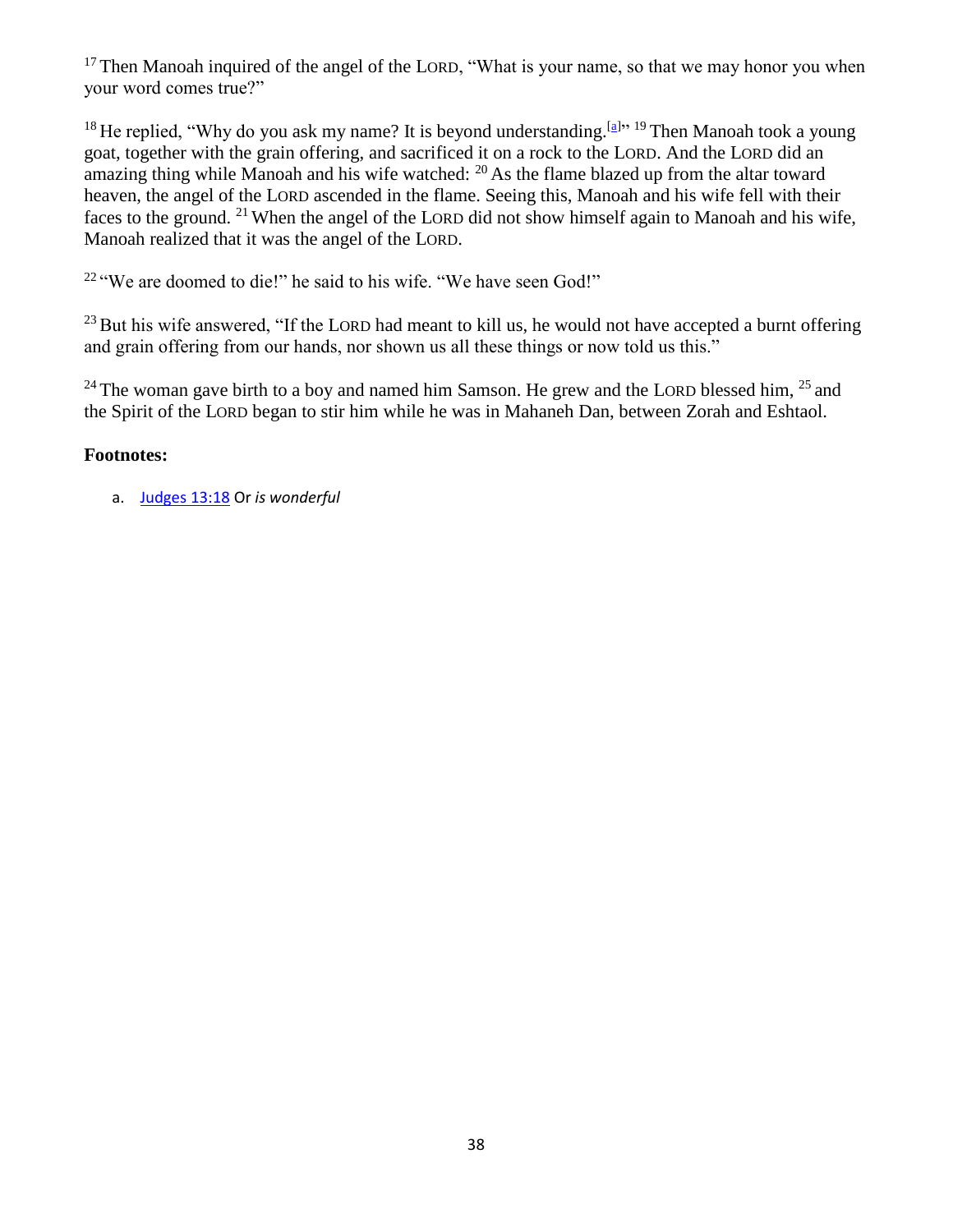#### **Judges 16:1-31**

#### **Samson and Delilah**

16 One day Samson went to Gaza, where he saw a prostitute. He went in to spend the night with her.  $2$  The people of Gaza were told, "Samson is here!" So they surrounded the place and lay in wait for him all night at the city gate. They made no move during the night, saying, "At dawn we'll kill him."

<sup>3</sup> But Samson lay there only until the middle of the night. Then he got up and took hold of the doors of the city gate, together with the two posts, and tore them loose, bar and all. He lifted them to his shoulders and carried them to the top of the hill that faces Hebron.

<sup>4</sup> Some time later, he fell in love with a woman in the Valley of Sorek whose name was Delilah. <sup>5</sup> The rulers of the Philistines went to her and said, "See if you can lure him into showing you the secret of his great strength and how we can overpower him so we may tie him up and subdue him. Each one of us will give you eleven hundred shekels<sup>[\[a\]](https://www.biblegateway.com/passage/?search=judges+16%3A1-31&version=NIV#fen-NIV-6955a)</sup> of silver."

<sup>6</sup> So Delilah said to Samson, "Tell me the secret of your great strength and how you can be tied up and subdued."

<sup>7</sup> Samson answered her, "If anyone ties me with seven fresh bowstrings that have not been dried, I'll become as weak as any other man."

<sup>8</sup> Then the rulers of the Philistines brought her seven fresh bowstrings that had not been dried, and she tied him with them. <sup>9</sup> With men hidden in the room, she called to him, "Samson, the Philistines are upon you!" But he snapped the bowstrings as easily as a piece of string snaps when it comes close to a flame. So the secret of his strength was not discovered.

 $10$  Then Delilah said to Samson, "You have made a fool of me; you lied to me. Come now, tell me how you can be tied."

 $11$  He said, "If anyone ties me securely with new ropes that have never been used, I'll become as weak as any other man."

 $12$  So Delilah took new ropes and tied him with them. Then, with men hidden in the room, she called to him, "Samson, the Philistines are upon you!" But he snapped the ropes off his arms as if they were threads.

<sup>13</sup> Delilah then said to Samson, "All this time you have been making a fool of me and lying to me. Tell me how you can be tied."

He replied, "If you weave the seven braids of my head into the fabric on the loom and tighten it with the pin, I'll become as weak as any other man." So while he was sleeping, Delilah took the seven braids of his head, wove them into the fabric  $14$  and  $[b]$  tightened it with the pin.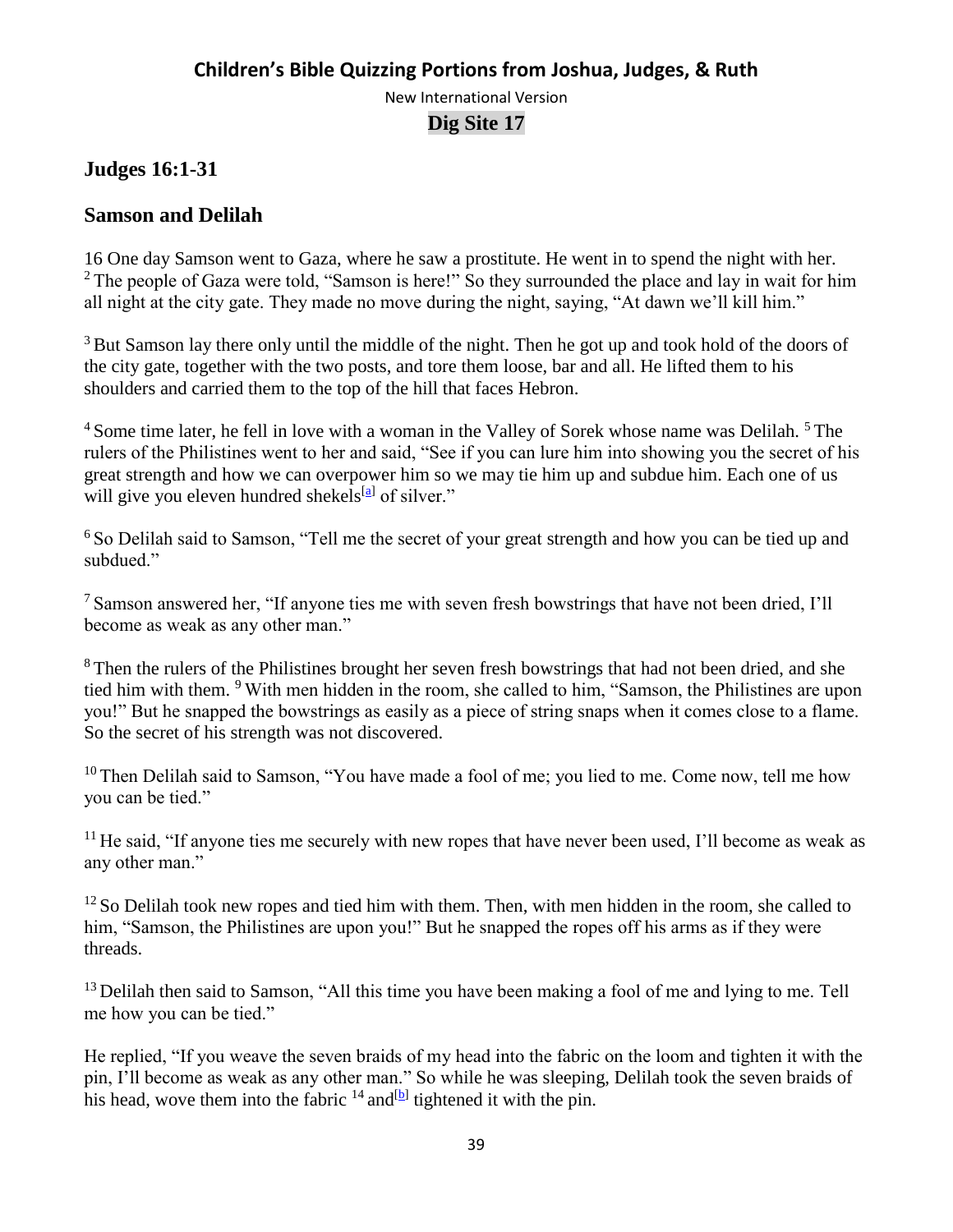Again she called to him, "Samson, the Philistines are upon you!" He awoke from his sleep and pulled up the pin and the loom, with the fabric.

<sup>15</sup> Then she said to him, "How can you say, 'I love you,' when you won't confide in me? This is the third time you have made a fool of me and haven't told me the secret of your great strength." <sup>16</sup> With such nagging she prodded him day after day until he was sick to death of it.

<sup>17</sup> So he told her everything. "No razor has ever been used on my head," he said, "because I have been a Nazirite dedicated to God from my mother's womb. If my head were shaved, my strength would leave me, and I would become as weak as any other man."

 $18$  When Delilah saw that he had told her everything, she sent word to the rulers of the Philistines, "Come back once more; he has told me everything." So the rulers of the Philistines returned with the silver in their hands. <sup>19</sup> After putting him to sleep on her lap, she called for someone to shave off the seven braids of his hair, and so began to subdue him.  $\left[\frac{c}{2}\right]$  And his strength left him.

<sup>20</sup> Then she called, "Samson, the Philistines are upon you!"

He awoke from his sleep and thought, "I'll go out as before and shake myself free." But he did not know that the LORD had left him.

 $21$  Then the Philistines seized him, gouged out his eyes and took him down to Gaza. Binding him with bronze shackles, they set him to grinding grain in the prison. <sup>22</sup> But the hair on his head began to grow again after it had been shaved.

#### **The Death of Samson**

 $^{23}$  Now the rulers of the Philistines assembled to offer a great sacrifice to Dagon their god and to celebrate, saying, "Our god has delivered Samson, our enemy, into our hands."

 $24$  When the people saw him, they praised their god, saying,

"Our god has delivered our enemy into our hands, the one who laid waste our land and multiplied our slain."

 $25$  While they were in high spirits, they shouted, "Bring out Samson to entertain us." So they called Samson out of the prison, and he performed for them.

When they stood him among the pillars, <sup>26</sup> Samson said to the servant who held his hand, "Put me where I can feel the pillars that support the temple, so that I may lean against them." <sup>27</sup> Now the temple was crowded with men and women; all the rulers of the Philistines were there, and on the roof were about three thousand men and women watching Samson perform. <sup>28</sup> Then Samson prayed to the LORD, "Sovereign LORD, remember me. Please, God, strengthen me just once more, and let me with one blow get revenge on the Philistines for my two eyes." <sup>29</sup> Then Samson reached toward the two central pillars on which the temple stood. Bracing himself against them, his right hand on the one and his left hand on the other, <sup>30</sup> Samson said, "Let me die with the Philistines!" Then he pushed with all his might, and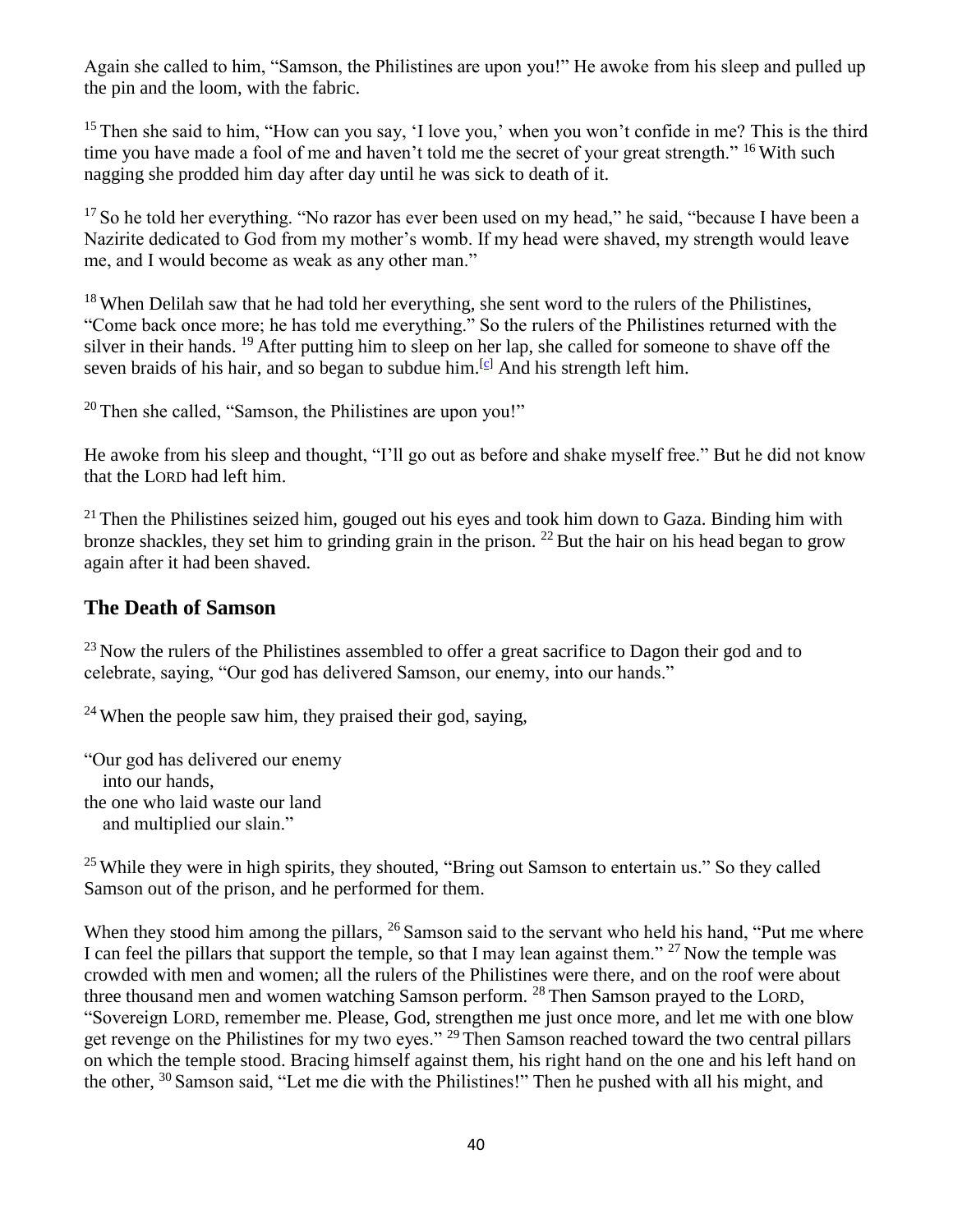down came the temple on the rulers and all the people in it. Thus he killed many more when he died than while he lived.

<sup>31</sup> Then his brothers and his father's whole family went down to get him. They brought him back and buried him between Zorah and Eshtaol in the tomb of Manoah his father. He had led<sup>[\[d\]](https://www.biblegateway.com/passage/?search=judges+16%3A1-31&version=NIV#fen-NIV-6981d)</sup> Israel twenty years.

- a. [Judges 16:5](https://www.biblegateway.com/passage/?search=judges+16%3A1-31&version=NIV#en-NIV-6955) That is, about 28 pounds or about 13 kilograms
- b. [Judges 16:14](https://www.biblegateway.com/passage/?search=judges+16%3A1-31&version=NIV#en-NIV-6964) Some Septuagint manuscripts; Hebrew *replied, "I can if you weave the seven braids of my head into the fabric on the loom." <sup>14</sup> So she*
- c. [Judges 16:19](https://www.biblegateway.com/passage/?search=judges+16%3A1-31&version=NIV#en-NIV-6969) Hebrew; some Septuagint manuscripts *and he began to weaken*
- d. [Judges 16:31](https://www.biblegateway.com/passage/?search=judges+16%3A1-31&version=NIV#en-NIV-6981) Traditionally *judged*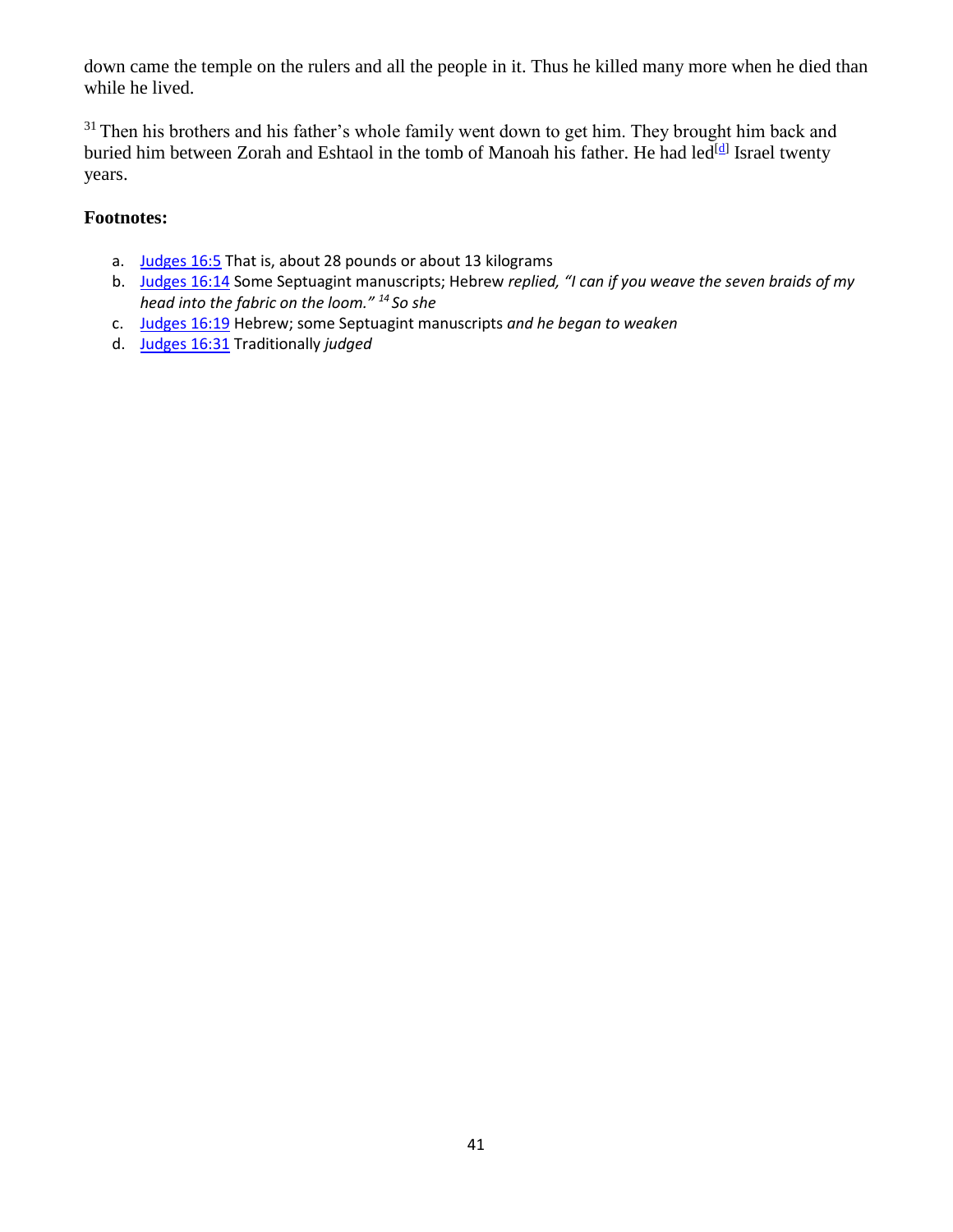#### **Ruth 1:1-22**

#### **Naomi Loses Her Husband and Sons**

1 In the days when the judges ruled,<sup>[\[a\]](https://www.biblegateway.com/passage/?search=ruth+1%3A1-22&version=NIV#fen-NIV-7129a)</sup> there was a famine in the land. So a man from Bethlehem in Judah, together with his wife and two sons, went to live for a while in the country of Moab.  $2$  The man's name was Elimelek, his wife's name was Naomi, and the names of his two sons were Mahlon and Kilion. They were Ephrathites from Bethlehem, Judah. And they went to Moab and lived there.

<sup>3</sup> Now Elimelek, Naomi's husband, died, and she was left with her two sons. <sup>4</sup> They married Moabite women, one named Orpah and the other Ruth. After they had lived there about ten years, <sup>5</sup> both Mahlon and Kilion also died, and Naomi was left without her two sons and her husband.

#### **Naomi and Ruth Return to Bethlehem**

<sup>6</sup> When Naomi heard in Moab that the LORD had come to the aid of his people by providing food for them, she and her daughters-in-law prepared to return home from there. <sup>7</sup> With her two daughters-in-law she left the place where she had been living and set out on the road that would take them back to the land of Judah.

<sup>8</sup> Then Naomi said to her two daughters-in-law, "Go back, each of you, to your mother's home. May the LORD show you kindness, as you have shown kindness to your dead husbands and to me. <sup>9</sup> May the LORD grant that each of you will find rest in the home of another husband."

Then she kissed them goodbye and they wept aloud  $10$  and said to her, "We will go back with you to your people."

<sup>11</sup> But Naomi said, "Return home, my daughters. Why would you come with me? Am I going to have any more sons, who could become your husbands?  $12$  Return home, my daughters; I am too old to have another husband. Even if I thought there was still hope for me—even if I had a husband tonight and then gave birth to sons— <sup>13</sup> would you wait until they grew up? Would you remain unmarried for them? No, my daughters. It is more bitter for me than for you, because the LORD's hand has turned against me!"

<sup>14</sup> At this they wept aloud again. Then Orpah kissed her mother-in-law goodbye, but Ruth clung to her.

<sup>15</sup> "Look," said Naomi, "your sister-in-law is going back to her people and her gods. Go back with her."

<sup>16</sup> But Ruth replied, "Don't urge me to leave you or to turn back from you. Where you go I will go, and where you stay I will stay. Your people will be my people and your God my God. <sup>17</sup> Where you die I will die, and there I will be buried. May the LORD deal with me, be it ever so severely, if even death separates you and me." <sup>18</sup> When Naomi realized that Ruth was determined to go with her, she stopped urging her.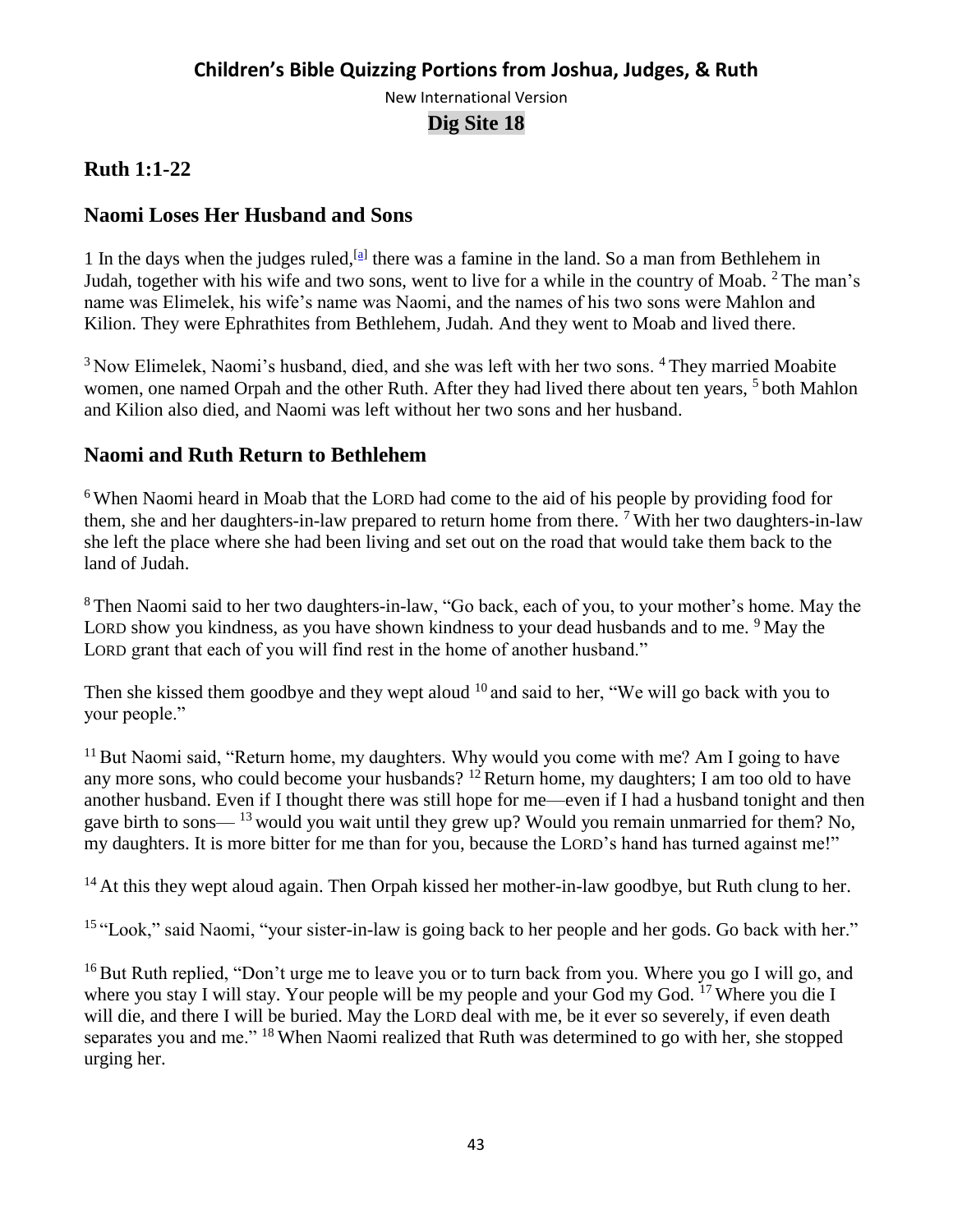<sup>19</sup> So the two women went on until they came to Bethlehem. When they arrived in Bethlehem, the whole town was stirred because of them, and the women exclaimed, "Can this be Naomi?"

<sup>20</sup> "Don't call me Naomi, <sup>[\[b\]](https://www.biblegateway.com/passage/?search=ruth+1%3A1-22&version=NIV#fen-NIV-7148b)</sup>" she told them. "Call me Mara, <sup>[\[c\]](https://www.biblegateway.com/passage/?search=ruth+1%3A1-22&version=NIV#fen-NIV-7148c)</sup> because the Almighty <sup>[\[d\]](https://www.biblegateway.com/passage/?search=ruth+1%3A1-22&version=NIV#fen-NIV-7148d)</sup> has made my life very bitter. <sup>21</sup> I went away full, but the LORD has brought me back empty. Why call me Naomi? The LORD has afflicted<sup>[\[e\]](https://www.biblegateway.com/passage/?search=ruth+1%3A1-22&version=NIV#fen-NIV-7149e)</sup> me; the Almighty has brought misfortune upon me."

 $22$  So Naomi returned from Moab accompanied by Ruth the Moabite, her daughter-in-law, arriving in Bethlehem as the barley harvest was beginning.

- a. [Ruth 1:1](https://www.biblegateway.com/passage/?search=ruth+1%3A1-22&version=NIV#en-NIV-7129) Traditionally *judged*
- b. [Ruth 1:20](https://www.biblegateway.com/passage/?search=ruth+1%3A1-22&version=NIV#en-NIV-7148) *Naomi* means *pleasant.*
- c. [Ruth 1:20](https://www.biblegateway.com/passage/?search=ruth+1%3A1-22&version=NIV#en-NIV-7148) *Mara* means *bitter.*
- d. [Ruth 1:20](https://www.biblegateway.com/passage/?search=ruth+1%3A1-22&version=NIV#en-NIV-7148) Hebrew *Shaddai*; also in verse 21
- e. [Ruth 1:21](https://www.biblegateway.com/passage/?search=ruth+1%3A1-22&version=NIV#en-NIV-7149) Or *has testified against*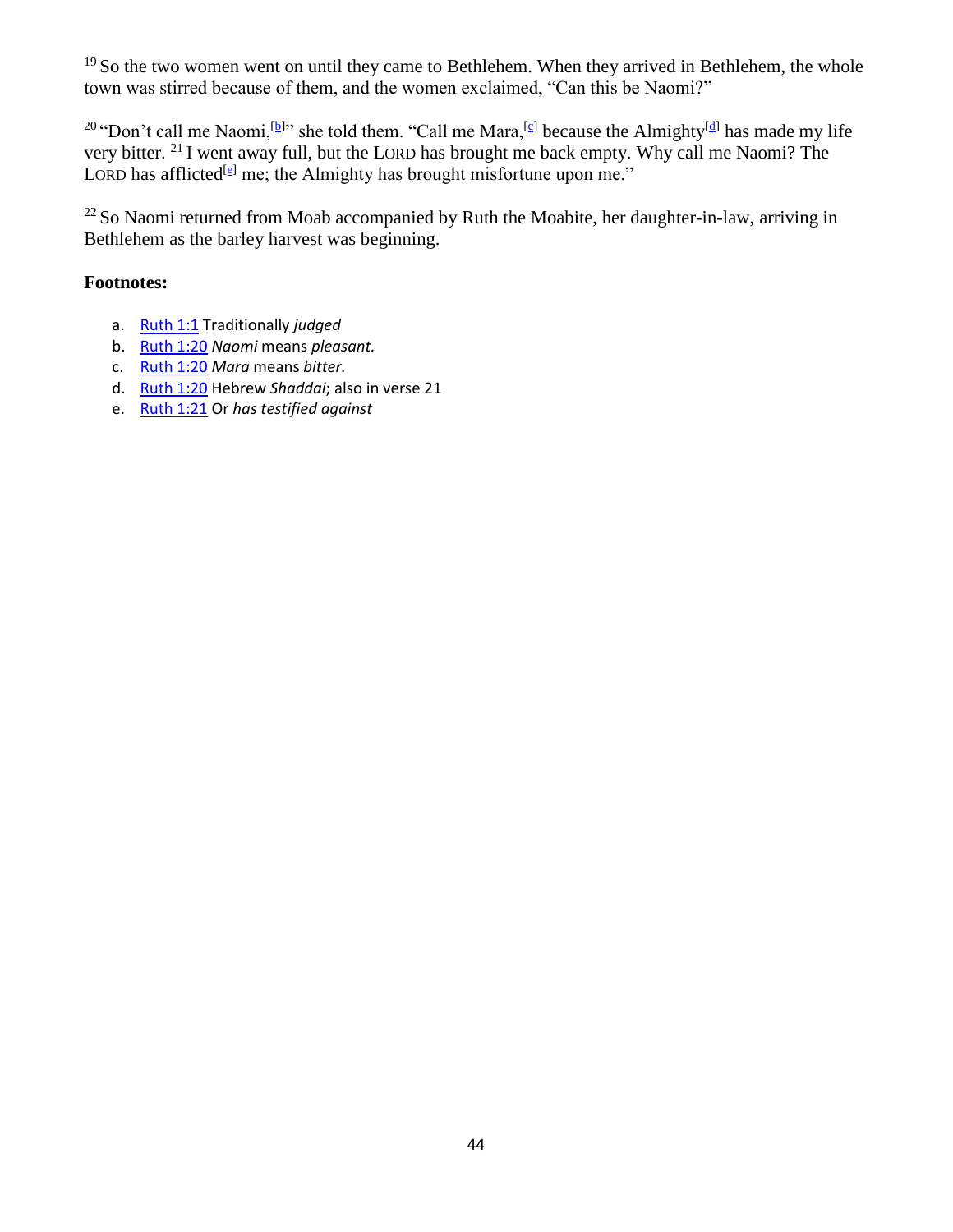#### **Ruth 2:1-23**

#### **Ruth Meets Boaz in the Grain Field**

2 Now Naomi had a relative on her husband's side, a man of standing from the clan of Elimelek, whose name was Boaz.

<sup>2</sup> And Ruth the Moabite said to Naomi, "Let me go to the fields and pick up the leftover grain behind anyone in whose eyes I find favor."

Naomi said to her, "Go ahead, my daughter." <sup>3</sup> So she went out, entered a field and began to glean behind the harvesters. As it turned out, she was working in a field belonging to Boaz, who was from the clan of Elimelek.

<sup>4</sup> Just then Boaz arrived from Bethlehem and greeted the harvesters, "The LORD be with you!"

"The LORD bless you!" they answered.

<sup>5</sup> Boaz asked the overseer of his harvesters, "Who does that young woman belong to?"

 $6$  The overseer replied, "She is the Moabite who came back from Moab with Naomi. <sup>7</sup> She said, 'Please let me glean and gather among the sheaves behind the harvesters.' She came into the field and has remained here from morning till now, except for a short rest in the shelter."

<sup>8</sup> So Boaz said to Ruth, "My daughter, listen to me. Don't go and glean in another field and don't go away from here. Stay here with the women who work for me. <sup>9</sup> Watch the field where the men are harvesting, and follow along after the women. I have told the men not to lay a hand on you. And whenever you are thirsty, go and get a drink from the water jars the men have filled."

<sup>10</sup> At this, she bowed down with her face to the ground. She asked him, "Why have I found such favor in your eyes that you notice me—a foreigner?"

<sup>11</sup> Boaz replied, "I've been told all about what you have done for your mother-in-law since the death of your husband—how you left your father and mother and your homeland and came to live with a people you did not know before. <sup>12</sup> May the LORD repay you for what you have done. May you be richly rewarded by the LORD, the God of Israel, under whose wings you have come to take refuge."

<sup>13</sup> "May I continue to find favor in your eyes, my lord," she said. "You have put me at ease by speaking kindly to your servant—though I do not have the standing of one of your servants."

<sup>14</sup> At mealtime Boaz said to her, "Come over here. Have some bread and dip it in the wine vinegar."

When she sat down with the harvesters, he offered her some roasted grain. She ate all she wanted and had some left over. <sup>15</sup> As she got up to glean, Boaz gave orders to his men, "Let her gather among the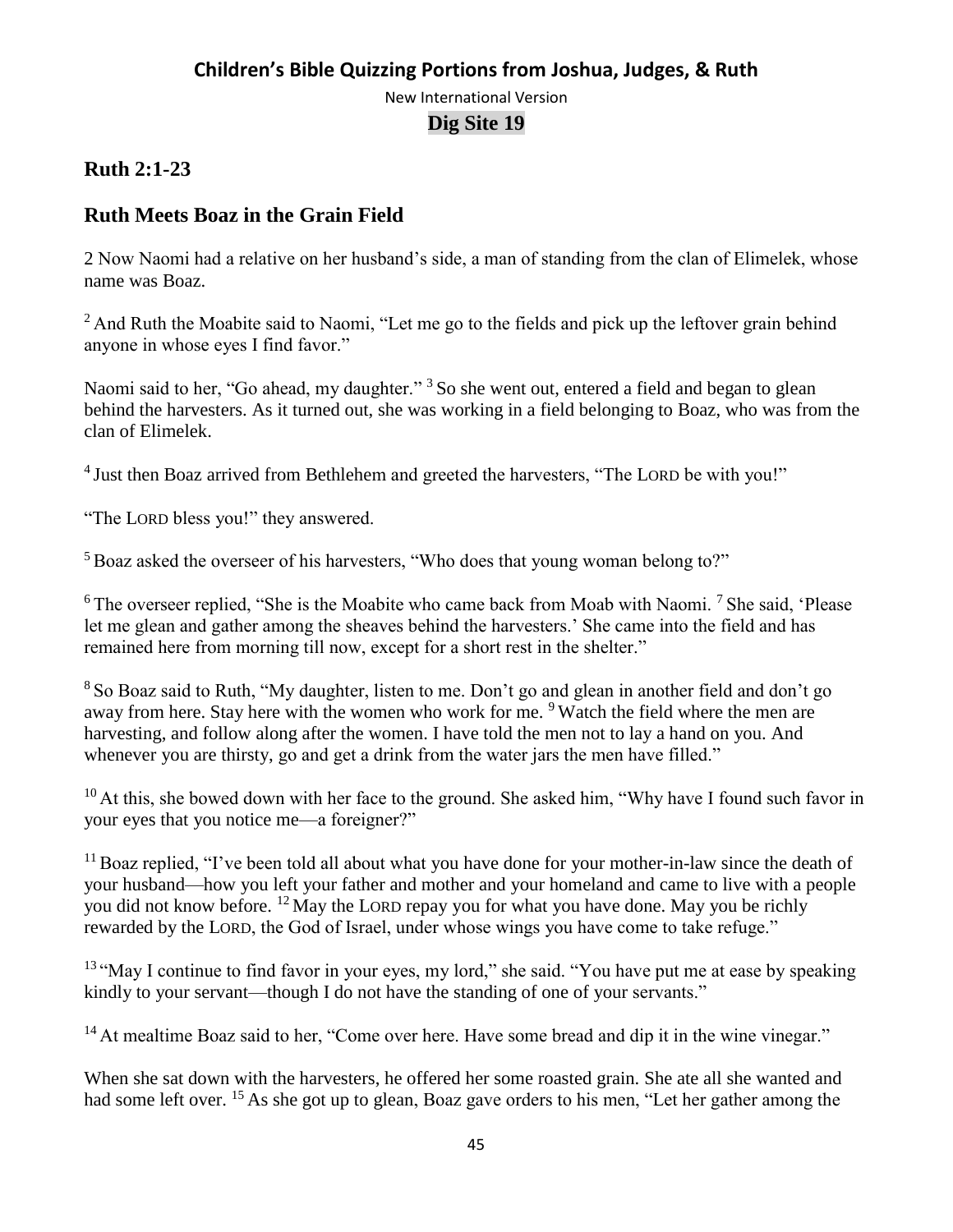sheaves and don't reprimand her. <sup>16</sup> Even pull out some stalks for her from the bundles and leave them for her to pick up, and don't rebuke her."

 $17$  So Ruth gleaned in the field until evening. Then she threshed the barley she had gathered, and it amounted to about an ephah.<sup>[\[a\]](https://www.biblegateway.com/passage/?search=ruth+2%3A1-23&version=NIV#fen-NIV-7167a) 18</sup> She carried it back to town, and her mother-in-law saw how much she had gathered. Ruth also brought out and gave her what she had left over after she had eaten enough.

<sup>19</sup> Her mother-in-law asked her, "Where did you glean today? Where did you work? Blessed be the man who took notice of you!"

Then Ruth told her mother-in-law about the one at whose place she had been working. "The name of the man I worked with today is Boaz," she said.

<sup>20</sup> "The LORD bless him!" Naomi said to her daughter-in-law. "He has not stopped showing his kindness to the living and the dead." She added, "That man is our close relative; he is one of our guardian-redeemers.<sup>[\[b\]](https://www.biblegateway.com/passage/?search=ruth+2%3A1-23&version=NIV#fen-NIV-7170b)</sup>"

 $21$  Then Ruth the Moabite said, "He even said to me, 'Stay with my workers until they finish harvesting all my grain.'"

 $^{22}$  Naomi said to Ruth her daughter-in-law, "It will be good for you, my daughter, to go with the women who work for him, because in someone else's field you might be harmed."

 $^{23}$  So Ruth stayed close to the women of Boaz to glean until the barley and wheat harvests were finished. And she lived with her mother-in-law.

- a. [Ruth 2:17](https://www.biblegateway.com/passage/?search=ruth+2%3A1-23&version=NIV#en-NIV-7167) That is, probably about 30 pounds or about 13 kilograms
- b. [Ruth 2:20](https://www.biblegateway.com/passage/?search=ruth+2%3A1-23&version=NIV#en-NIV-7170) The Hebrew word for *guardian-redeemer* is a legal term for one who has the obligation to redeem a relative in serious difficulty (see Lev. 25:25-55).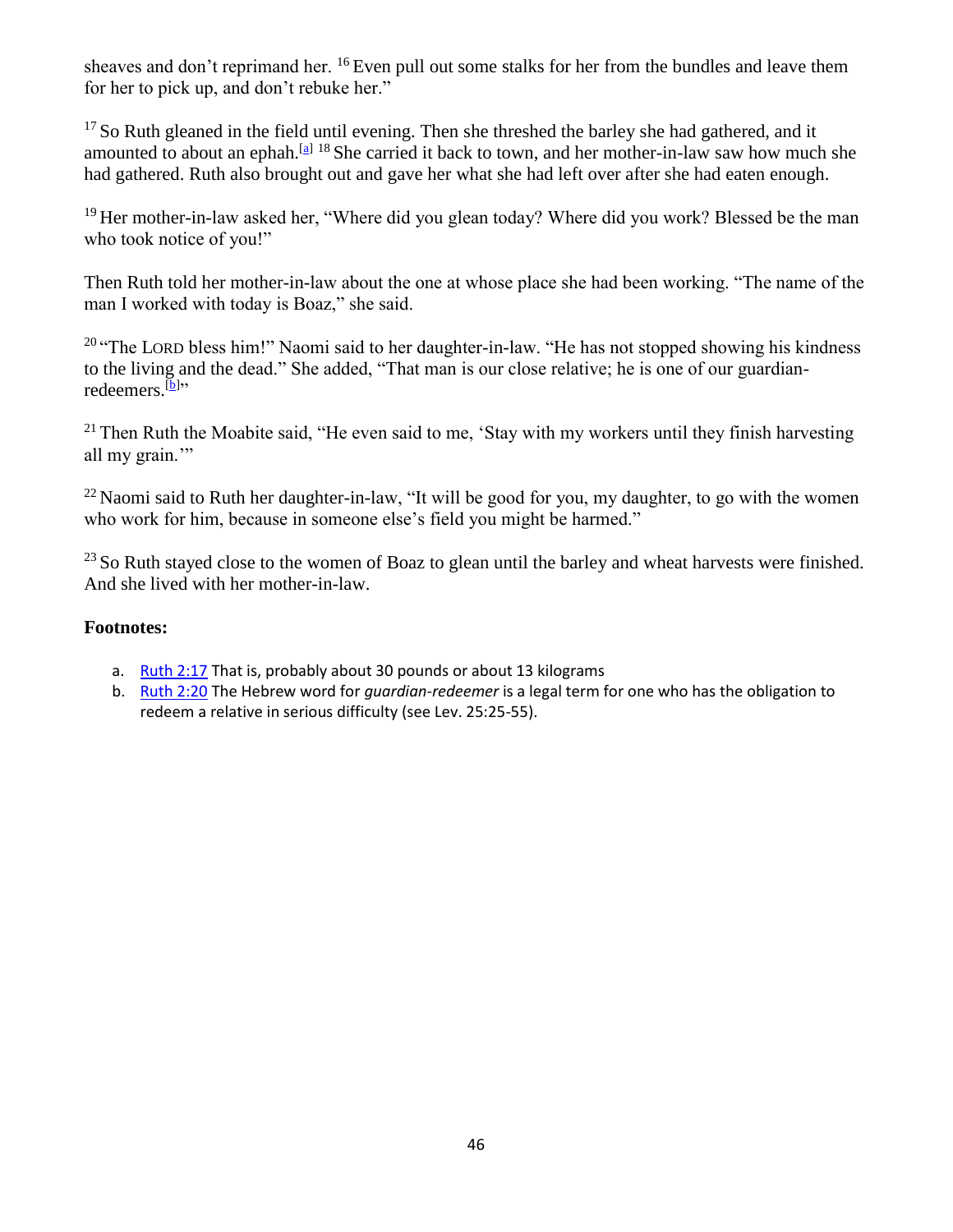#### **Ruth 3:1-12**

#### **Ruth and Boaz at the Threshing Floor**

3 One day Ruth's mother-in-law Naomi said to her, "My daughter, I must find a home<sup>[\[a\]](https://www.biblegateway.com/passage/?search=ruth+3%3A1-12%3B+4%3A1-17&version=NIV#fen-NIV-7174a)</sup> for you, where you will be well provided for.  $2$  Now Boaz, with whose women you have worked, is a relative of ours. Tonight he will be winnowing barley on the threshing floor.<sup>3</sup> Wash, put on perfume, and get dressed in your best clothes. Then go down to the threshing floor, but don't let him know you are there until he has finished eating and drinking. <sup>4</sup> When he lies down, note the place where he is lying. Then go and uncover his feet and lie down. He will tell you what to do."

<sup>5 "I</sup> will do whatever you say," Ruth answered. <sup>6</sup> So she went down to the threshing floor and did everything her mother-in-law told her to do.

<sup>7</sup>When Boaz had finished eating and drinking and was in good spirits, he went over to lie down at the far end of the grain pile. Ruth approached quietly, uncovered his feet and lay down. <sup>8</sup> In the middle of the night something startled the man; he turned—and there was a woman lying at his feet!

<sup>9</sup> "Who are you?" he asked.

"I am your servant Ruth," she said. "Spread the corner of your garment over me, since you are a guardian-redeemer<sup>[\[b\]](https://www.biblegateway.com/passage/?search=ruth+3%3A1-12%3B+4%3A1-17&version=NIV#fen-NIV-7182b)</sup> of our family."

<sup>10</sup> "The LORD bless you, my daughter," he replied. "This kindness is greater than that which you showed earlier: You have not run after the younger men, whether rich or poor. <sup>11</sup> And now, my daughter, don't be afraid. I will do for you all you ask. All the people of my town know that you are a woman of noble character. <sup>12</sup> Although it is true that I am a guardian-redeemer of our family, there is another who is more closely related than I.

#### **Ruth 4:1-17**

#### **Boaz Marries Ruth**

4 Meanwhile Boaz went up to the town gate and sat down there just as the guardian-redeemer<sup>[\[c\]](https://www.biblegateway.com/passage/?search=ruth+3%3A1-12%3B+4%3A1-17&version=NIV#fen-NIV-7192a)</sup> he had mentioned came along. Boaz said, "Come over here, my friend, and sit down." So he went over and sat down.

 $2$  Boaz took ten of the elders of the town and said, "Sit here," and they did so.  $3$  Then he said to the guardian-redeemer, "Naomi, who has come back from Moab, is selling the piece of land that belonged to our relative Elimelek.<sup>4</sup> I thought I should bring the matter to your attention and suggest that you buy it in the presence of these seated here and in the presence of the elders of my people. If you will redeem it, do so. But if you<sup>[\[d\]](https://www.biblegateway.com/passage/?search=ruth+3%3A1-12%3B+4%3A1-17&version=NIV#fen-NIV-7195b)</sup> will not, tell me, so I will know. For no one has the right to do it except you, and I am next in line."